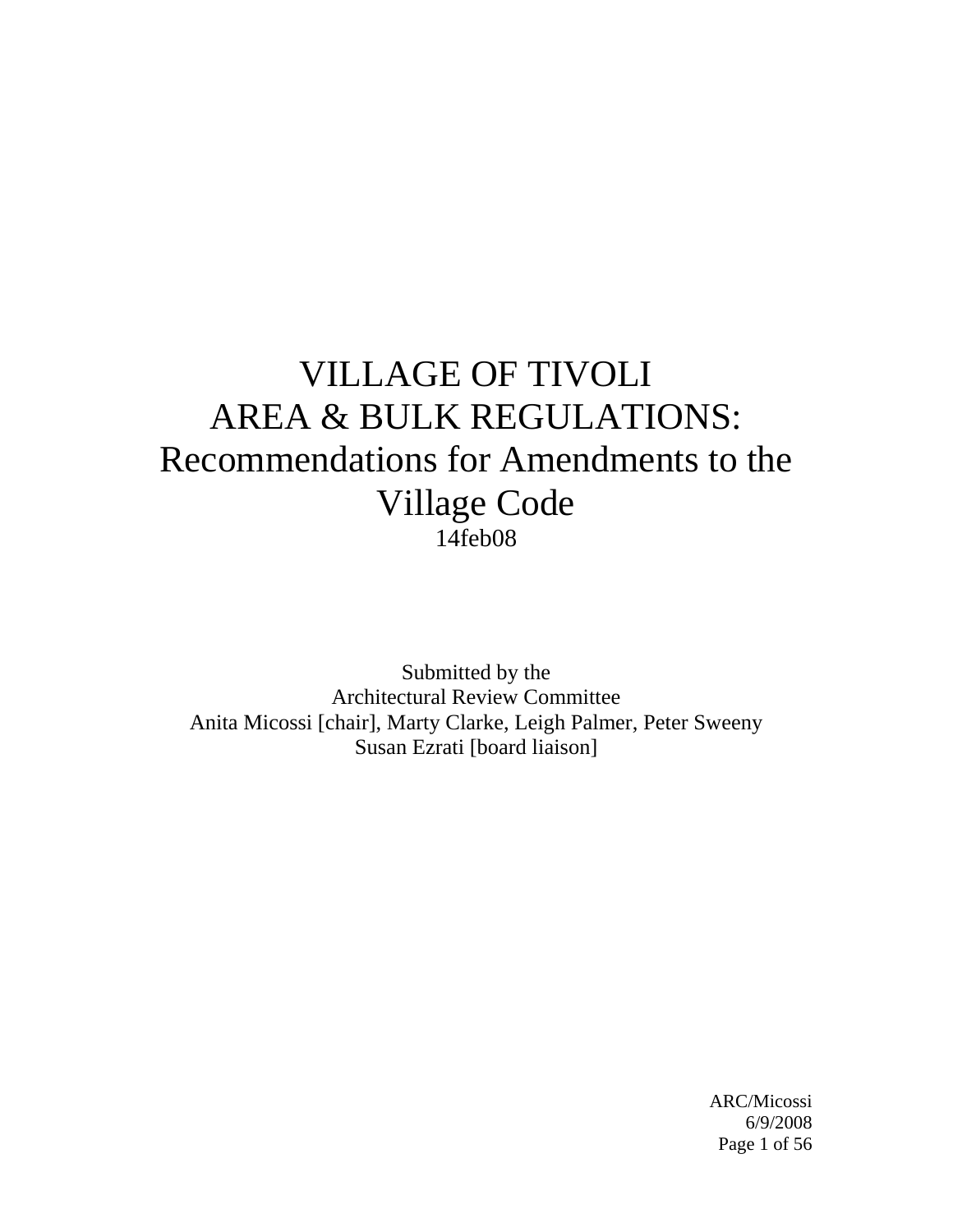## **FINAL REPORT ON BULK REGULATIONS By the Architectural Review Committee**

## I. INTRODUCTION

- A. Background
- B. Comprehensive Plan
- C. Methodology
- D. Bulk Regulations
- E. Grid Summaries  $\rightarrow$  *TO BE INSERTED*

#### II. BULK REGULATIONS: The Grid R15, R1A, and R2A

- A. Minimum Land Area Per Dwelling
- B1. Minimum Lot Frontage Width at Street
- B2. Minimum Width of Lot at Front Building Line
- B3. Maximum Lot Coverage
- B4. Façade Siting
- B5. Maximum Building Width
- C1. Principal Building: Front Setback [min/max]
- C2. Principal Building: Side Setbacks
- C3. Principal Building: Rear Setbacks
- D1. Accessory Buildings: Front Setback
- D2. Accessory Buildings: Side Setbacks
- D3. Accessory Buildings: Rear Setback
- E1. Principal Building: Height
- E2. Accessory Buildings: Height
- F1. Principal Building: Maximum Square Footage
- F2. Principal Building: Maximum Footprint/Coverage
- G1. Accessory Buildings: Maximum Square Footage of Any One Building
- G2. Accessory Buildings: Maximum Footprint of Any One Building
- G3. Accessory Buildings: Total Square Footage Combined [Total Bulk]
- H. Garage Siting

For each item where applicable there is, in addition to Recommendations, an explication of

- Goals
- $\Box$  Data & Analysis

 ARC/Micossi 6/9/2008 Page 2 of 56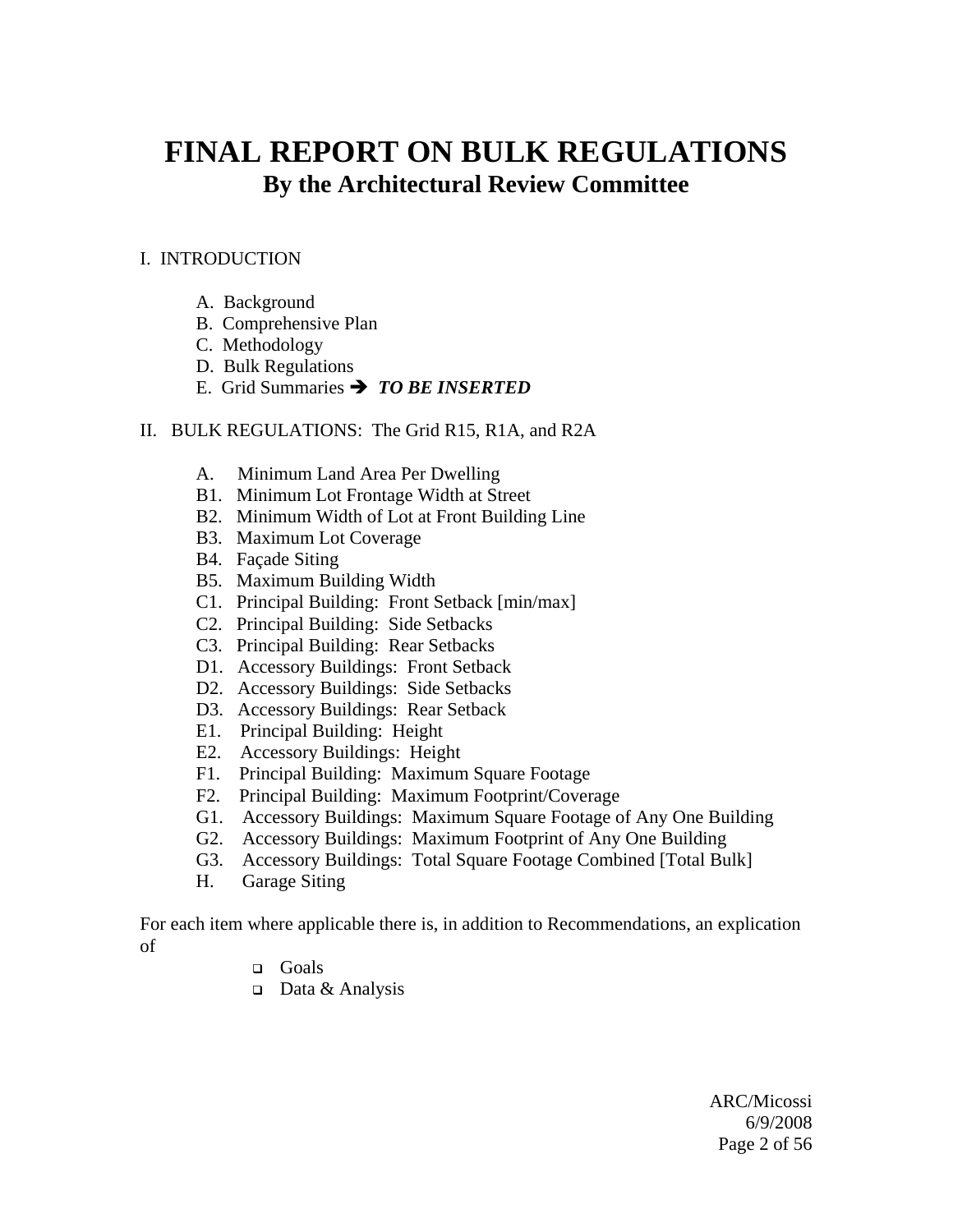#### III. BULK REGULATIONS: The Grid R3A, GB, and RB

- A. Minimum Land Area Per Dwelling
- B1. Minimum Lot Frontage Width at Street
- B2. Minimum Width of Lot at Front Building Line
- B3. Maximum Lot Coverage
- B4. Façade Siting
- B5. Maximum Building Width
- C1. Principal Building: Front Setback [min/max]
- C2. Principal Building: Side Setbacks
- C3. Principal Building: Rear Setbacks
- D1. Accessory Buildings: Front Setback
- D2. Accessory Buildings: Side Setbacks
- D3. Accessory Buildings: Rear Setback
- E1. Principal Building: Height
- E2. Accessory Buildings: Height
- F1. Principal Building: Maximum Square Footage
- F2. Principal Building: Maximum Footprint/Coverage
- G1. Accessory Buildings: Maximum Square Footage of Any One Building
- G2. Accessory Buildings: Maximum Footprint of Any One Building
- G3. Accessory Buildings: Total Square Footage Combined [Total Bulk]
- H. Garage Siting

For each item where applicable there is, in addition to Recommendations, an explication of

- **Q** Goals
- $\Box$  Data & Analysis

### IV. RECOMMENDATIONS FOR FURTHER ACTION

#### V. ARCHITECTURAL GUIDELINES: preview

#### VI. Appendices

| Appendix 1. | Comprehensive Plan: Architectural Vision               |
|-------------|--------------------------------------------------------|
| Appendix 2. | A SURVEY OF TIVOLI'S ARCHITECTURE                      |
|             | by Robert Butscher, architect                          |
| Appendix 3. | Data: Housing Setbacks & Building Widths               |
| Appendix 4. | Data: Housing Square Footage & Footprints [source:     |
|             | Dutchess County Real Property Tax Service Agency       |
|             | $\rightarrow$ TO BE INSERTED                           |
|             | Appendix 5. Schedule of Bulk Regulations [current law] |
|             | $\rightarrow$ TO BE INSERTED                           |

 ARC/Micossi 6/9/2008 Page 3 of 56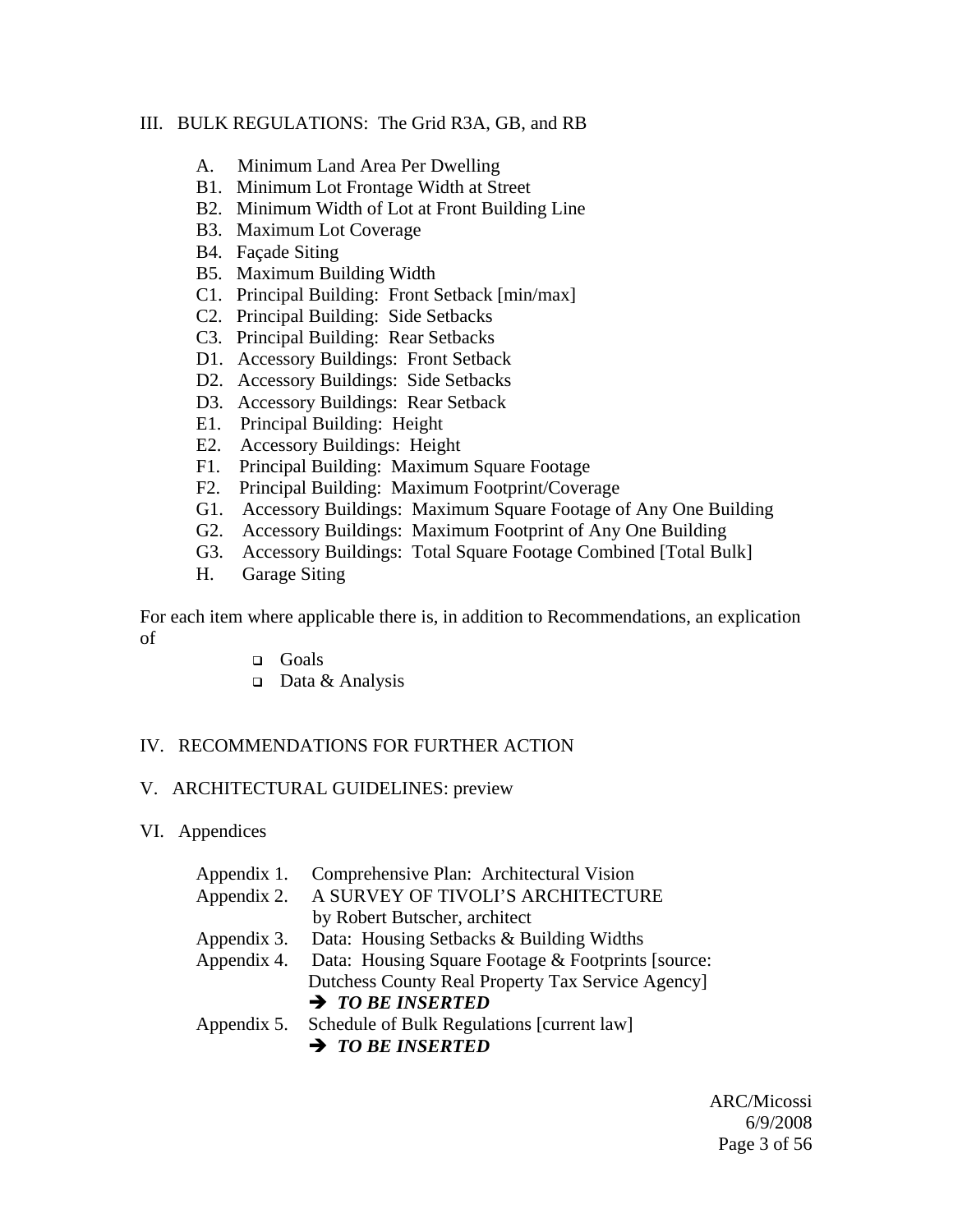## **I. INTRODUCTION**

## A. BACKGROUND

In August 2003 a committee of volunteer-citizens submitted to the Village Board of Trustees a Comprehensive Plan that was the result of three years effort.

On February 16, 2005 the Board ratified and adopted the Comprehensive Plan which, according to New York State law, then became the document of record and the legal basis for planning decisions in the Village.

In early 2004, Mayor Marcus Molinaro, anticipating the ratification of the Plan, took the first steps in bringing Village law into compliance with the Comprehensive Plan by establishing an ARCHITECTURAL REVIEW COMMITTEE. The mandate of this committee was to translate into village policy and, where applicable, into law, that section of the Comprehensive Plan that aims "to preserve the unique physical character of Tivoli and the intimate social life of the village as it is reflected in and reinforced by the structures in which we live, work, and play".

Our committee initially focused on architectural details such as roof pitch, gables, façade elements, and porches – details that had been amply inventoried by architect Robert Butscher in his 1996 report "A SURVEY OF TIVOLI'S ARCHITECTURE" [see Appendix 2]. However, it soon became clear that to fulfill our goal to preserve the traditional look of the village, we needed to address more basic issues such as the siting of buildings, the bulk of new residences and additions, building heights, and so forth.

Thus, Mayor Molinaro, with the compliance and support of then Deputy Mayor Tom Cordier, who served as the committee's liaison to the Board of Trustees, expanded our mandate to include revision of the Village's Bulk Regulations.

Subsequently, the committee split into two subgroups:

- The Architectural Guidelines Working Group whose job was to prepare a booklet of architectural elements that are characteristic of the Village with suggestions and guidance for builders and homeowners
- The Legislative Working Group whose job was to revise the Bulk Regulations

What you have in hand is the result of the Legislative Group's labors.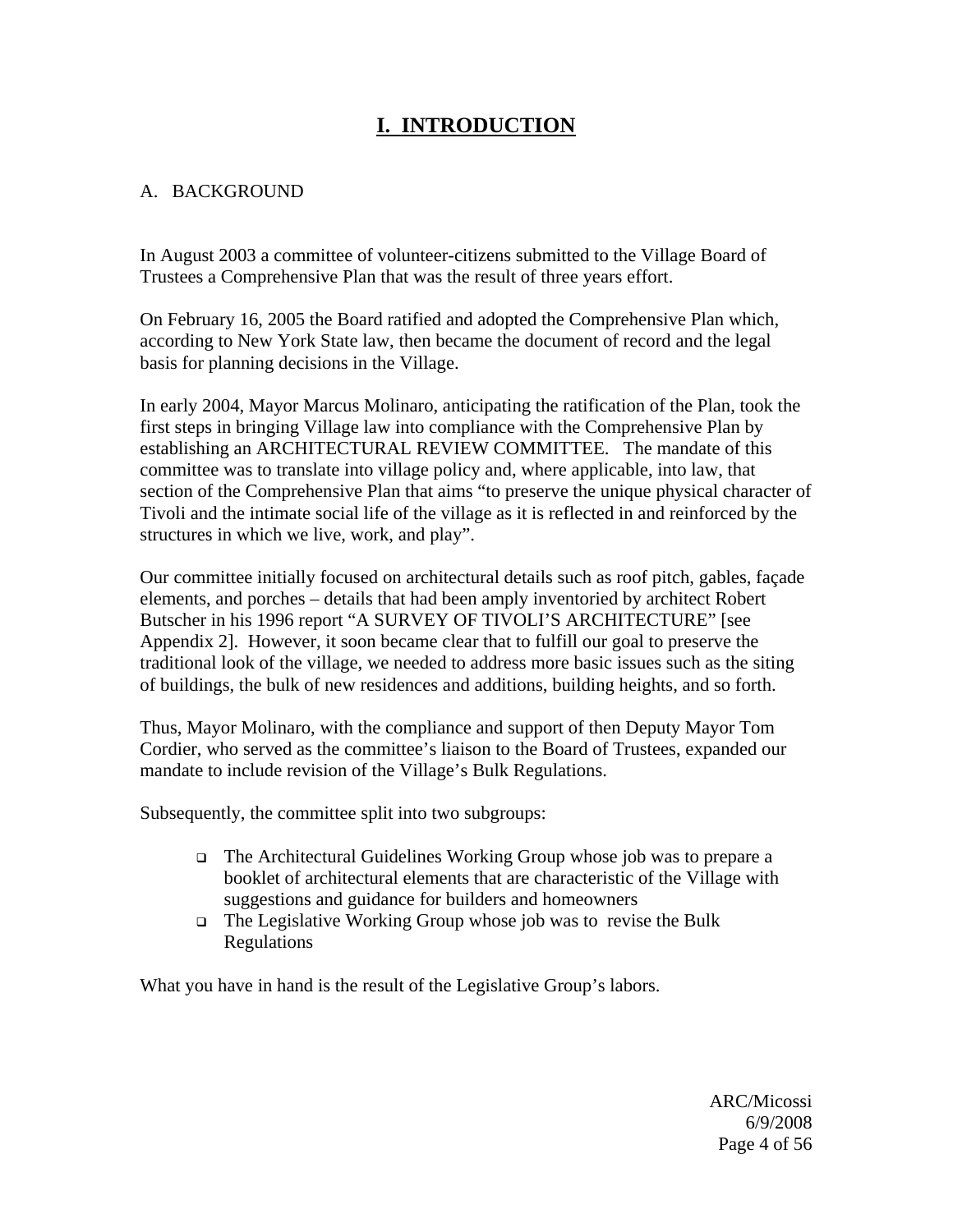#### B. THE COMPREHENSIVE PLAN

There are three pages in the Comprehensive Plan [pages 41 to 43 which are included in this report in Appendix 1] that specify the typical architectural elements that define the unique physical character of Tivoli whose old housing stock dates primarily from the  $19<sup>th</sup>$ and early 20<sup>th</sup> century. These elements include, for example:

- Front porches
- □ Detached and setback garages/barns
- □ Steeply pitched roofs
- □ Narrow streets
- $\Box$  Homes sited relatively close to the street
- $\Box$  Residences of modest size

Repeatedly the Comprehensive Plan states that the architectural preservation of neighborhoods is most simply achieved by making sure that all new construction is "in harmony with surrounding structures."

There is also a "vision" articulated in these three pages, that can be summarized as follows:

- $\Box$  We who live in Tivoli love the way the village looks. [aesthetic value]
- $\Box$  The design of the old neighborhoods promotes a rich community interaction that we treasure. [social value]
- Maintaining the village's traditional look enhances the economic value of individual residences, neighborhoods, and the village as a whole. [economic value]

The Architectural Review Committee faced a dual challenge:

- $\Box$  How do we quantify directions such as a new building should be "in harmony" with surrounding structures"?
- How do we translate this "vision" into a workable, enforceable Code?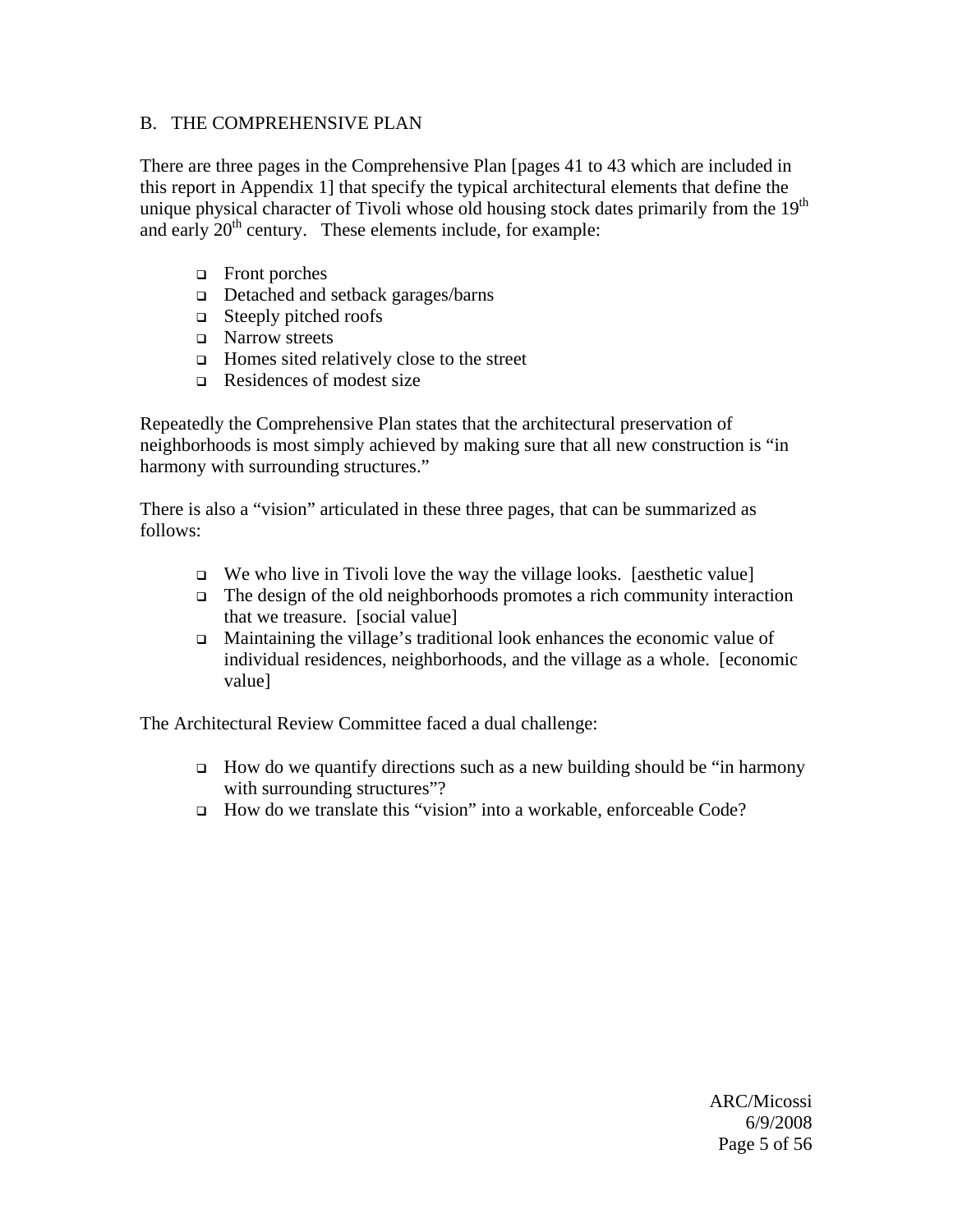### C. METHODOLOGY

The current Bulk Regulations, which were adopted in the 1980s, are based on a model which is inappropriate to Tivoli. For example, they require deep setbacks from the road typical of suburban subdivisions but inimical to  $19<sup>th</sup>$  century village design.

To revise the Bulk Regulations to reflect the architectural and design norms of the Village, we had to establish just what those NORMS are. That is, what is the typical setback on Montgomery Street or North Road or Spring Street?

We used several strategies to gather this data:

- Nita Micossi and Tom Cordier walked around the old stock neighborhoods and measured housing setbacks from the road, setback to front porch, and house widths for each of the 149 residences.
- □ Bob Butscher used Tax Maps to make lists of front lot widths in different neighborhoods
- The Dutchess County Real Property Tax Service Agency pulled raw data from the Agency's database and gave us, for every taxable parcel in Tivoli, information such as:
	- Square footage of each building
	- Building footprints
	- Parcel frontage

A CD containing all this data is on file in the Village office.

In addition to this primary data

- $\Box$  We gathered model codes and guidelines from other towns and villages with comparable historical patterns and significance
- $\Box$  And we solicited the on-going counsel of numerous planning professionals, including, but not limited to
	- John Clarke, chief of development and design, Dutchess County Department of Planning and Development
	- Noela Hooper, senior planner, Dutchess County Department of Planning and Development
	- Ted Fink and Michelle Grieg, Greenplan, planning consultants to the Village
	- Alan Neuman; preservation and landmark expert
	- Steve Buso, Zoning Code Enforcement Officer, Village of Tivoli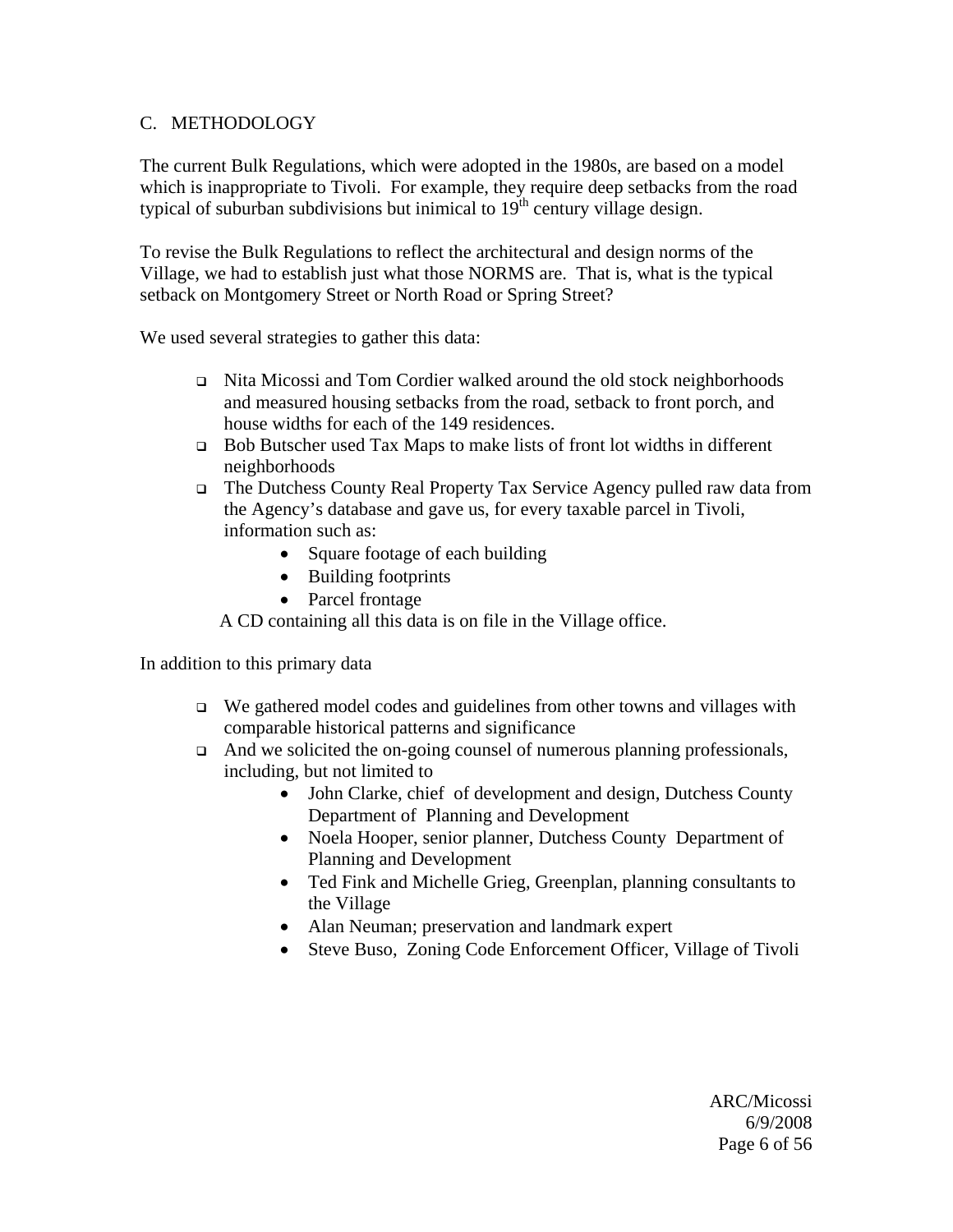#### D. BULK REGULATIONS

The following six-page grid summarizes the Bulk Regulations for each of the Zoning Districts in the Village. It replaces the one-page "Village of Tivoli Schedule of Bulk Regulations" currently in the CODE OF THE VILLAGE OF TIVOLI [see Appendix 5].

Note several changes and additions to the format of the grid:

- 1. Zoning Districts R15, R1A, and R2A have each been sub-divided into two "micro-districts" based on the consistency of structures within them; different standards have been applied to each of the micro-districts to maintain the harmonious architectural look of these neighborhoods. Rationales for these choices are explained below.
- 2. Distinctions have been made for homes  $&$  businesses in RB a unique hybrid of residential & commercial zoning on 9G. Rationales are presented below.
- 3. Standards for the following have been added in the proposed Bulk Regulations:
	- a. Façade siting
	- b. Building width
	- c. Front setback: maximum
	- d. Front, side, and rear setbacks for Accessory Buildings
	- e. Heights for Accessory Buildings
	- f. Maximum square footage & maximum footprint for the Principal Building
	- g. Maximum square footage and maximum footprint for Accessory Buildings
	- h. Maximum square footage of all Accessory Buildings combined
	- i. Garage siting
- 4. Maximum Floor Area Ratio has been omitted

The two sections that follow the grid discuss each element for which a Regulation has been proposed. To help you understand the thinking behind each of the Committee's choices, we state our goals and those of the Comprehensive Plan, offer data and analysis to support our conclusions, and set forth recommendations for regulatory change.

Since new data was collected primarily in old stock neighborhoods concentrated in zoning districts R15, R1A, and parts of R2A, these three districts are summarized in the first three pages of the grid and discussed together. The remaining zoning districts – R3A, GB, and RB – are subsequently grouped and discussed.

One final note: Although we approach here each item in the grid separately, the different parameters – house size, residential setbacks, lot frontage width, and so forth – are intimately interconnected. The distinctive village look that we enjoy and wish to maintain is the result of a harmonious interplay between these and other architectural features. Thus, in this report we often and unavoidably discuss one element in the context of another and we frequently repeat ourselves. In our many hours of discussion, committee members constantly revisited and adjusted elements to make sense with changes proposed to other elements. No piece of the puzzle can be treated alone.

 ARC/Micossi 6/9/2008 Page 7 of 56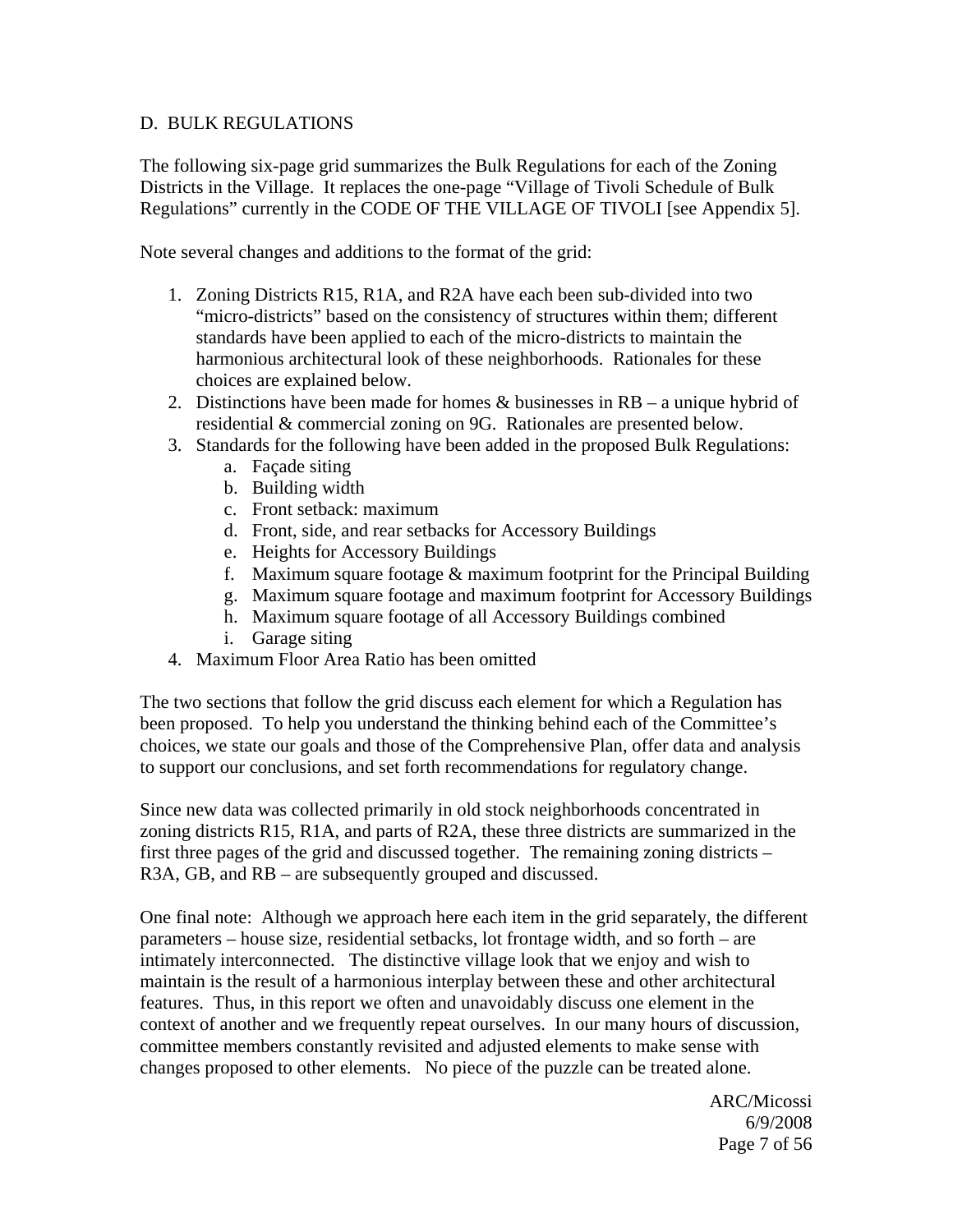## E. GRID: PROPOSED AREA & BULK REGULATIONS

 $\rightarrow$  MUST BE PHYSICALLY INSERTED [6 pp]

 ARC/Micossi 6/9/2008 Page 8 of 56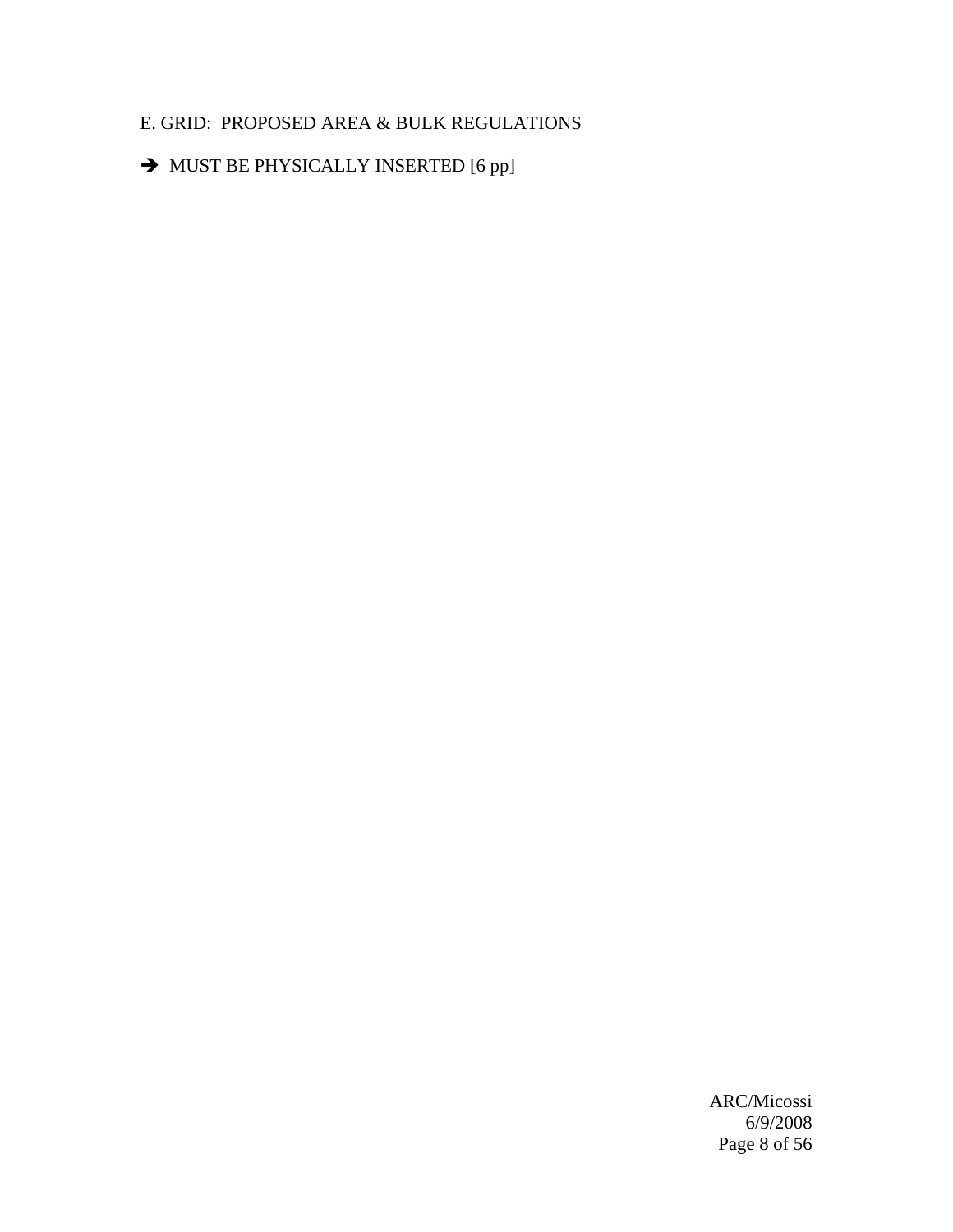## **II. BULK REGULATIONS: The Grid R15, R1A, and R2A**

## A. Minimum Land Area Per Dwelling  $\rightarrow$  NO CHANGE

#### **B1. Minimum Lot Frontage Width at Street**

### **GOALS**

Under current law there is a Village-wide stipulation calling for a 50 foot minimum of lot frontage width at the street and no maximum. There is also a law that stipulates the width of the lot at the front building line to be 100' in R15, 175' in R1A, and 225' in R2A. And there is no limit on how wide a house can be.

The consequences of these regulations taken together is the encouragement of wide, shallow building lots with wide, shallow homes, that is, a pattern typical of American suburban subdivisions in the second half of the  $20<sup>th</sup>$  century. These laws also encourage subdivision into "flag lots", that is, squarish parcels of land accessible only by very long narrow strips leading from a main road. Flag lots allow houses to be built behind houses.

In contrast, Tivoli's Comprehensive Plan calls for a pattern known as "piano key lots", that is "residential lots that are long and narrow, consistent with the neighborhood, thereby retaining village density without sacrificing private yards." The ARC's goal was to determine parameters and propose regulations that support this goal.

## **DATA**

To establish Village norms, data on actual lot frontages in R15, R1A, and R2A were gleaned from official tax maps and are summarized as follows:

 ARC/Micossi 6/9/2008 Page 9 of 56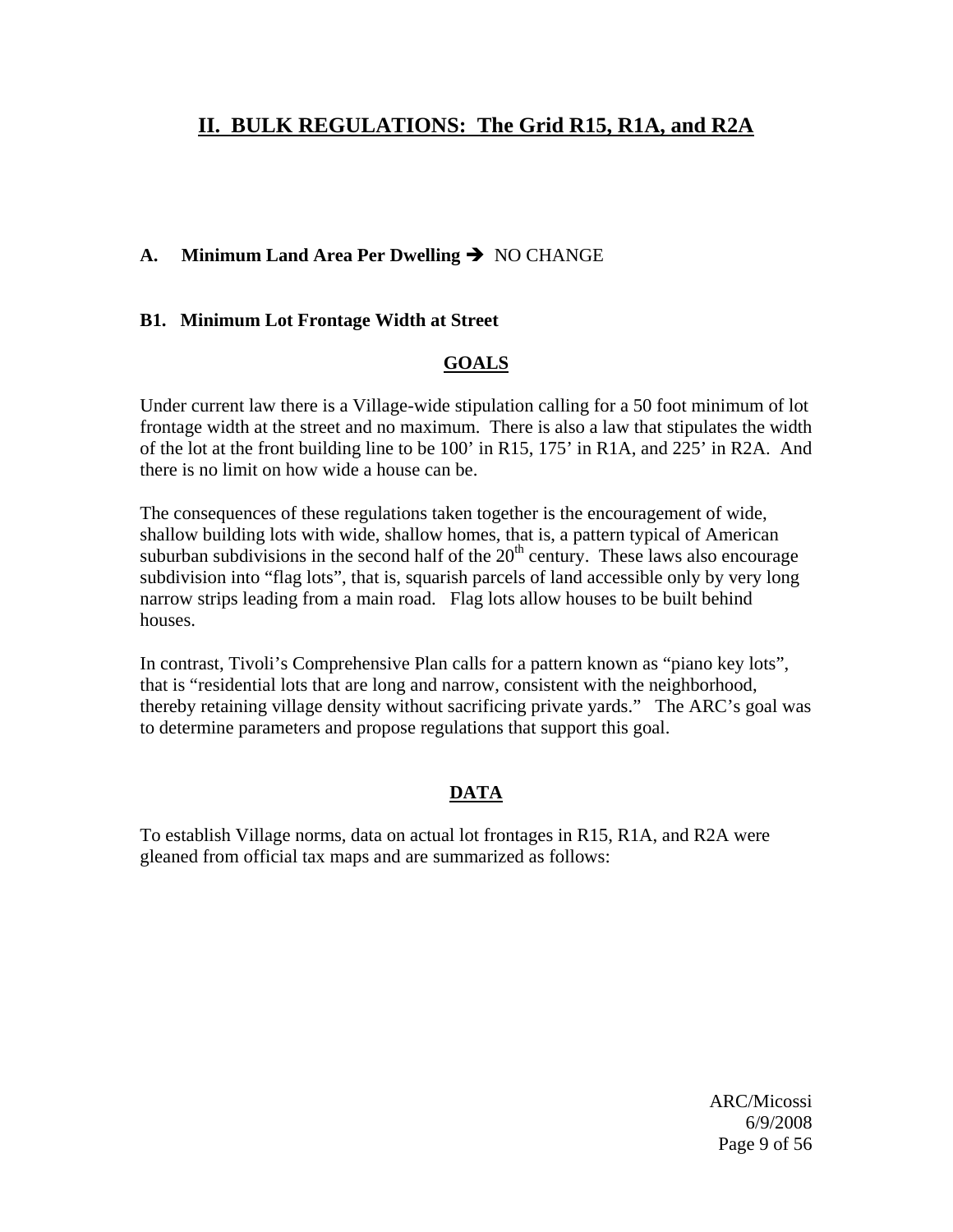| <b>Street</b>                      | Mean             | Median                     | Mode       | $\mathbf N$ | Adjusted $N^*$ |
|------------------------------------|------------------|----------------------------|------------|-------------|----------------|
| Montgomery                         | 75'<br>$[86']$   | 65'<br>[84']               | $40 - 60'$ | 59          | 52             |
| Spring                             | 68'<br>[86']     | 70'<br>$[77]$              | $50-77'$   | 13          | 9              |
| Feroe                              | 59'<br>[70]      | 55'<br>[59]                | $34 - 55'$ | 12          | 11             |
| Washburn                           | 43'              | 45'                        | $34 - 50'$ | 6           | 6              |
| <b>Pine Street</b><br>[north side] | 31'<br>[51]      | 32'<br>[32']               | $30 - 32'$ | 6           | $\overline{4}$ |
| North Road                         | 112'<br>$[139']$ | 100'<br>$[100']$           | 100'       | 35          | 29             |
| Clay Hill                          | 165'<br>$[202]$  | 180 <sup>'</sup><br>[184'] | 151-200'   | 17          | 13             |

## **Lot Frontages**

\*Two calculations of the Mean and Median were done because most of the streets include egregious extremes which are clearly outside the neighborhood norm. The figure presented is based on an adjusted population that eliminates these extremes [=Adjusted N]. Figures in parentheses include all properties on the street [=N].

## **ANALYSIS**

Because of their similarities on the issue of lot frontage [plus housing setback, width, and square footage] the following streets are treated as separate micro-districts, each adhering to a single neighborhood norm:

- Montgomery and Spring; plus Broadway east of the creek, Tivoli Acres, and Friendship Street [R15]
- Feroe and Washburn; plus Broadway west of the Creek  $[R15]$
- □ Pine Street [R1A]
- North Road [R1A]
- Clay Hill and the rest of the R2A zone excluding the Broadway Gateway [R2A]

 ARC/Micossi 6/9/2008 Page 10 of 56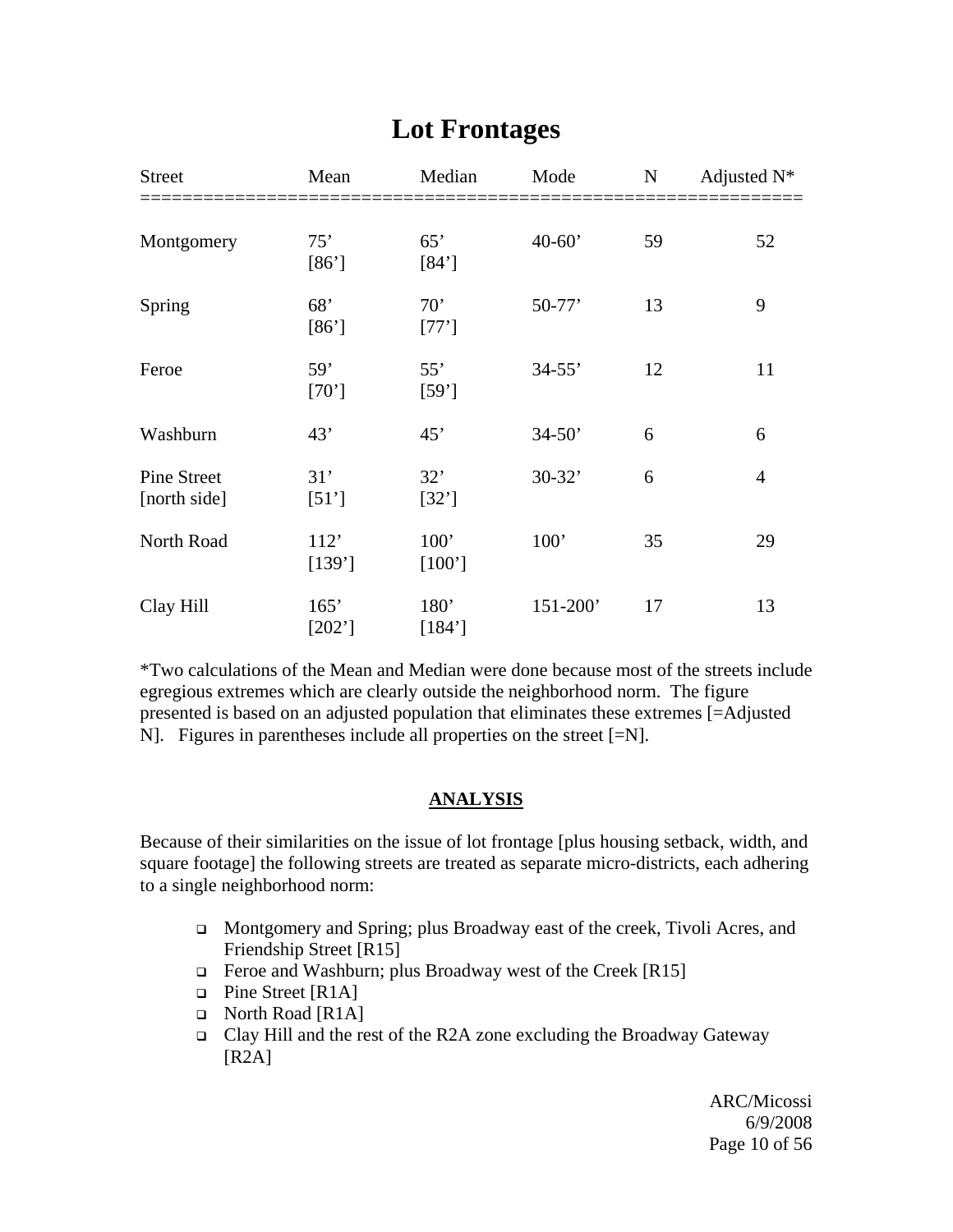The Broadway Gateway [that is, lots adjacent to Broadway running west from Route 9G to R15 beginning at the Clay Hill intersection (on the north side) and the bridge (on the south side) is also treated as a separate micro-district, with proposed regulations similar in many ways to R1A, in some ways to R2A, and in at least one element unique to itself.

The rationale for this distinction is that the Gateway  $-$  as its name suggests  $-$  serves a special and singular purpose in the design of the Village. The Comprehensive Plan notes Tivoli's "density consistent with a village pattern, that is, very dense at the core and less dense at the fringes where housing gradually gives way to open rural land." Thus at the core we find districts R15 and R1A, with R2A and R3A – allowing for much more open space – at the fringes. The Gateway, while located in R2A, is not at the "fringe" of the village but is rather a welcoming "front door" to the dense core of the Village. While we recommend at the end of this report that a Gateway overlay district be eventually created, we offer these adjusted parameters in the meantime.

## **RECOMMENDATIONS**

We recommend a minimum lot frontage width at the street of 50 feet for R15 and for Pine Street since the proportions of Pine Street homes and lots are akin to R15, despite its current inclusion in Zone R1A. From data collected by Bob Butscher from village tax maps, 73% of the residences on Montgomery, Spring, Washburn, Feroe, and Pine currently conform to this 50 foot minimum.

We recommend a minimum lot frontage width at the street of 100 feet for the rest of R1A and for both R2A neighborhoods in order to:

- $\Box$  encourage piano key lots
- $\Box$  discourage flag lot development
- $\Box$  accommodate the widest house permitted [see B5]

Note that in IV. Recommendations for Further Action, we also urge the adoption of Cluster Development legislation. Under such law we would recommend that parcels in R2A ["all others"] be developed according to the principles of "cluster development", within the limits of "minimum land area per dwelling". For example, a 20 acre parcel in R2A can still only support a maximum of 10 dwellings. If parcels are developed according to cluster development regulations, the road frontage minimum in R2A can be reduced.

### **B2. Minimum Width of Lot at Front Building Line**

Committed to the "piano key" concept of design, the simplest way to achieve this is to maintain consistency of lot width from the street frontage back to the front building line. Thus, we recommend that both of these measurements be the same in each of the zoning districts with the exception of R3A.

 ARC/Micossi 6/9/2008 Page 11 of 56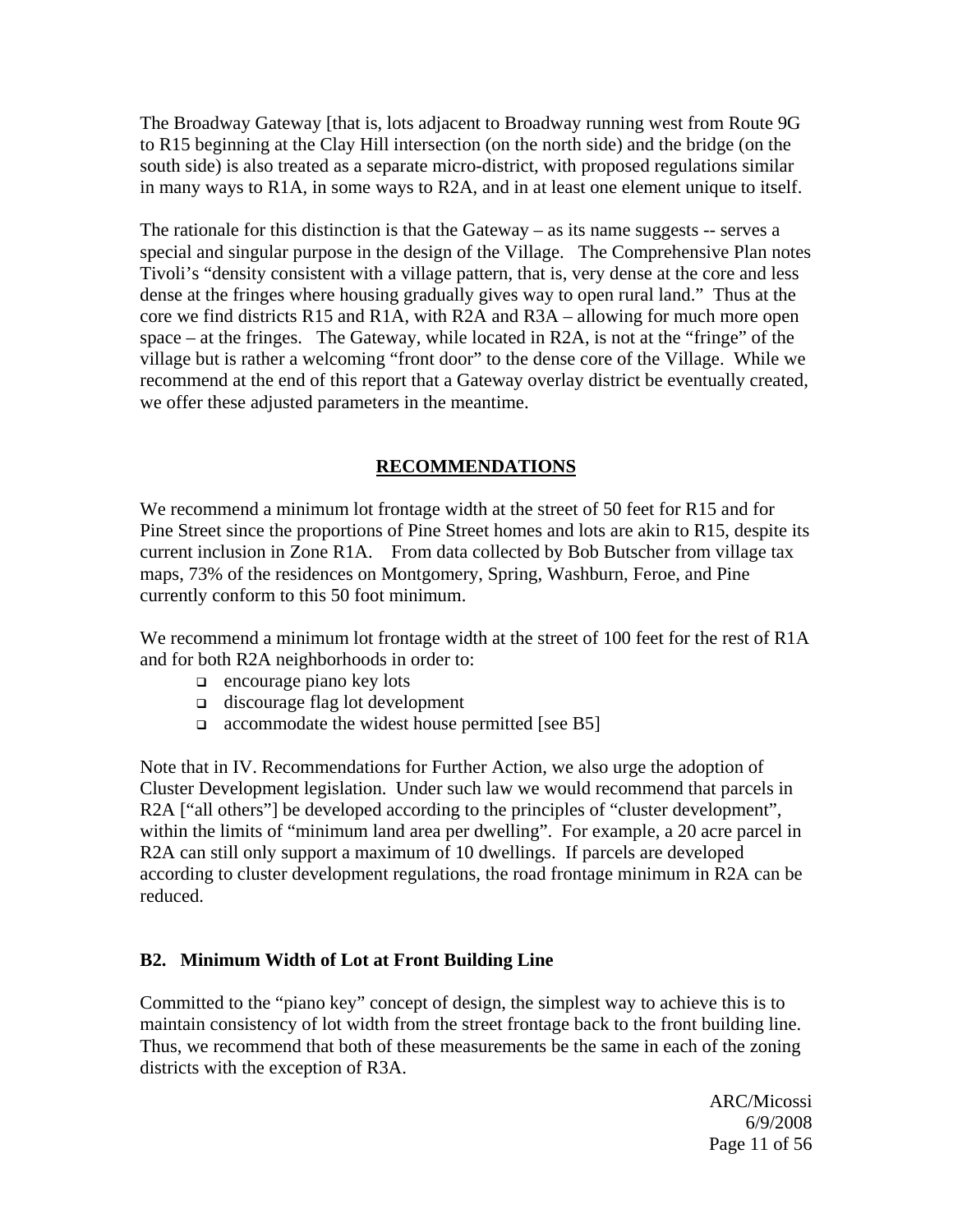#### **B3. Maximum Lot Coverage**

This provision replaces "maximum building coverage" in the current Schedule of Bulk Regulations (see Appendix 5).

Maximum lot coverage includes the entire unvegetated, "man-made" area of the lot including, but not limited to, the area covered by all principal and accessory structures; plus driveways, patios, terraces, decks, pools, sports courts, tennis courts, and impervious paved areas. (For limitations on building-only footprints see F2 and G2.)

## **GOAL & RECOMMENDATIONS**

The goal is to maintain coverage in keeping with village patterns and scale, that is, increasing density at the residential core changing to ever more rural and open landscapes at the edges. To this end we suggest:

- increasing the allowable coverage in the densest sections of the village R15 and R1A/Pine Street – from 30% to 35%
- $\Box$  keeping unchanged the current coverage limit of 30% in R1A
- decreasing the allowable coverage in R2A from 30% to 25%

### **B4. Façade Siting**

### **GOAL & RECOMMENDATION**

Planners and architects note that the siting of homes in typical village neighborhoods create a streetscape that is akin to a communal "living room" which promotes social interaction. The resulting sense of community is a prized feature of life in Tivoli and repeatedly cited in the Comprehensive Plan as one of the quality of life elements we wish to support.

Several design features, including housing setbacks [see C1] and a consistent siting of façades, help to create a physical space congenial to the desired social outcome.

To this end we recommend that all principal building facades be built parallel to the lot frontage line.

 ARC/Micossi 6/9/2008 Page 12 of 56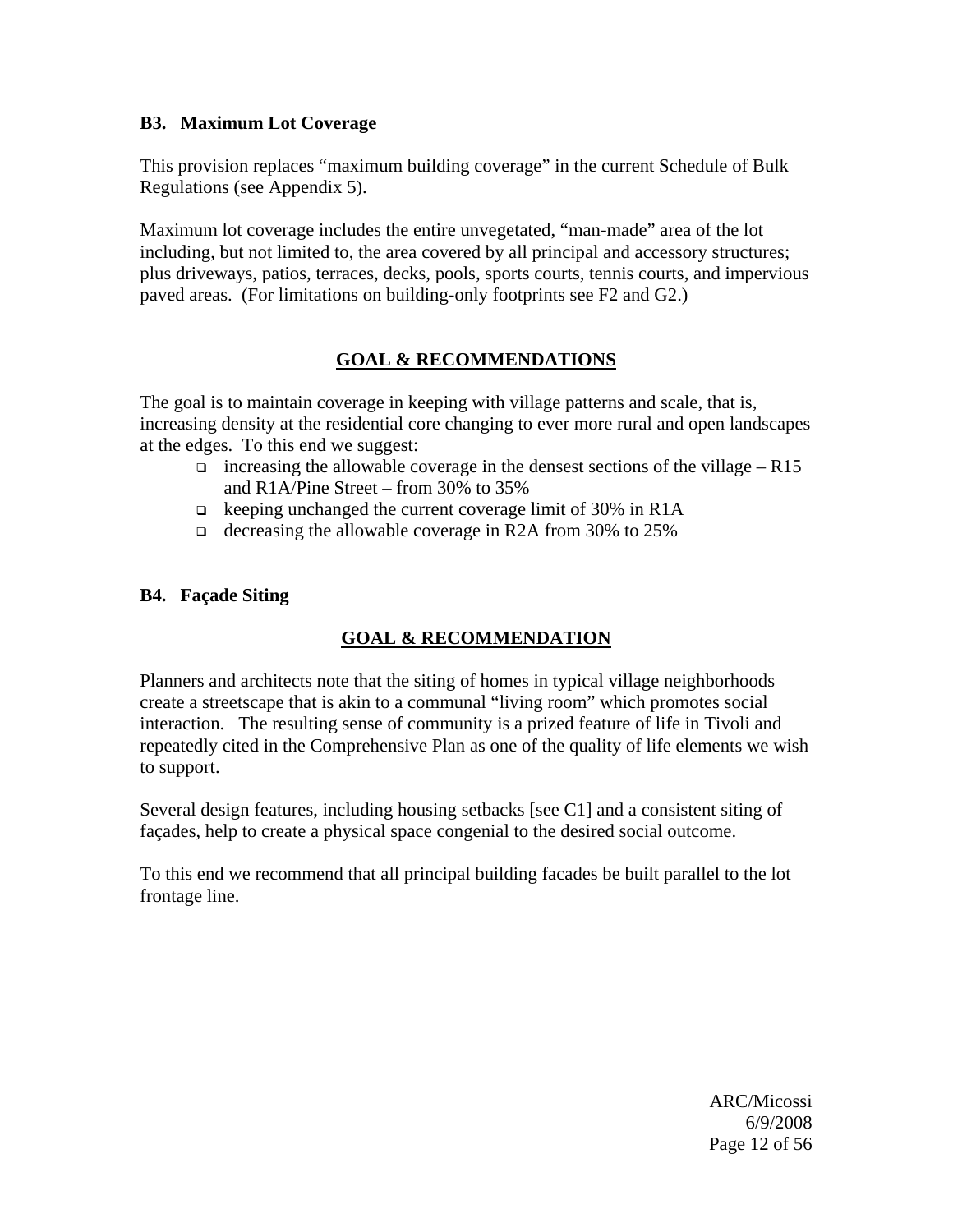#### **B5. Maximum Building Width**

### **GOAL**

The design model promoted by the current Bulk Regulations encourages buildings that are wide and not very deep, on wide, shallow lots. With no restrictions on the width of a house, new construction and renovations often spread out laterally and give the impression of massive bulk.

On the other hand, homes constructed in the village are typically deeper than they are wide. They echo the long, narrow rectangular shape of the "piano key" lots on which they are built. This design permits relative density at the village core and allows for spacious homes while de-emphasizing building mass at the street front. Our goal is to keep new homes and add-ons in harmony with the traditional housing stock around it.

#### **DATA**

See Appendix 3. for building width measurements taken of the 149 residences on Washburn, Spring, Montgomery, North Road, Pine, Broadway Gateway, and Feroe.

Note that 85% of all homes are less than or equal to 42 feet in width. Ninety-five percent are less than or equal to 48 feet in width. Broken down by neighborhood, we see how many homes already comply with these norms:

#### Current Compliance

|                  | Less than or equal to $42'$ | less than or equal to 48' |
|------------------|-----------------------------|---------------------------|
| Washburn         | 100%                        | 100%                      |
| Spring           | 85%                         | 85%                       |
| Montgomery       | 87%                         | 88%                       |
| North            | 70%                         | 93%                       |
| Pine             | 100%                        | 100%                      |
| Broadway/gateway | 100%                        | 100%                      |
| Feroe            | 100%                        | 100%                      |
| <b>TOTAL</b>     | 85%                         | 95%                       |

### **RECOMMENDATION**

Given the clear limit on housing width in established neighborhoods, we recommend that the total width of a principal building, including new construction and older homes with new additions, be no greater than 48' in R15, R1A, and R2A/Gateway. For the rest of R2A we suggest a 58' limit.

 ARC/Micossi 6/9/2008 Page 13 of 56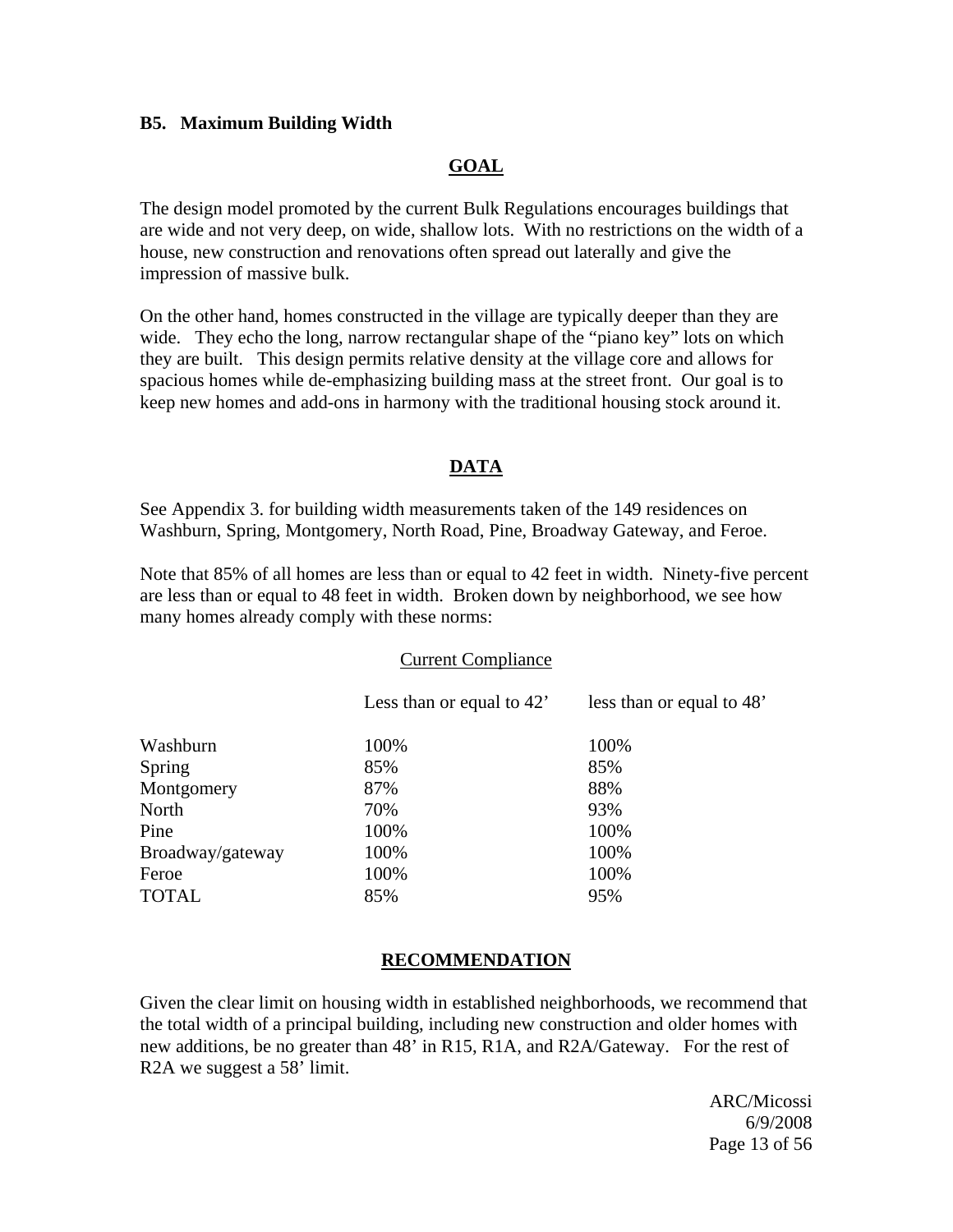Width is measured parallel to the street at the building's widest point. "Building" includes all attached and enclosed structures including bays, garages, projections, and so forth.

The committee considered further restrictions [as was done in the Town of Warwick Regulations] to visually divide a wide house façade into smaller increments to reduce its apparent size and contribute to a human-scale impact. For example, the mass of a building might be de-emphasized through architectural details such as divisions or breaks in materials, window bays, separate entrances and entry treatments, variations in roof lines, awnings, or the use of sections that are projected or recessed.

We decided that this was too cumbersome a solution to include in the Regulations and will, instead, include these suggestions in the Guidelines. We wish, however, to make clear our aim to restrain façades that give the impression of massive bulk.

### **C1. Principal Building: Front Setbacks**

#### **GOALS**

One of the most conspicuous differences between the traditional design of a village like Tivoli and housing developments built in the second half of the  $20<sup>th</sup>$  century is the front setback of buildings. Homes in Tivoli are typically set much closer to the street, creating a shared social space at the front of the lot and much more generous backyards for privacy.

Current Regulations in Tivoli have no maximum setback requirements and a visual survey of the village shows that new construction is typically set back much farther than the more consistent siting lines of adjacent older buildings. The effect is to create a "gap tooth" in the piano key presentation of the neighborhood.

The village's Comprehensive Plan recommends "placement of a new structure on property *consistent* with older residences, to create an inviting walking street, encourage neighborly interaction, and provide the homeowner with a large private backyard."

What, then, is the standard for such consistency?

### **DATA**

See Appendix 3. for setback measurements taken of residences on Washburn, Spring, Montgomery, North Road, Pine, Broadway Gateway, and Feroe. These data were used to establish setback norms for various neighborhoods. They were also used, along with other information, to justify the specification of micro-zones such as the clustering of Washburn, Feroe, and Broadway [between Stoney Creek and the Central Business District] into a micro-zone distinct from the rest of R15.

 ARC/Micossi 6/9/2008 Page 14 of 56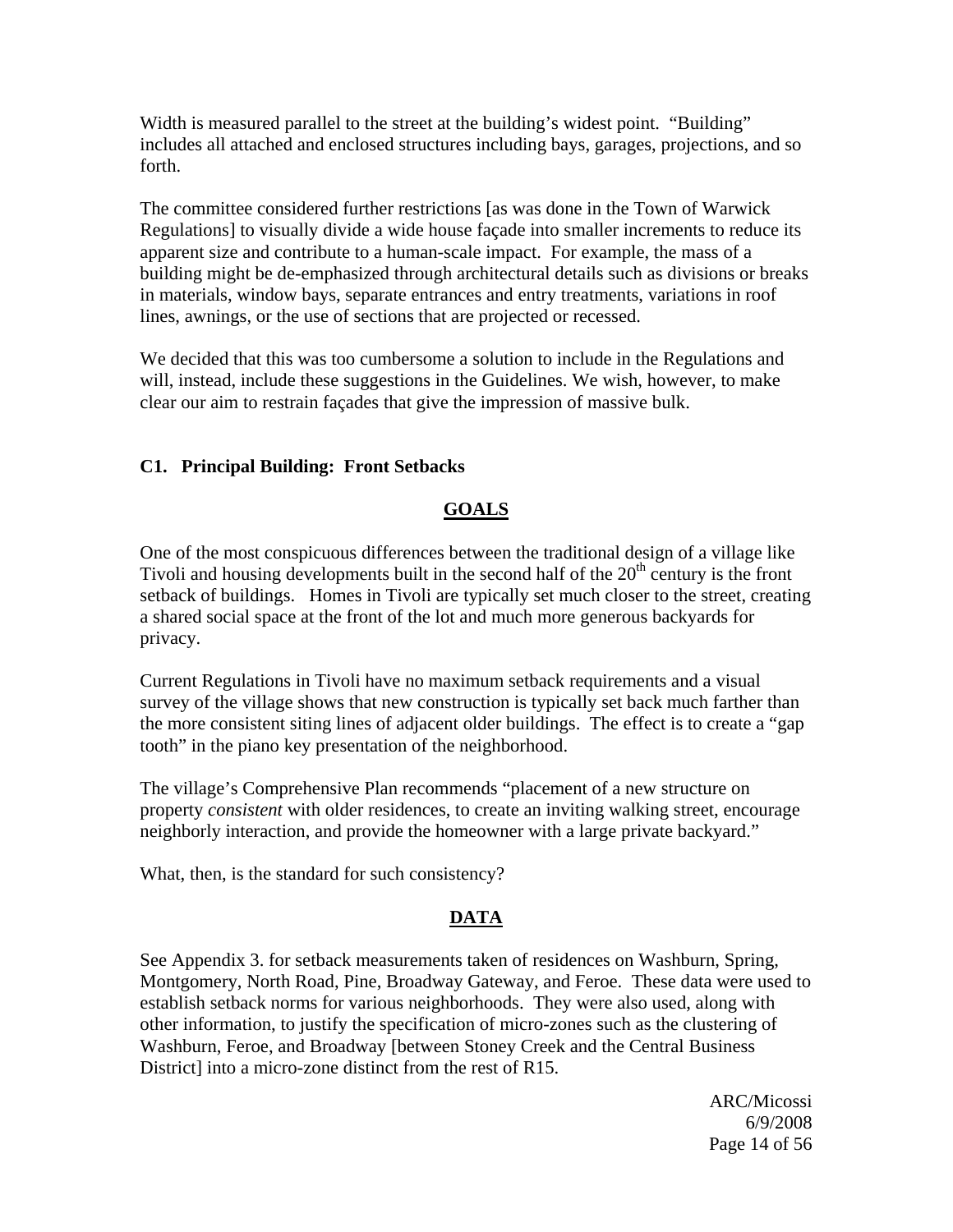Look, for instance, at the data on Montgomery Street [R15]. Though setbacks of the 60 residences measured range from 18 feet to 400 feet, nearly 80% of all the homes on the street are set back 50 feet or less. And the median setback is 30 feet. Setbacks over 70 feet are the anomaly and describe only 15% of the houses, most of which are post-WWII constructions.

A similar picture of consistency is found in the data on North Road [R1A]. The setback range of the 30 homes measured is 27 feet to 140 feet. But 80% of all homes are set back less than 70 feet with the most common setbacks at 40 feet and 50 feet.

Similar analyses were made for the other neighborhoods.

#### **RECOMMENDATIONS**

To codify the norms that have evolved in the old stock neighborhoods and to create continuity with older homes sited close to the street, we recommend that the current Bulk Regulations on front setbacks be amended to include maximum as well as minimum setbacks. We propose the following ranges based on old stock standards :

- $\Box$  R15 [Montgomery, etc]: 20'-50'
- $\Box$  R15 [Washburn, etc]: 20'-30'
- $\Box$  R1A [Pine Street only]: 20'-30'
- $\Box$  R1A: 40'-70'
- $\Box$  R2A [Gateway only]: 50'-100'
- R2A: 50' minimum and no maximum

Given the more rural nature of most of R2A (excluding the Broadway Gateway), the committee decided to exempt R2A from maximum setback requirements.

#### NOTES:

- Setbacks are measured from the edge of the road pavement to the front façade of the house.
- $\Box$  Setbacks do not include the front porch; open porches may encroach up to 10 feet into the setback.
- Minimum and maximum setbacks are broad ranges reflecting neighborhood norms. To maintain a harmonious street front, the setback of any new construction may be as close but no closer to the road than either of the existing adjacent setbacks. Thus, a new home on North Road [R1A] may be setback as close as 27 feet if one of the houses on either side is so situated.

 ARC/Micossi 6/9/2008 Page 15 of 56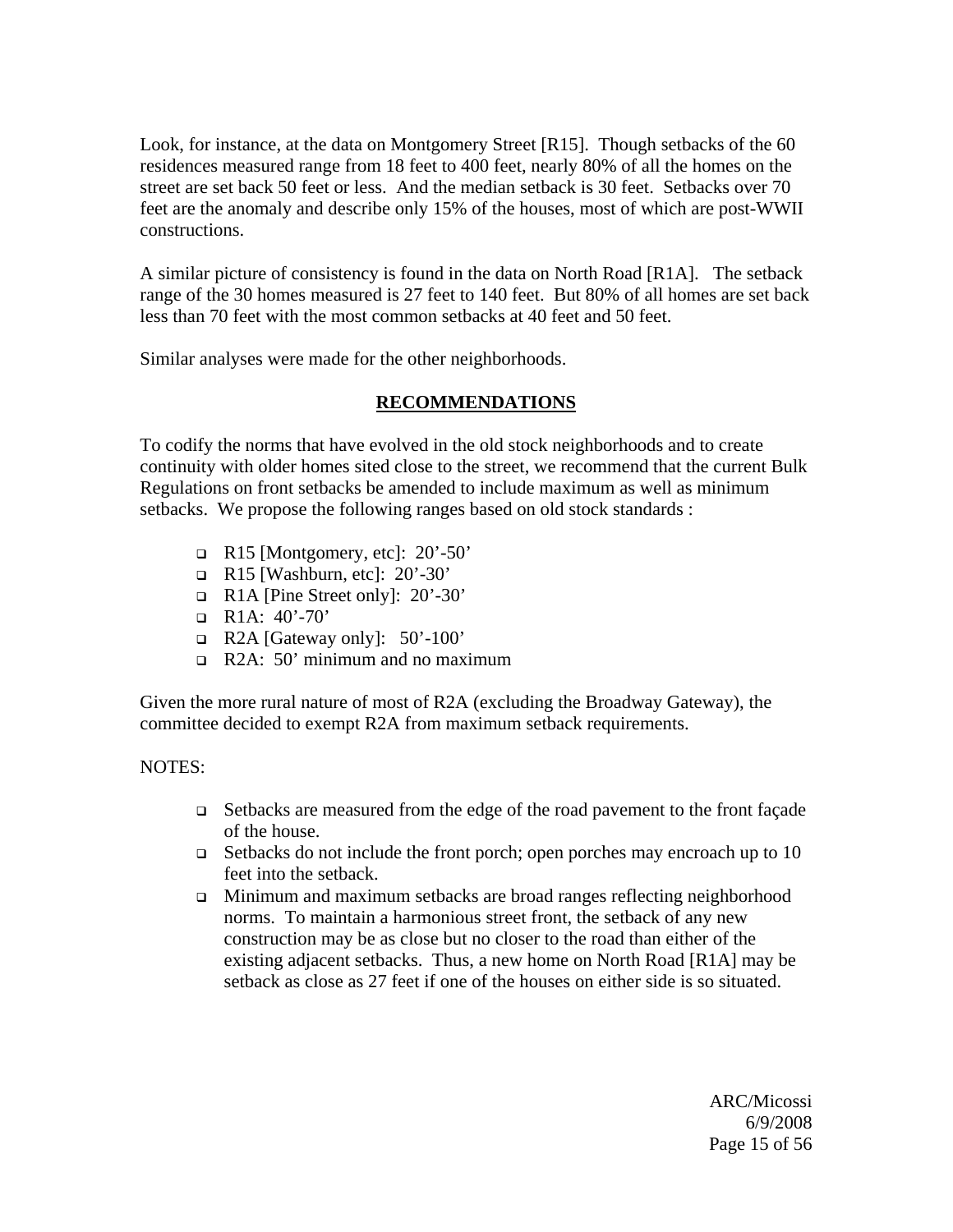#### **C2. Principal Building: Side Setbacks**

#### NO CHANGE.

We recommend that R2A/Broadway Gateway conform to the same side setback allowances as R15 and R1A.

#### **C3. Principal Building: Rear Setbacks**

#### NO CHANGE.

We recommend that R2A/Broadway Gateway conform to the same rear setback allowances as R15 and R1A.

#### **D1. Accessory Buildings: Front Setback**

In Tivoli's older neighborhoods, homes are often accompanied by a variety of out buildings including barns, sheds, and carriage houses, typically set back a distance from the main house. Garages were not in widespread use when most of these homes were built and, with a few exceptions [all relatively new constructions or additions], you will not see a garage sited at or near the front façade of a building. The absence of garages attached to or side-by-side with homes is one of the village's most striking characteristics, and one that clearly sets it apart from conventional contemporary housing developments where the garage is given pride of place at the front façade.

Current Bulk Regulations do not specify front, side, or rear setbacks for accessory buildings. But the committee, keen to address the issue of garages, felt that it was important to do so. There was a great deal of controversy around this question. Some members wanted to maintain the classic pattern and require that garages be detached and built behind the rear wall of the principal building. Others argued in favor of contemporary tastes and needs. We concluded that individuals should be able to build a garage close enough to the house for practical access and far enough from the front plane of the house to indicate its ancillary status.

#### **RECOMMENDATIONS**

We thus recommend that accessory buildings in R15, R1A, and R2A be set back a minimum of 20 feet from the front façade of the principal building.

NOTE: Accessory buildings include all structures built on a permanent foundation including, but not limited to garages, barns, and studios.

 ARC/Micossi 6/9/2008 Page 16 of 56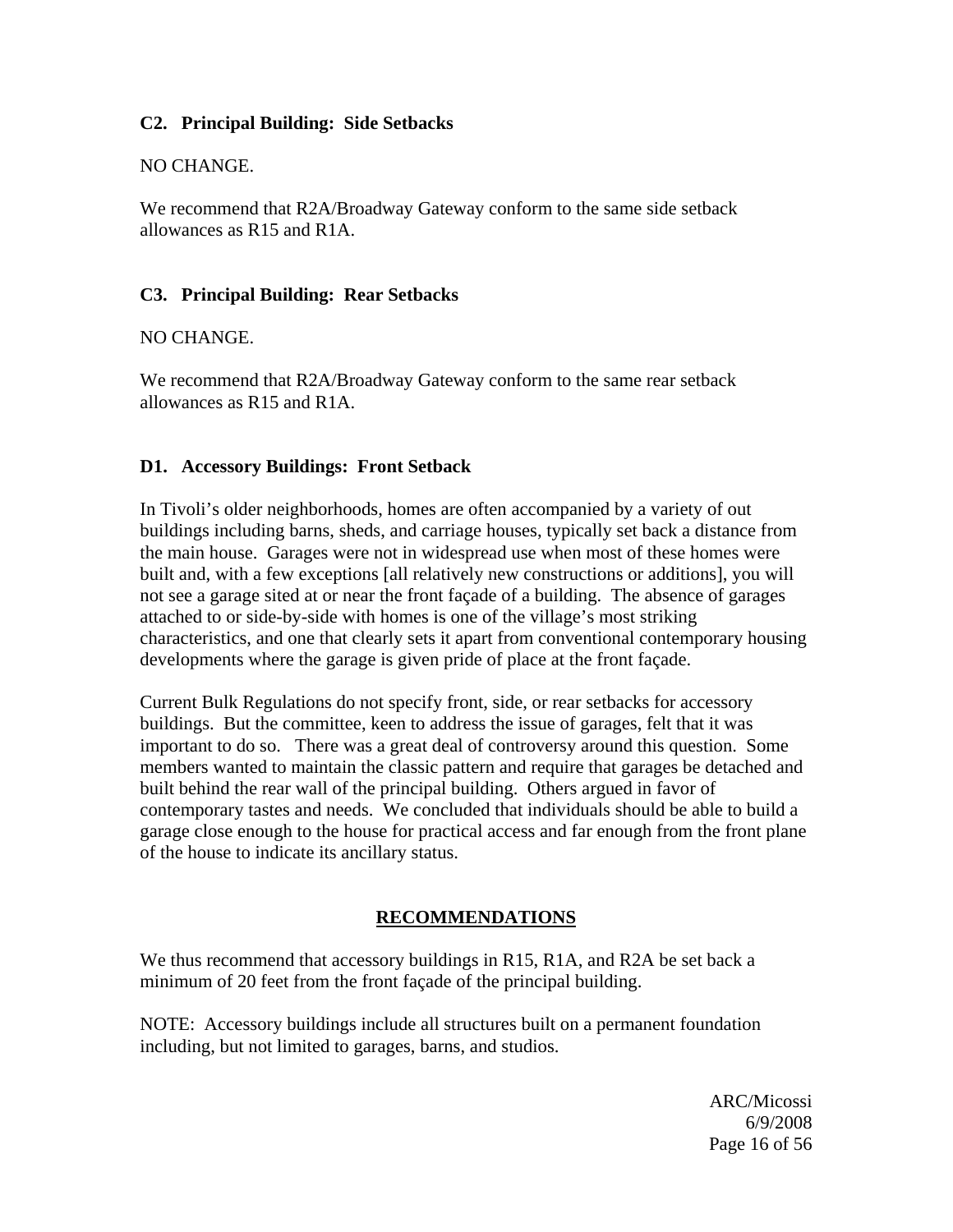NOTE: We strongly recommend that the Zoning Commission investigate allowances for secondary residences [eg mother-in-law apartments] in accessory buildings. [See IV. Recommendations for Further Action below.]

## **D2. Accessory Buildings: Side Setbacks**

We recommend that there be two side yards with a total width of not less than 30 feet. The width of the narrower of the two side yards shall not be less than 10 feet.

### **D3. Accessory Buildings: Rear Setback**

We recommend a ten feet rear setback minimum for all accessory buildings in R15, R1A, and R2A.

## **E1. Principal Building: Maximum Height**

### NO CHANGE.

NOTE: Building height is measured from the center line of the roof slope.

## **E2. Accessory Buildings: Maximum Height**

We recommend that accessory buildings in R15 and R1A/Pine Street be limited to a maximum height of 25 feet.

We recommend that accessory buildings in R<sub>1</sub>A and R<sub>2</sub>A be limited to a maximum height of 30 feet.

## **F1. Principal Building: Maximum Square Footage**

There are no limits on the size of a new home under current Bulk Regulations. The only restriction specified is maximum building coverage.

For example, in R15 builders are allowed a maximum coverage of 30%. Thirty percent of a 15,000 square foot lot [minimum for R15] is 4500sf. Theoretically, one could build a two-story 9,000 square foot house with a 4500sf footprint.

Thirty percent coverage is also allowed in R1A and, again theoretically, a two-story 26,000 square foot house with a 13,000sf footprint is possible on a one acre [43,560sf] lot.

 ARC/Micossi 6/9/2008 Page 17 of 56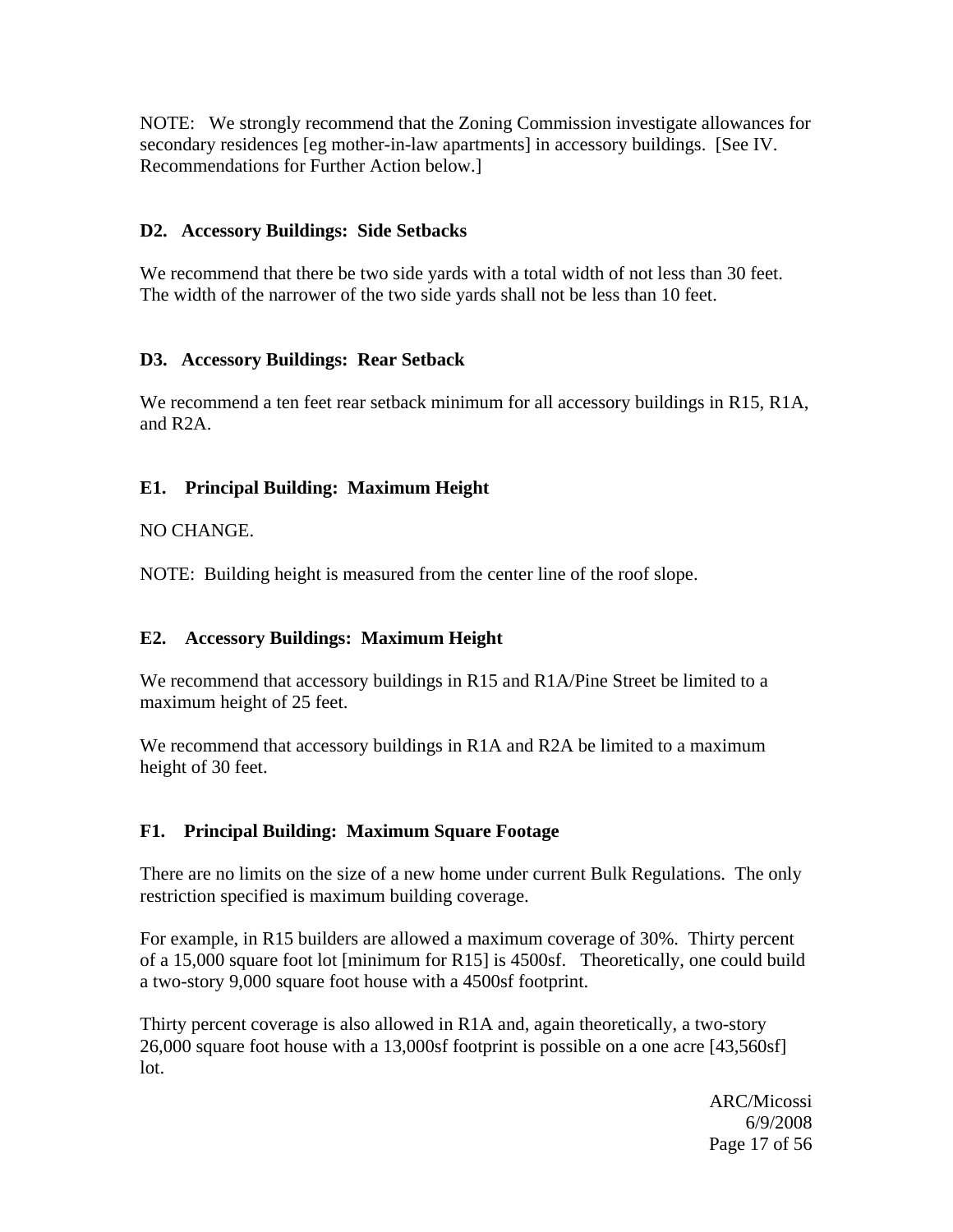Although such enormous homes sound absurd in a village of Tivoli's scale, other villages and small towns have succumbed to the "chop and pop" building trend where small houses on modest lots are purchased, razed, and replaced with very large homes. Building outsized homes next to a row of cottages is too common to ignore.

## **GOALS**

Recognizing these trends, Tivoli's Comprehensive Plan states: "in an effort to forestall the building of inappropriately large houses in established neighborhoods, we recommend a … cap on maximum square footage and maximum footprints for residential structures…"

What, we asked, is a reasonable cap?

### **DATA & ANALYSIS**

We asked the DUTCHESS COUNTY REAL PROPERTY TAX SERVICE AGENCY to pull raw data from the Agency's database for every taxable parcel in Tivoli. This data [See Appendix 4; also available on CD format in the Village Hall] was collated and submitted to the Committee on May 2, 2006 by Eric Axelsen of the Agency and includes for each parcel:

- Tax identification number
- □ Street address
- Land use codes
- $\Box$  Lot depth and width
- $\Box$  Square footage of buildings by each story
- $\Box$  Number of stories in each building
- □ Total square footage of each building

The data describe primarily single-family dwellings, however it does include 18 twofamily, and three-family dwellings. It excludes condominium and apartment complexes such as those in Tivoli Acres and Provoost Park.

There are 373 line items listed in the report. Some line items share a single tax ID number, but the separate line item listings indicate that some tax ID property parcels have multiple dwellings. Calculations were based on discrete dwellings. Some line items are missing square footage data.

Three hundred and twelve line items indicate total square footage for the building.

 ARC/Micossi 6/9/2008 Page 18 of 56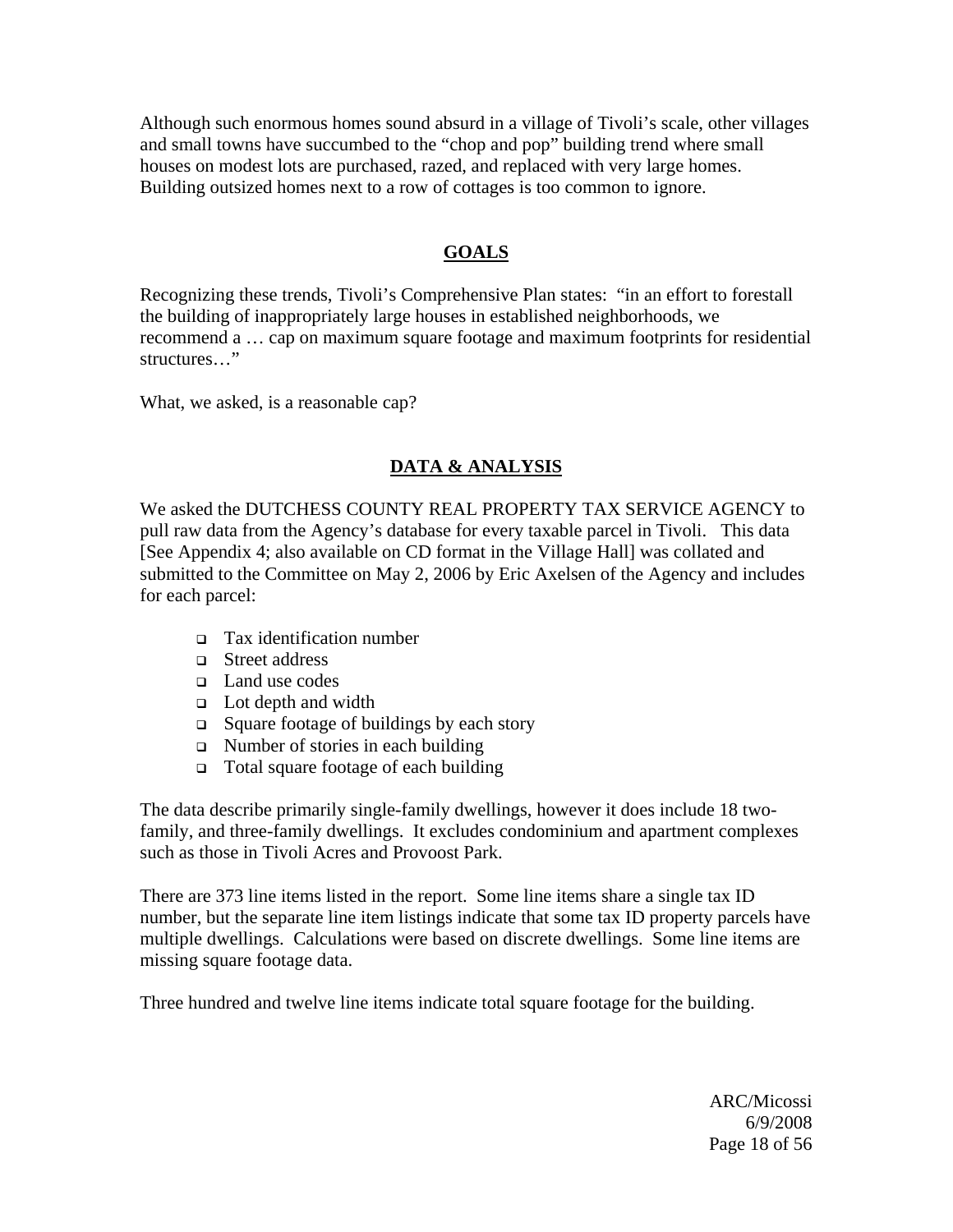The following 19 items were omitted from calculations because they were either exceptionally small and unlikely to be used as dwellings, part of old estates and vastly outside the scale of Village residences, or clearly not residences:

- **Estates [land use code = 250]** 
	- $\circ$  #42 Callendar/Livingston Estates = 4 line items
	- $\circ$  #11 Rose Hill/Rose Hill Estate = 3 line items
	- $\circ$  #35-39 Hudson Bluffs = 2 line items
	- $\circ$  #50 River = 4 line items
- $\Box$  Under-sized buildings [all less than or equal to 500sf]
	- o #23 ½ Montgomery Street [288sf]
	- o North Road [500sf]
	- o 5045 Rt 9G [496]
- #73 Broadway/Church:Milagros
- North Road/Masonic Hall
- #23 North Road [omitted due to obvious typographical error]

Thus, we have 293 line items from the report – residences with square footage indicated – on which to base our calculations and conclusions.

Based on these 293 residences, we have determined that the average size of a dwelling in the Village is **1602 square feet**.

The median is approximately **1500 square feet** and the mode, or most common size house, is in the range of **1001-1500 square feet** [this describes 42% of all houses]

The smallest dwelling used in our calculations is 600 square feet and the largest [a twofamily structure] is 5125 square feet.

The distribution of housing sizes is as follows:

- $\Box$  26 houses are 501-1000sf [9%]  $\Box$  123 houses are 1001-1500sf [42%] 95 houses are 1501-2000sf [32%] 35 houses are 2001-2500sf [12%]  $\Box$  7 houses are 2501-3000sf [2%] 2 houses are  $3001 - 3500$ sf [<1%]  $\Box$  1 house is 3501-4000sf [<.5%]
- $\Box$  1 house is 4001-4500sf [<.5%]
- 2 houses are  $4501 5000$ sf [<1%]
- 1 house is 5001-5500sf  $\lbrack 589 \rbrack$

We looked at the seven homes that are 3001sf or larger to determine if they are clustered in one part of the Village, thus warranting special consideration as a separate "neighborhood norm." We found no such clustering. These homes are disbursed

 ARC/Micossi 6/9/2008 Page 19 of 56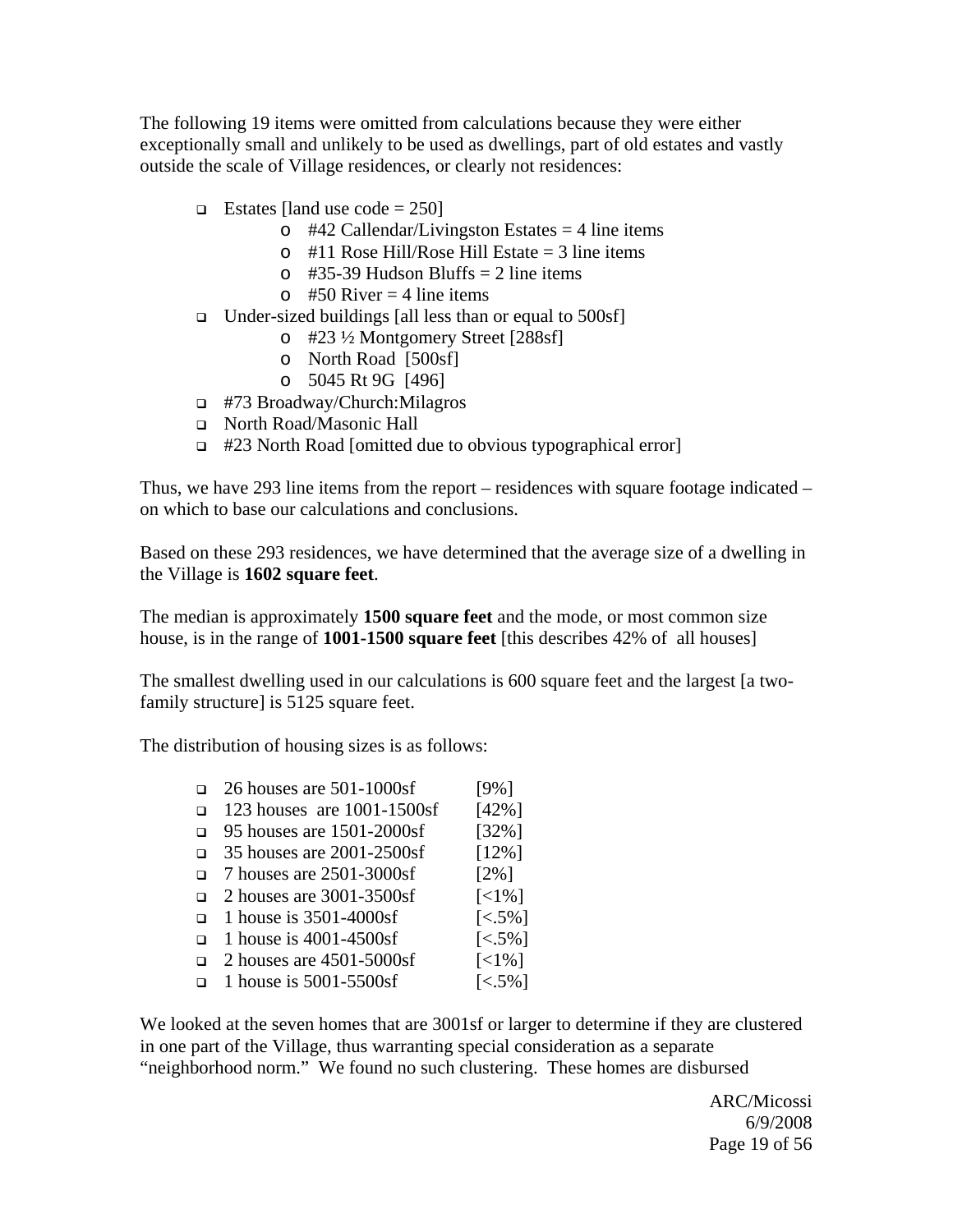throughout the Village. We did discover that four of these larger dwellings are coded as multi-family structures [220/230] and one as a "multi-purpose" structure [280].

We also looked at the seven homes that are 2501-3000sf. Likewise, these homes are disbursed throughout the Village and three are coded as multi-family. Six of these seven are less than 2600sf.

Thus, 83% of the houses in Tivoli are 2000 square feet or smaller; 95% are 2500 square feet or smaller.

### **RECOMMENDATION**

The committee recommends a MAXIMUM of 2600 SQUARE FEET for all single-family dwellings in R15, R1A/Pine Street, R1A, and R2A/Gateway. Square footage is measured as follows: the first floor equals the gross square footage, that is, external measurements; the second and third floors equal the net square footage, that is, internal measurements. This formula has been used by Tax Assessor Frank Orlando and confirmed by Susan B. Davis, chair of the Village Zoning Commission.

In calculating total square footage we include all contiguous space in the residence, *including* an attached garage (*but excluding unenclosed covered porches*). We urge all new construction and additions to include a detached garage that is setback from the residence. This strategy both conforms to Village design and allows living space in a home to be maximized.

This recommendation is based on an analysis of current housing data. Our goal is to establish a reasonable limit on the size of new construction and renovations of older homes that is in keeping with Village norms.

We appreciate that many families currently seek increasingly larger living spaces. And we acknowledge that surrounding communities and the Town of Red Hook can amply accommodate those desires. The residents of Tivoli, however, have endorsed the vision of their Comprehensive Plan to keep new development and renovation in harmony with the appearance and scale of the Village's traditional housing stock.

#### **Over 97% of the Village's current housing stock complies with the proposed square footage limit of 2600 square feet.**

Finally, buildings in the rest of R2A are exempt from this square footage limit.

 ARC/Micossi 6/9/2008 Page 20 of 56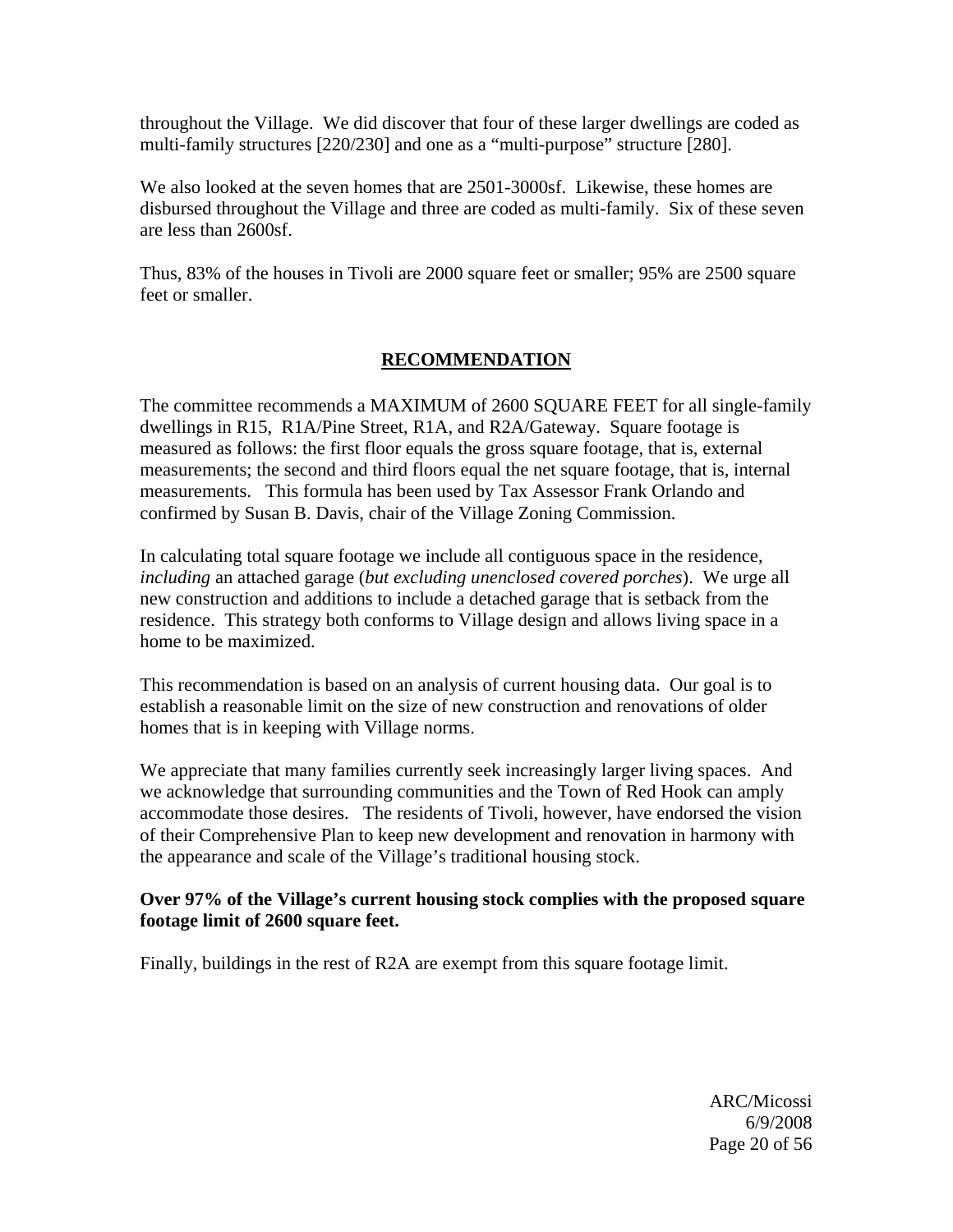## **F2. Principal Building: Maximum Footprint/Coverage**

#### **DATA & ANALYSIS**

The data used in our calculations are the same as above and the number of line items taken into consideration are likewise 293. To determine a house's "footprint" we used the square footage of the first floor only (not including unenclosed porches).

The distribution of housing footprints is as follows:

| 3 houses have a footprint of $\leq 500$ sf     | $[1\%]$             |
|------------------------------------------------|---------------------|
| $\Box$ 65 houses have a footprint of 501-750sf | $[22\%]$            |
| □ 83 houses have a footprint of 751-1000sf     | $[28+%]$            |
| □ 96 houses have a footprint of $1001-1250$ sf | $[33\%]$            |
| 27 houses have a footprint of 1251-1500sf      | $[9\%]$             |
| □ 11 houses have a footprint of $1501-1750$ sf | $[4\%]$             |
| 4 houses have a footprint of $1751-2000$ sf    | $[1 + \frac{9}{6}]$ |
| 1 house has a footprint of 2001-2250sf         | $[.3\%]$            |
| 3 houses have a footprint > 2251sf             | $[.9\%]$            |

The footprints of 285 of the 293 homes in the report are less than or equal to 1750square feet. These represent more than 97% of all houses.

Of the remaining eight homes, three substantially exceed the 2600 recommended cap of a total square footage and one is a multi-family dwelling.

### **RECOMMENDATION**

Seventy-nine percent of homes in the Village are multi-stories, primarily two stories. Ninety percent of the old housing stock in the Village are multi-stories. However, some families and elderly residents prefer to maintain their living space on a single floor. After analyzing first-floor only square footage, we recommend that the *footprint* of a home, regardless of the number of floors, be capped at 1750 square feet in R15, R1A/Pine Street, R1A, and R2A/Gateway. *The footprint includes attached garages and excludes unenclosed covered porches.* 

The rest of R2A is exempt from a cap.

**The proposed housing footprint limit of 1750 square feet describes more than 97% of the Village's current housing stock.** 

 ARC/Micossi 6/9/2008 Page 21 of 56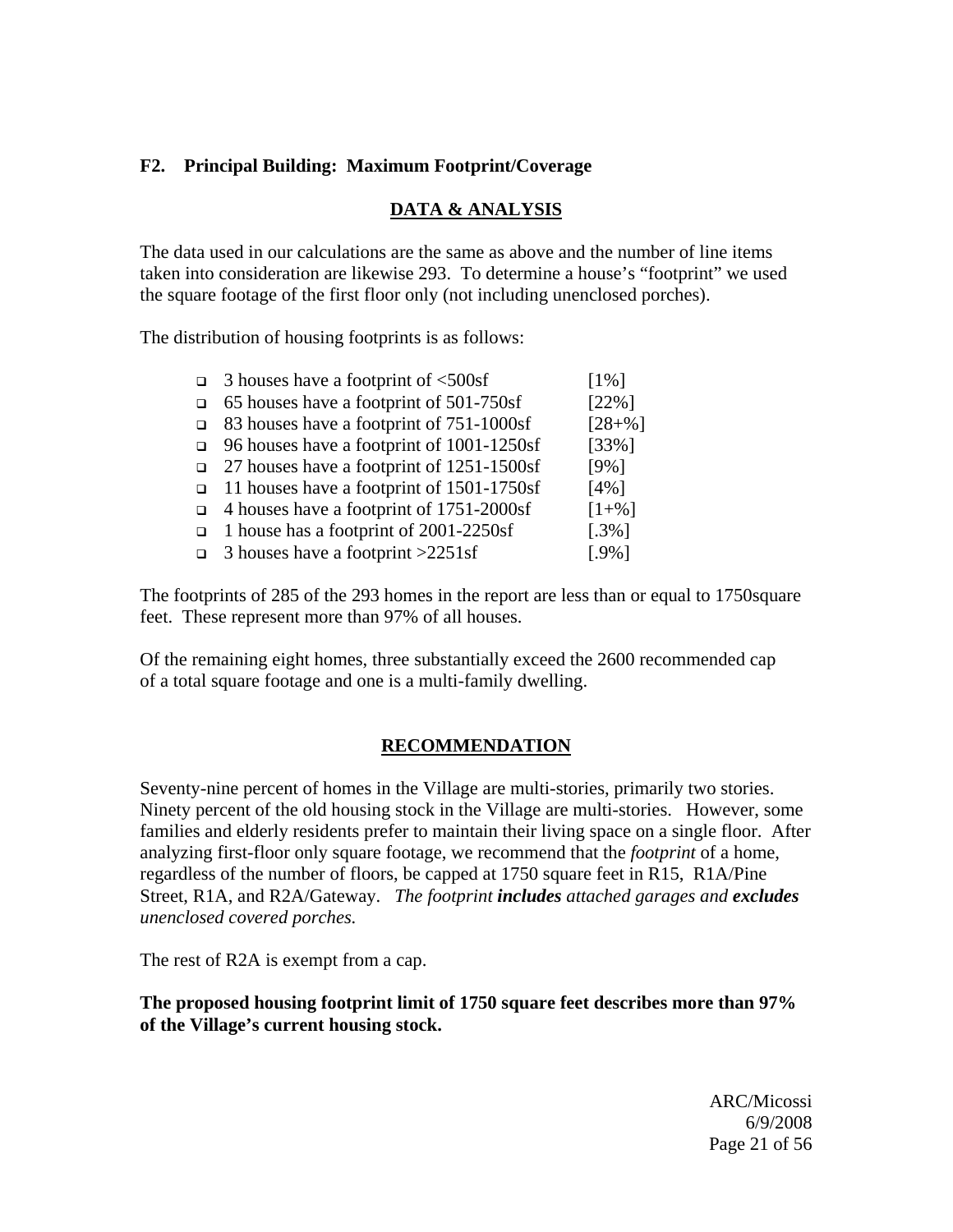## **G1. Accessory Buildings: Maximum Square Footage of Any One Building**

In keeping with the scale of buildings established above, we recommend a maximum total square footage cap of 1300sf for any one accessory building in R15, R1A/Pine Street, R1A, and R2A/Gateway. R2A is exempt.

## **G2. Accessory Buildings: Maximum Footprint of Any One Building**

We further recommend that the maximum footprint of any one accessory building be kept to a maximum of 750 square feet in these zoning districts. *The footprint excludes unenclosed covered porches.* 

R2A [excepting Pine Street] is exempt.

## **G3. Accessory Buildings: Total Square Footage Combined [Total Bulk]**

Finally, we recommend that the total square footage of ALL ACCESSORY BUILDINGS COMBINED do not exceed 2600 square feet.

R<sub>2</sub>A ["all others"] is exempt.

### **H. Garage Siting**

As described elsewhere in this report, one of the most defining characteristics of traditional villages in general and of Tivoli in particular is the absence of garages. The pre-eminence of cars in American society after World War II is nowhere more dramatically demonstrated than in the housing trend that conspicuously places the family garage parallel to the façade of a residence. In some cases, the garage *is* the house façade.

Tivoli's Comprehensive Plan repeatedly stresses the value of ours as a walking village and a place that prefers to keep the car in its place – behind buildings and out of sight as much as possible.

Although the committee recognizes the difficulty of enforcing a law requiring detached and setback garages, we do strongly recommend one that disallows garage doors facing the street as any part of the house façade or in the same plane as the façade or in front of the façade.

 ARC/Micossi 6/9/2008 Page 22 of 56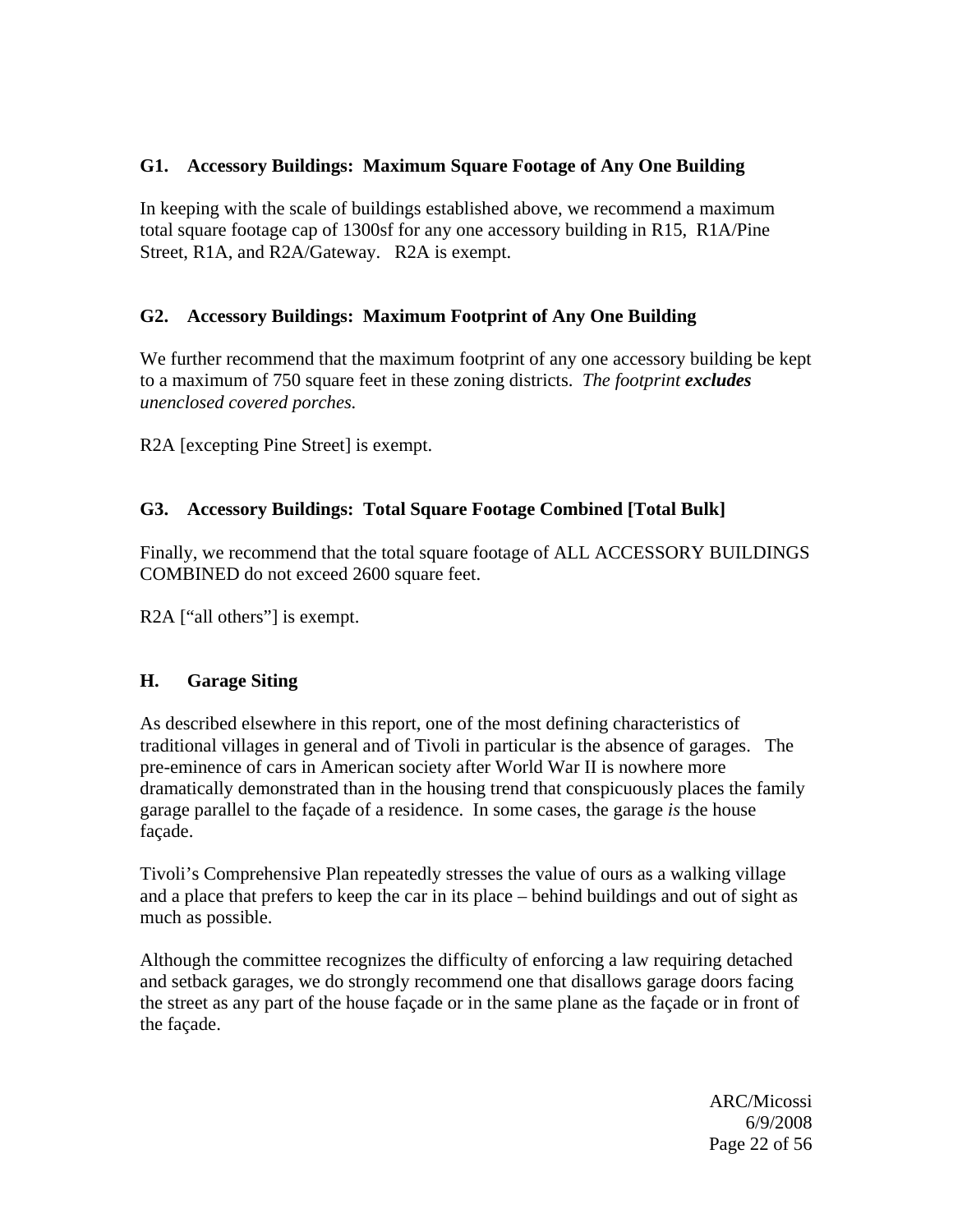## **III. BULK REGULATIONS: The Grid R3A, GB, and RB**

## A. Minimum Land Area Per Dwelling  $\rightarrow$  No Change

#### **B1. Minimum Lot Frontage Width at Street**

Under current law there is a Village-wide stipulation calling for a 50 foot minimum of lot frontage width at the street and no maximum.

We propose that the minimum lot frontage width at the street be changed for R3A to 100'

We propose that the minimum lot frontage width at the street be changed for GB to 20'.

We propose that the minimum lot frontage width at the street be changed for RB to 200' in order to allow greater flexibility to developers. Most of the current lot frontages in RB are  $100'$ .

#### **B2. Minimum Width of Lot at Front Building Line**

We propose to change the minimum width of lot at front building line for R3A from 350' to 250'. We acknowledge that residences in R3A need not be held to the same building size restrictions found elsewhere in the Village. We also recognize that an exceptionally large residence in the Village is best sited off the main roads. Therefore, R3A is the one district where the "flag lot" concept is appropriate and minimum lot frontage width [100'] and minimum width of lot at front building line [250'] are not the same.

We also propose to change the minimum width of lot at front building line for GB from 50' to 20' to keep it consistent with the minimum lot frontage width. As noted in section B2. for R15, R1A, and R2A, the simplest way to achieve the piano key design in the village is to maintain consistency of lot width from the street frontage back to the front building line.

For  $RB \rightarrow NO$  CHANGE

#### **B3. Maximum Lot Coverage**

This proposal replaces Maximum Building Coverage in current Bulk Regulations.

 ARC/Micossi 6/9/2008 Page 23 of 56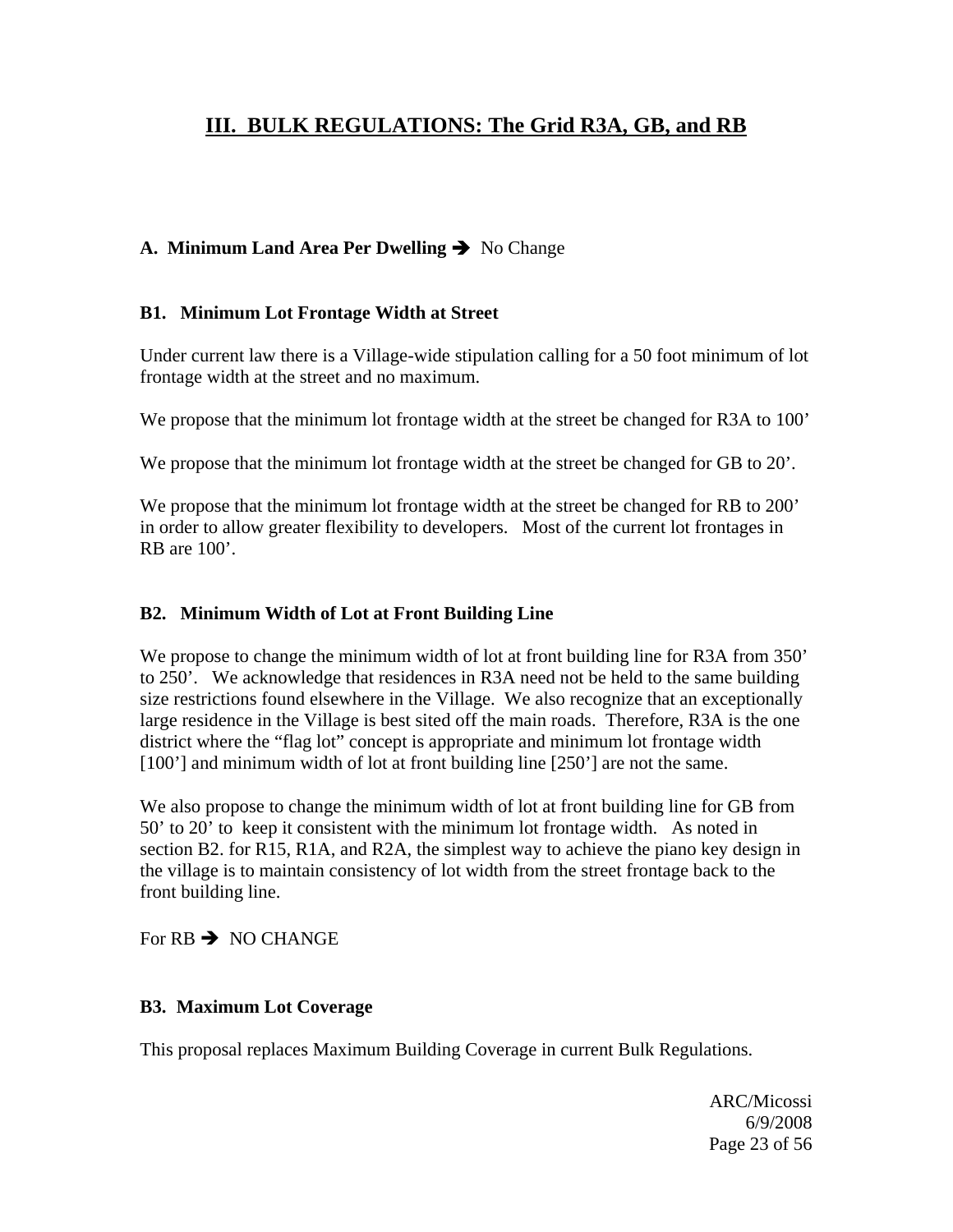Except for RB [residential] we suggest changes in maximum lot coverage as follows:

- R3A: from 30% to 20%
- GB: from  $60\%$  to  $90\%$
- $\Box$  RB [residential]  $\rightarrow$  NO CHANGE
- $\Box$  RB [business] from 30% to 40%

Maximum lot coverage includes the entire unvegetated, "man-made" area of the lot including, but not limited to, the area covered by all principal and accessory structures; plus driveways, patios, terraces, decks, pools, sports courts, tennis courts, and impervious paved areas. (For limitations on building-only footprints see F2 and G2.)

### **B4. Façade Siting**

Buildings in R3A and RB are exempt from façade siting restrictions.

Buildings in GB should be required to face the street in keeping with typical commercial patterns.

## **B5. Maximum Building Width**

Buildings in R3A, GB, and RB [business] are exempt from maximum building width.

Whereas buildings in RB [residential] should be restricted to a maximum width of 48' in keeping with housing stipulations elsewhere in the village.

## **C1. Principal Building: Front Setbacks**

We propose that the minimum front setback for principal buildings in R3A be changed from 75' to 150', and that there be no established maximum.

GB: To maintain a relatively consistent pattern in the commercial district, we propose that the front setback of any new construction or renovation be as close, but no closer, to the road than either of the existing adjacent structures. We further propose no maximum restrictions.

### For  $RB \rightarrow NO$  CHANGE

Note that businesses currently or recently in this district conform to the 50' front setback  $[Ralph's = 52$ ; Champlin's Deli =  $52$ ']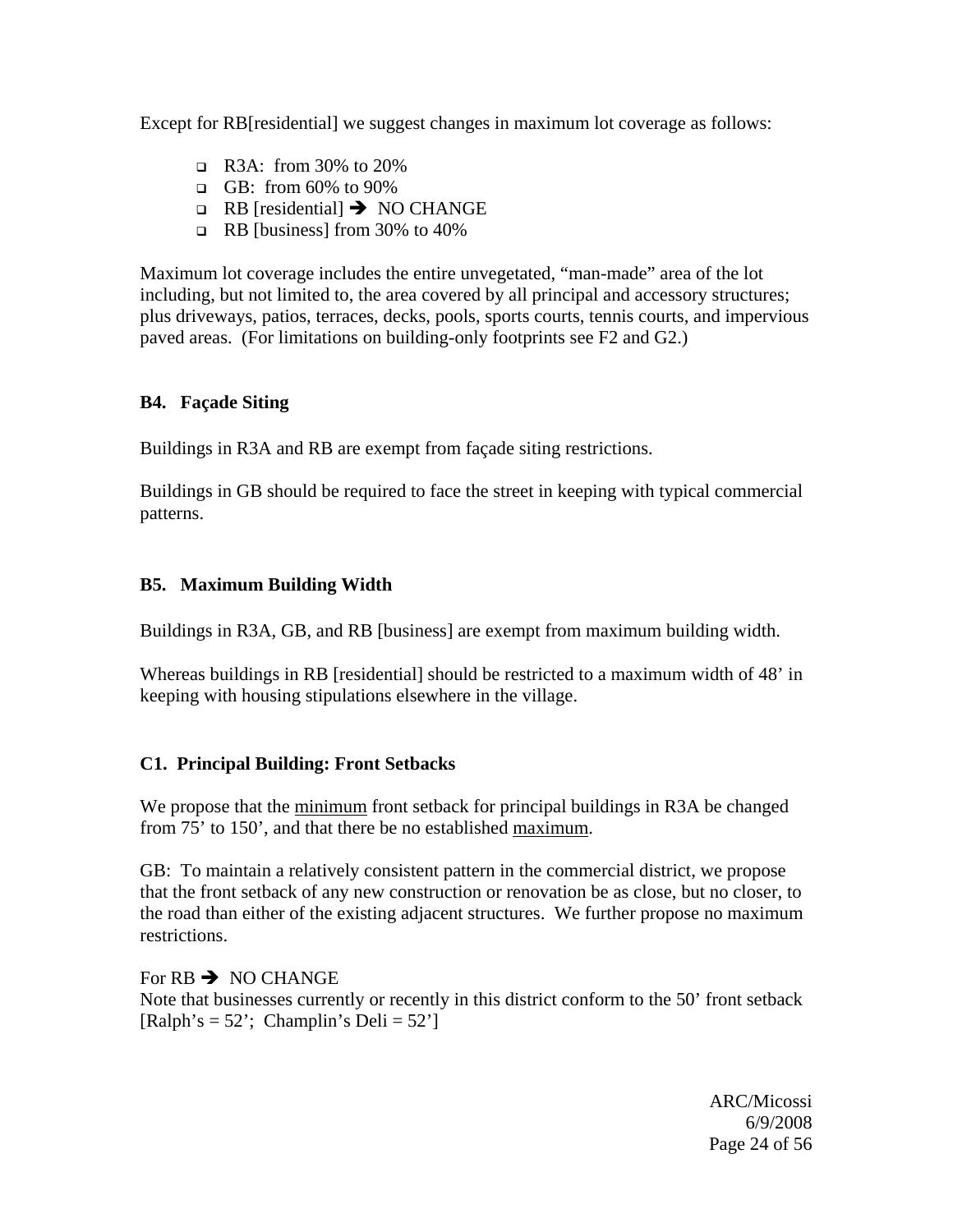## **C2. Principal Building: Side Setback Minimum [on each side] C3. Principal Building: Rear Setback Minimum**

We propose that side and rear setback minimums for R3A be increased from 35' to 50'.

Regarding GB: Structures in the business district can be sited as close to side and rear property lines as fire codes permit. However, to protect private residential privacy, all structures and buildings constructed on lots which abut residential districts shall conform to the Bulk Regulations of the neighboring residential zone as pertains to whichever business district property lines are at issue. For example, all structures on a GB lot whose rear abuts R15 must conform to the rear setback minimum stipulated for R15.

For RB [residential & business}  $\rightarrow$  NO CHANGE

- **D1. Accessory Buildings: Front Setback Minimum**
- **D2. Accessory Buildings: Side Setback Minimum [on each side]**
- **D3. Accessory Buildings: Rear Setback Minimum**

Note that in the current Bulk Regulations there are no special stipulations for Accessory Building Setbacks. The committee decided to treat these buildings separately – even though our recommendations at present do not differ from Principal Building Setbacks – because we anticipate changes elsewhere in the Village Code to accommodate a growing need and desire for outbuildings.

Our proposals are as follows:

- $R3A$
- o Front setback: 150' minimum
- o Side setback [on each side]: 50' minimum
- o Rear setback: 50' minimum
- GB: Accessory structures in the business district can be sited as close to side and rear property lines as fire codes permit. However, in order to protect residential privacy, all structures and buildings constructed on lots which abut residential districts shall conform to the Bulk Regulations of the neighboring residential zone as pertains to whichever business district property lines are at issue.
- $\Box$  RB [residential & business]
	- o Front setback: 50' minimum
	- o Side setback [on each side]: 30' minimum
	- o Rear setback: 35' minimum

 ARC/Micossi 6/9/2008 Page 25 of 56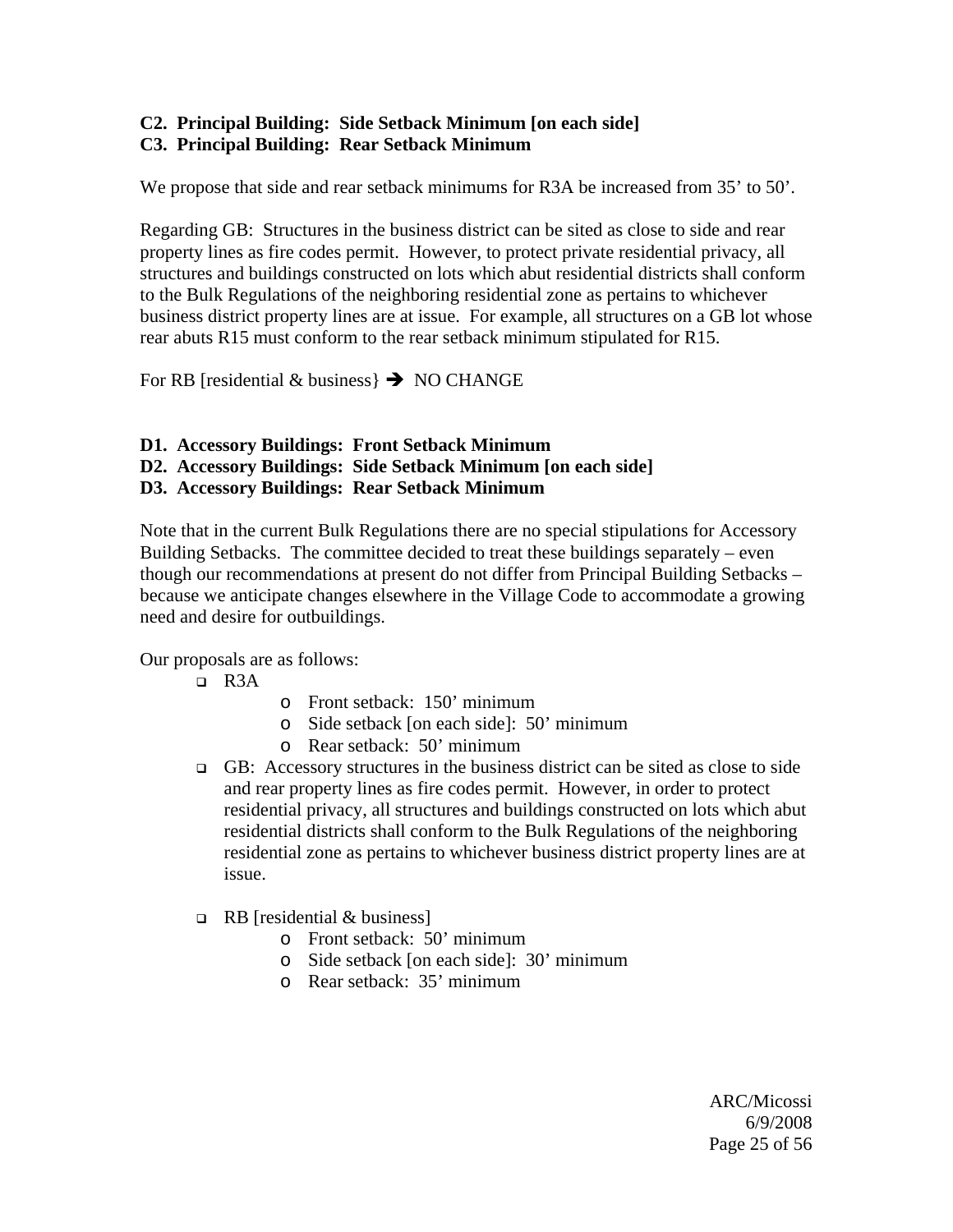### **E1. Principal Building: Height**

## R3A, GB, RB  $\rightarrow$  NO CHANGE

### **E2. Accessory Building: Height**

We recommend that accessory buildings in R3A, GB, and RB [business] be capped at 35'

For RB [residential] we recommend that accessory building heights be capped at 30' in keeping with residential norms elsewhere in the village.

### **F1. Principal Building: Maximum Square Footage**

We propose no limits on square footage for principal buildings in R3A because properties are typically expansive enough to accommodate residences larger than the village norm, or in GB because properties are typically small and self-limiting.

In RB [residential] we propose a cap of 2600sf on principal buildings, in keeping with the village residential norm documented elsewhere in this report.

In RB [business] we propose a cap of 7,500sf to reasonably accommodate commercial development on Route 9G. Note that Ralph's Automotive Services, the main business currently in this zone, is approximately 3200sf. To strike a reasonable balance between encouraging small-scale enterprise, suitable to a village such as ours, and allowing flexibility in our commercial development, we further propose that, for "permitted uses" in RB, additional square footage may be allowed with a special permit that requires citizen input and review.

NOTE: In cases where a property owner applies for a mixed use permit: (a) the residential component of the plan is restricted to RB[res] limits, and (b) the total square footage and footprint of all structures on the property [business plus residential] are subject to the RB[biz] limits stated here.

### **F2. Principal Building: Maximum Footprint/Coverage**

Whereas in B3 we are concerned with total lot coverage including all structures and unvegetative areas, here we address only coverage of the principal residence or commercial building.

We propose no limits on footprint for principal buildings in R<sub>3</sub>A because properties are typically expansive enough to accommodate residences larger than the village norm.

 ARC/Micossi 6/9/2008 Page 26 of 56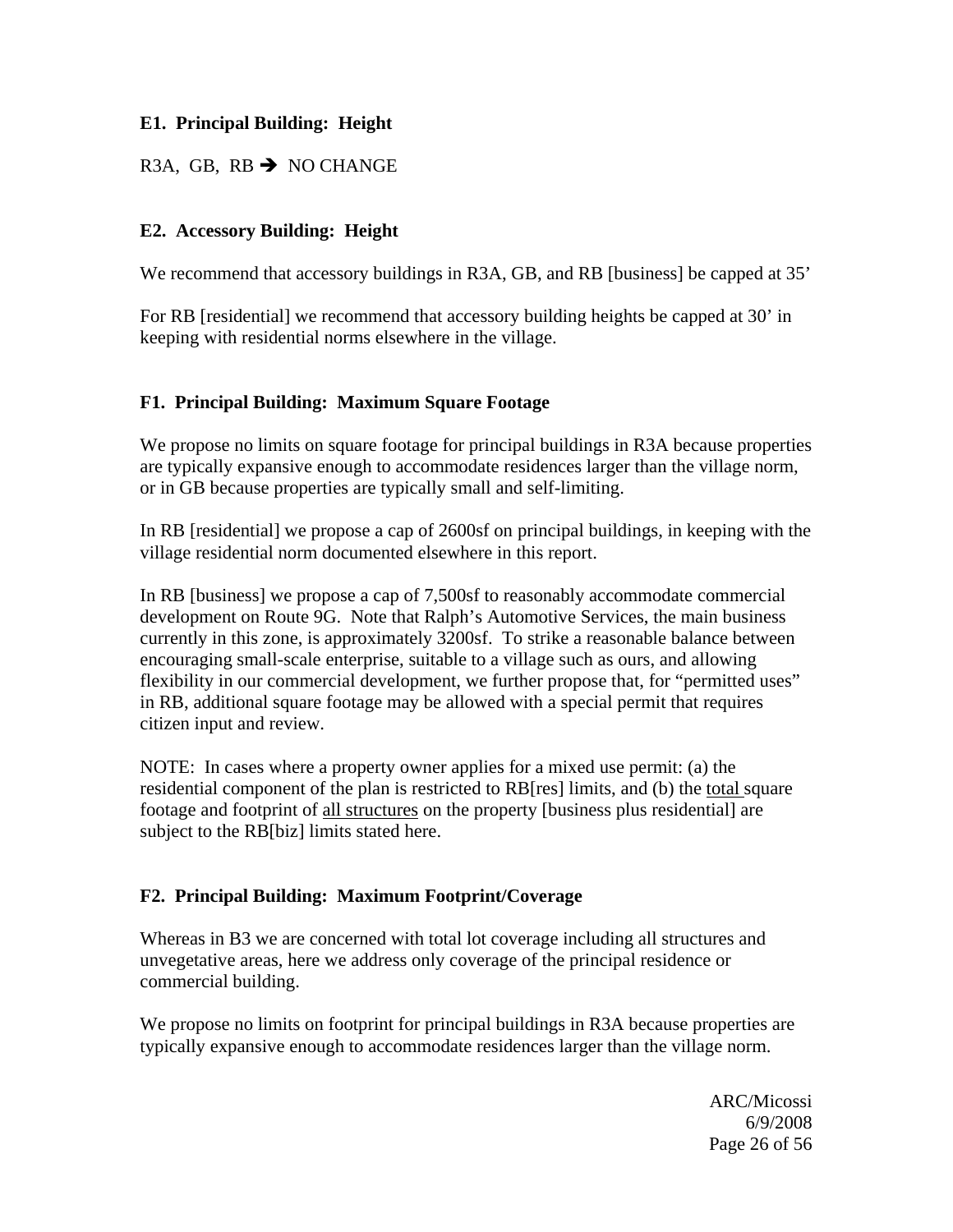In GB we propose a cap of 60% of lot size for all buildings [principal and accessory] combined.

In RB [residential] we propose a cap of 1750sf on principal buildings, in keeping with the village residential norm documented elsewhere in this report. *The footprint includes attached garages and excludes unenclosed covered porches.* 

In RB [business] we propose a cap of 5000sf to reasonably accommodate commercial development on Route 9G.

## **G1. Accessory Building: Maximum Square Footage of Any One Building**

For R3A and GB we propose no limitations on the maximum square footage of any one accessory building for the same reasons as stated above in F1.

For RB [residential] we propose a maximum square footage on any one accessory building of 1300sf in keeping with village residential norms documented elsewhere.

For RB [business] we propose a maximum square footage on any one accessory building of 5000sf, an allowance that we believe is generous while in keeping with the scale of the principal structure. As with F1, we propose that, for "permitted uses" in RB, additional square footage may be allowed for accessory structures with a special permit that requires citizen input and review.

### **G2. Accessory Building: Maximum Footprint/Coverage of Any One Outbuilding**

For R3A we propose no limitations.

For GB we note that accessory buildings are included in the calculation of "60% of lot size for all structures combined" as stipulated in F2.

For RB [residential] we propose a maximum footprint for any one accessory building of 750sf in keeping with village residential norms documented elsewhere. *The footprint excludes unenclosed covered porches.* 

For RB [business] we propose a maximum footprint of any one outbuilding of 2600sf.

### **G3. Accessory Building Bulk**

This provision recommends limits on the total square footage of all outbuildings combined. Note that "outbuilding" includes, but is not limited to: shed, garage, barn, studio; see §231-4 for definition of "building, accessory."

 ARC/Micossi 6/9/2008 Page 27 of 56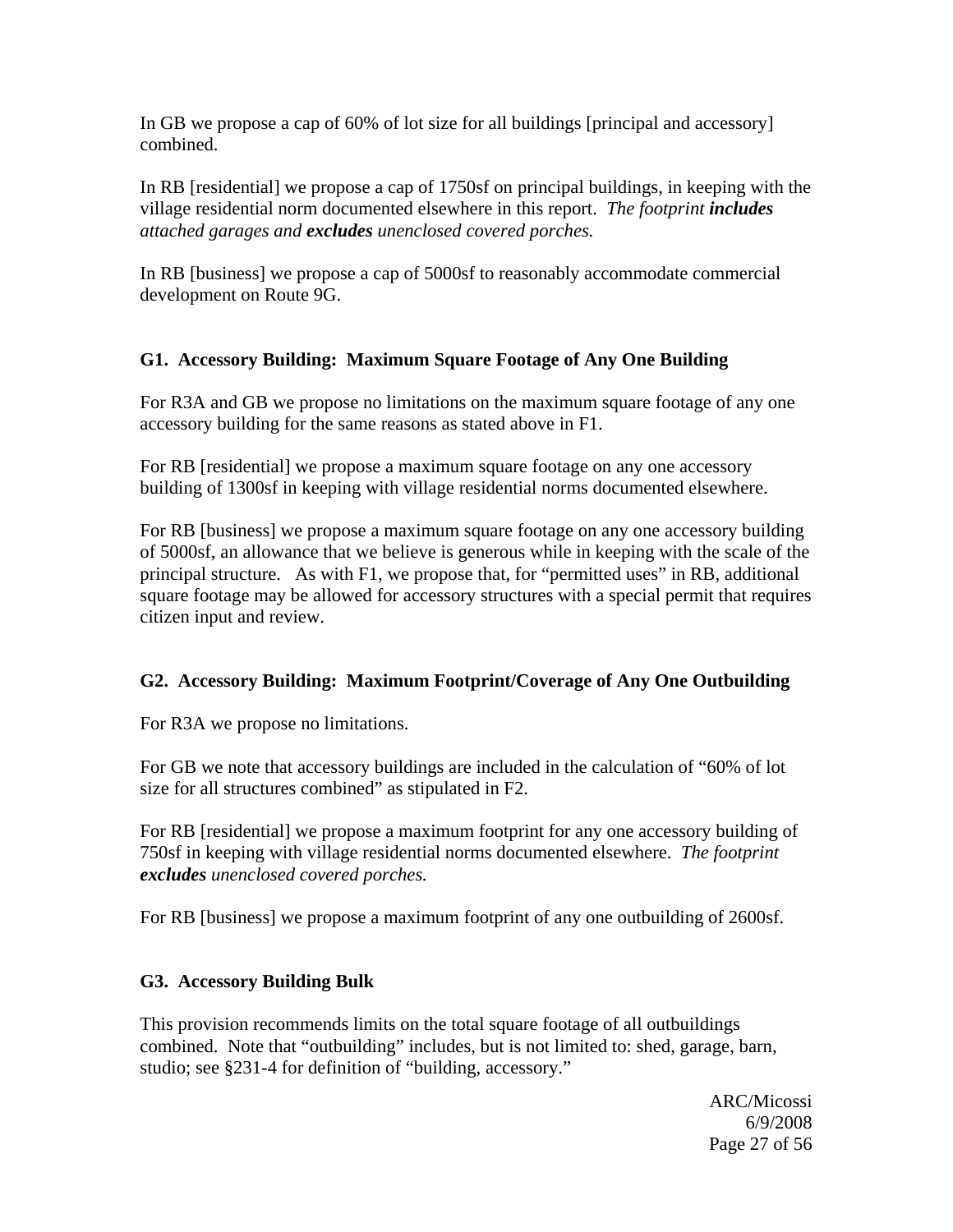R3A and GB are exempt.

We suggest that the total square footage of all outbuildings combined in RB [residential] do not exceed 2600sf.

We suggest that the total square footage of all outbuildings combined in RB [business] do not exceed 5,000sf.

## **H. Garage Siting**

We suggest no legal provisions for garage siting in R3A, GB, and RB, but strongly urge builders to refrain from siting garages for either residential or commercial purposes in ways that dominate the property and primary building façades.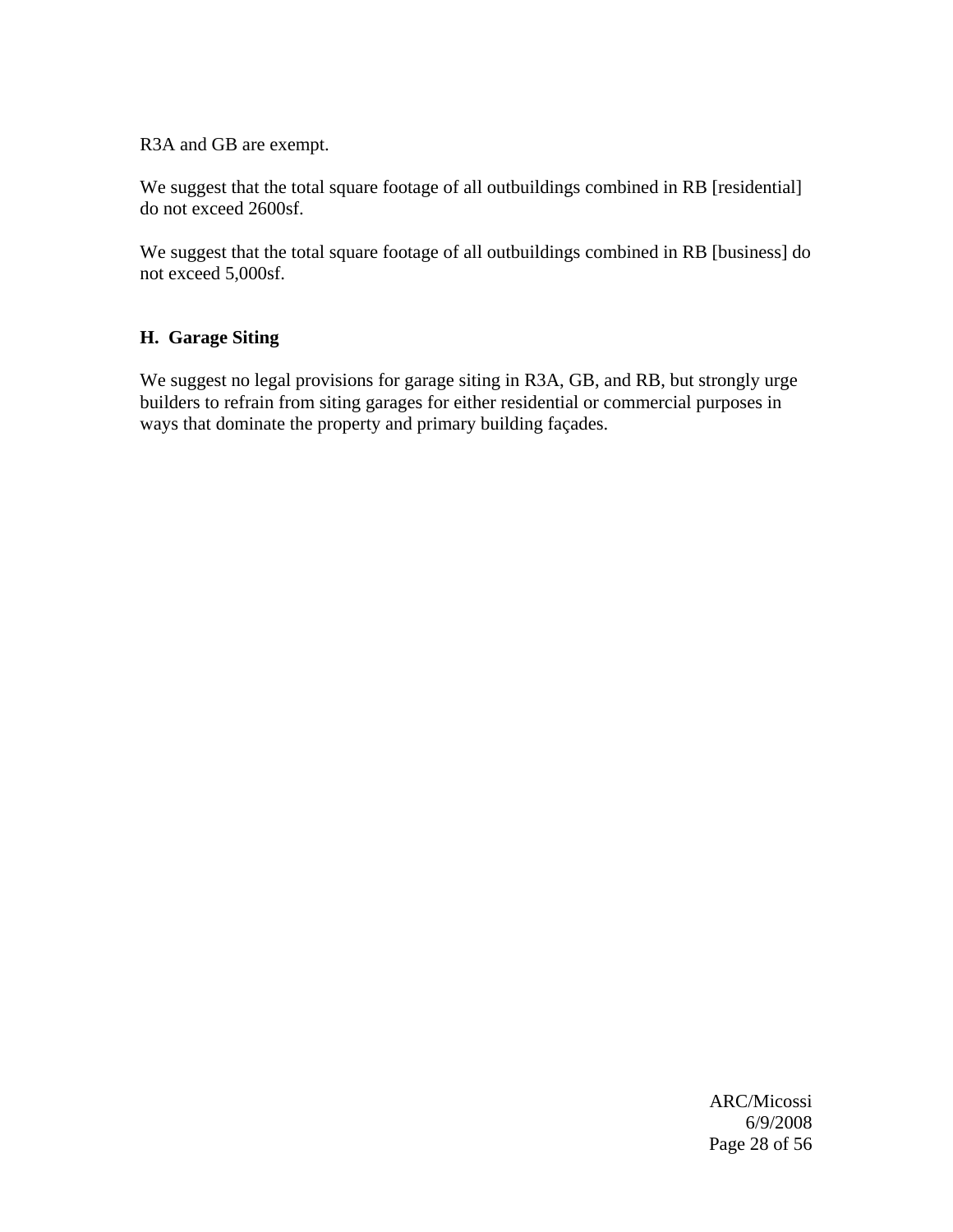## **IV. RECOMMENDATIONS FOR FURTHER ACTION**

1. We recommend a review and revision of PERMITTED USES in all Zones. Special attention should be given to the following:

- o RB: permitted uses in RB should reflect the aim of the Comprehensive Plan to put businesses in RB that are inappropriate to GB. Permitted uses in RB should also respect and reflect Tivoli's character, and we suggest for example: startup technology and design firms; light industry; craft industries; plant nurseries; wood shops, and other low-impact enterprises
- o GB: appropriate businesses include retail, entertainment, and professional services
- o R1A: multi-family dwellings should be disallowed in R1A under 'special permitted uses", as incompatible with neighborhood design and historical patterns.

We emphasize that this review should be undertaken as soon and as thoroughly as possible. It is the conclusion of this committee that the architectural character of the Village is intimately connected to permitted usage, as well as to Bulk Regulations and specific architectural design.

2. We urge a review of the ZONING CODE and consideration of the following CHANGES:

- o We recommend that Pine Street [residential, north side] be *rezoned* to R15, since the scale and character of the neighborhood is more in keeping with R15 than R1A
- o To preserve the integrity of the residential neighborhood that already exists on Pine Street, the ARC recommends that the south side of the street be *rezoned* from business to residential [R15], with generous accommodations made for commercial use variances
- o In view of its unique status in the village as the primary welcoming entrance, we suggest that the Broadway Gateway be:
	- Either be *rezoned* as R1A, and/or
	- Be handled with special *overlay zoning* provisions

3. ACCESSORY APARTMENTS. To support flexible family arrangements, to allow aging residents maximum use of their property, and to protect the economic investments of Tivoli families, we strongly recommend new legislation that allows for accessory apartments and residential outbuildings in residential zones.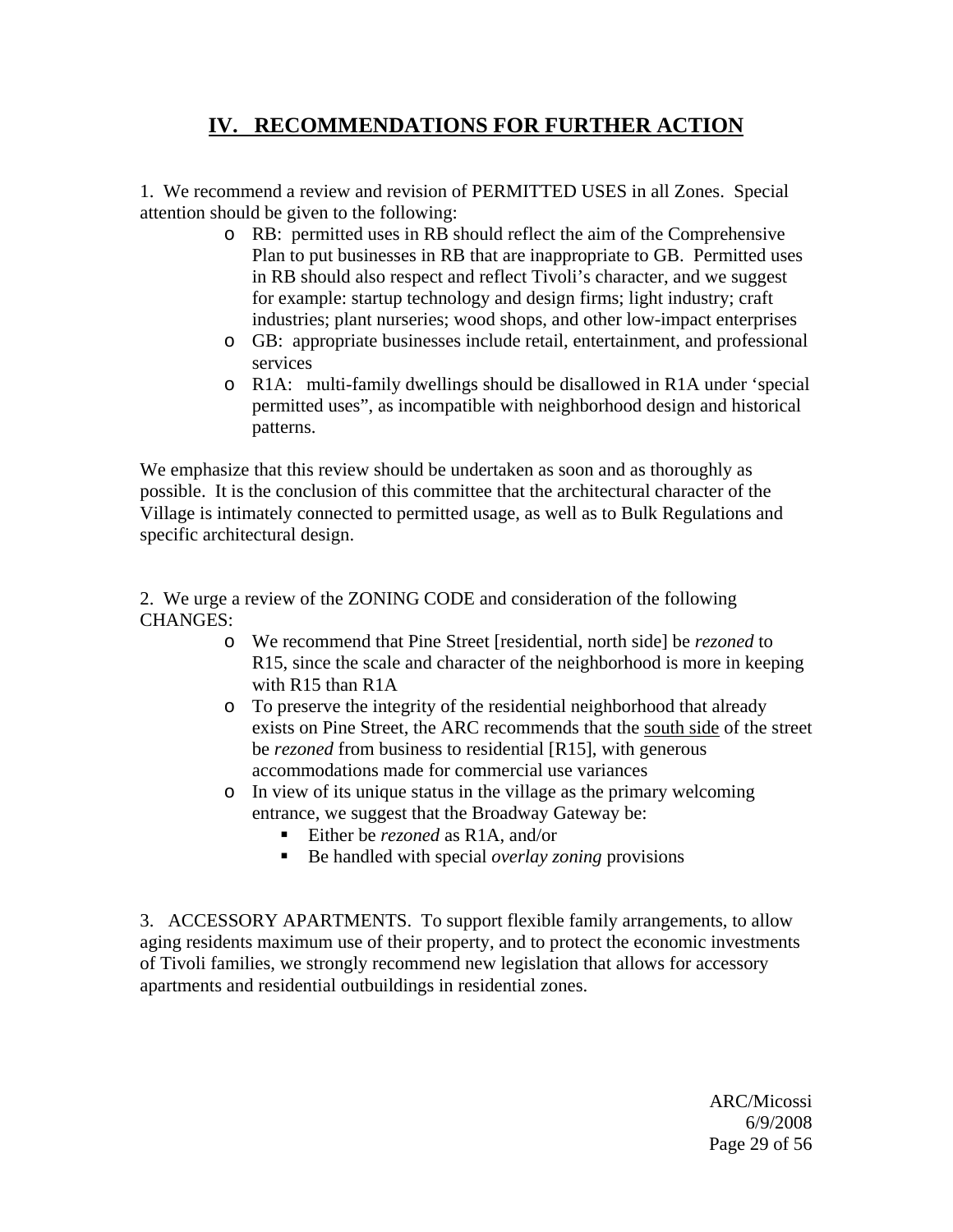4. CLUSTER DEVELOPMENT. In order to protect open space, sustain village density patterns, and promote the most efficient development of residential building lots, we recommend that the village adopt new laws for Cluster Development.

5. MULTI-FAMILY DWELLINGS IN GB: The Comprehensive Plan supports "zoning in the General Business District that accepts the co-existence of businesses and residences." To maintain the mixed-use function of the GB, we recommend that current law be amended so that

- multi-family dwellings are a conforming use in the General Business District
- $\Box$  existing single-family dwellings, including the ground floor, may be converted to multi-family housing.

6. ARCHITECTURAL REVIEW COMMISSION. As specified in the Village Code, we recommend that a permanent committee be established to review the architectural impact of all substantial new constructions and renovations, both commercial and residential. The Commission should have powers of building permit approval and disapproval as described in Village Code §5-13, §5-14, §5-15.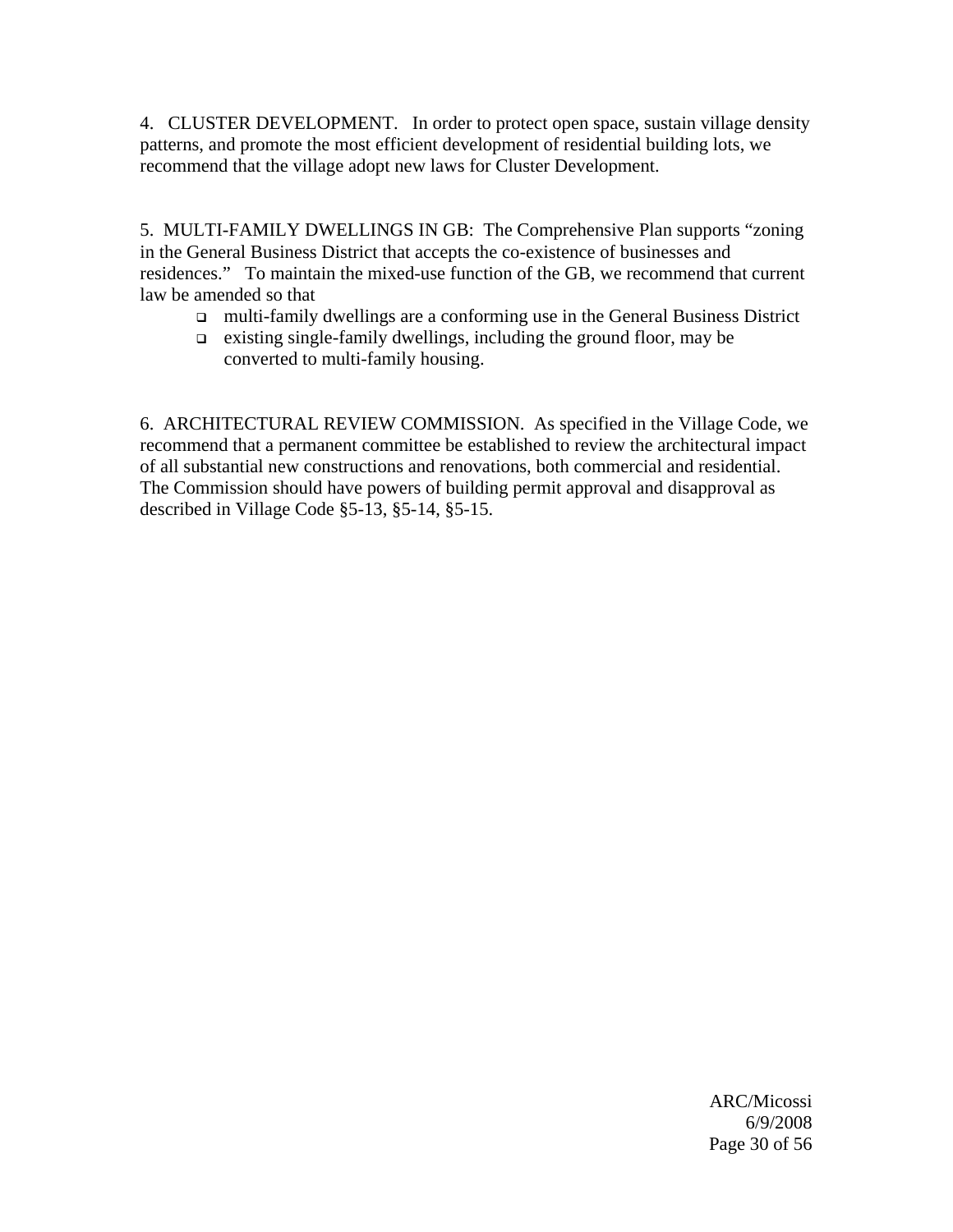## **V. ARCHITECTURAL GUIDELINES: preview**

As described in the Introduction to this report, the Architectural Review Committee split into two groups. The mandate of the Guidelines Working Group is to prepare a booklet that describes and illustrates architectural elements that are characteristic of the Village with suggestions and guidance for builders and property owners.

These guidelines do not mandate a particular architectural style, but rather, are intended to help preserve Tivoli's architectural character which is the result of identifiable design patterns and the generally harmonious relationship between diverse styles. Diversity of architectural styles, in fact, adds vitality to the Village and is one of its most charming aspects. [See Appendix 2. Butscher.]

The ARCHITECTURAL GUIDELINES catalogue and illustrate such elements as:

- o Façade symmetry and detailing
- o Roof pitch
- o Articulation of stories
- o Gables
- o Window placement and proportion
- o Porches
- o Siding, roofing, and casement materials
- o Garages and garage doors
- o Fences
- o Architectural details such as columns, pediments, and moldings
- o Landscaping

Although these elements are often treated as merely aesthetic matters, there are also great economic benefits to property owners when new construction and renovation of older buildings respect the community's traditional and distinctive patterns.

With this in mind, the GUIDELINES also give special attention to the design needs and features of the General Business District.

 ARC/Micossi 6/9/2008 Page 31 of 56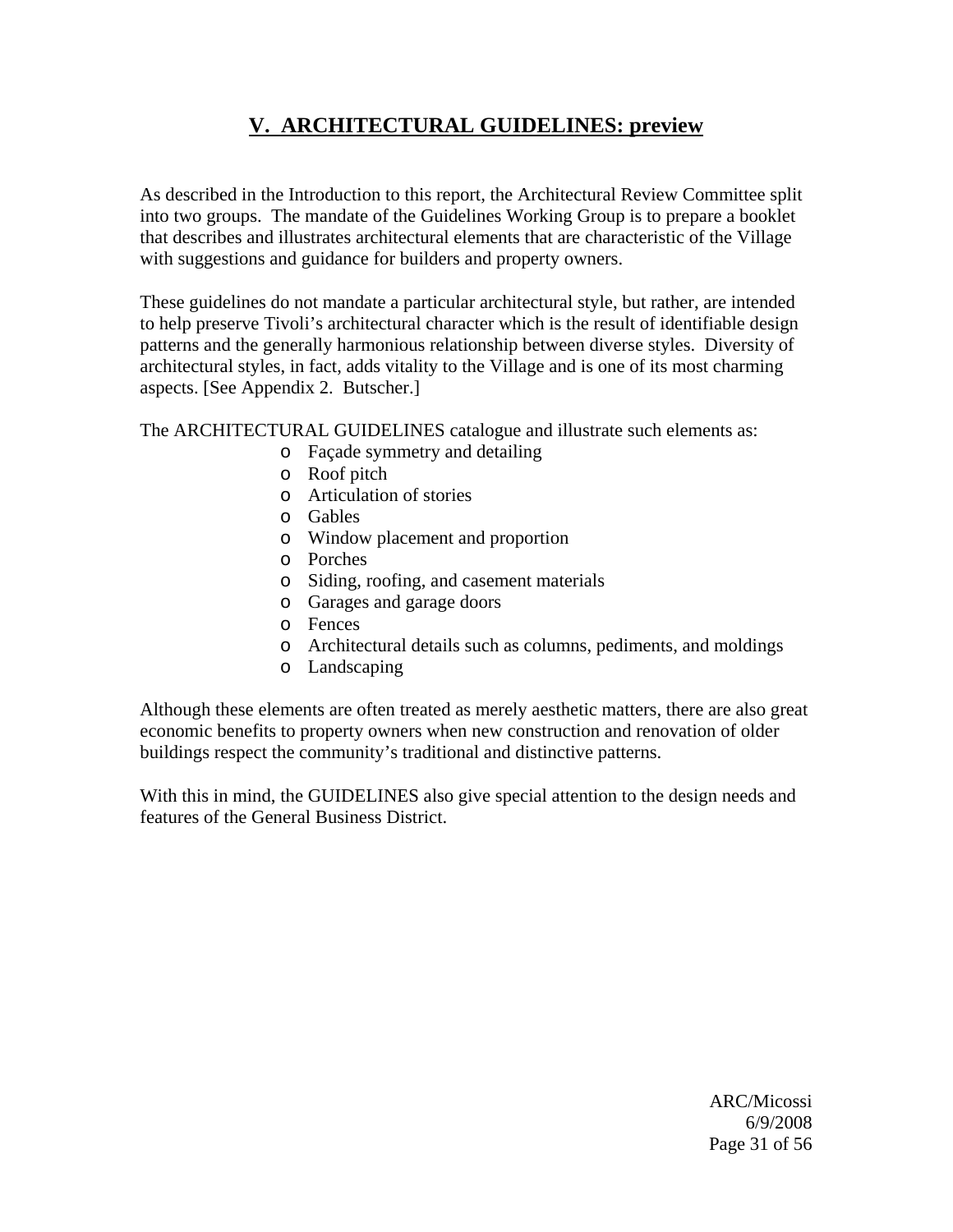## **VI. APPENDICES**

 ARC/Micossi 6/9/2008 Page 32 of 56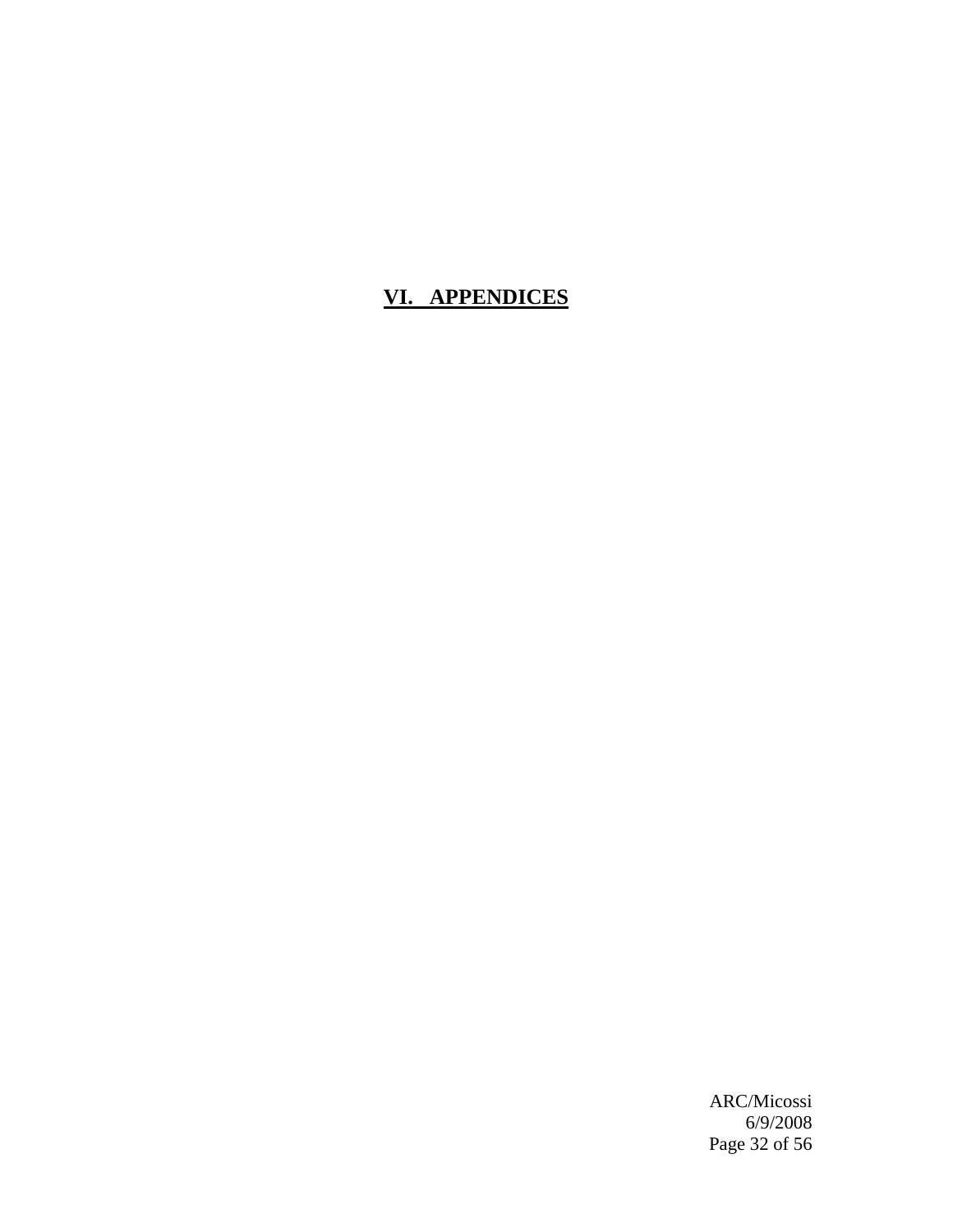### **Appendix 1. Comprehensive Plan: Architectural Vision**

#### *VISION: Preservation of our Traditional Village Architecture*

*Our vision is to preserve the unique physical character of Tivoli and the intimate social life of the village as it is reflected in and reinforced by the structures in which we live, work, and play. We aim to protect and maintain the traditional scale and architectural look of the village as new residential and commercial structures are built and old ones rehabilitated and remodeled.* 

#### DESIGN PATTERNS & PRINCIPLES

While Tivoli has a great variety of buildings, it enjoys an overall architectural coherence and harmony, and a visual appeal and charm. What sets apart structures that are pleasing to the eye and inviting versus those that appear stark and charmless are often just a few simple elements or the particular placement of a building in relation to its neighbors.

The village's consistent and pleasing look is the result of (1) the repetition of certain *design patterns* and (2) the *harmonious relation* between most buildings and their surroundings. We propose to establish these patterns and principles as village standards with variations respectful of neighborhood differences:

### (1) Design Patterns Characteristic of Tivoli

- Front porches: make a home more inviting and gracious
- Gables facing the streets: give Tivoli much of its characteristic charm while providing an opportunity for decorative detail
- Detached and setback garages: emphasize the centrality of people rather than cars in our village
- Architectural detail such as columns, scrolled porch brackets, crown & dentil woodwork, pediments, fan shapes, moldings, cornices, brackets, and panels: keep a building in harmony with most of the older buildings in the village
- Historically compatible building colors
- Façades with symmetrical elements, for example windows on two floors centered above and below, and symmetrical placement of windows in relation to the roof line
- Vertical windows that are taller than wide with a ratio of at least 3:2 and windows of the same size on any given floor
- Steeply pitched roofs, that is, between 6" to 12" of rise for every foot of run
- Characteristic siding materials such as wood clapboard, wood vertical board and batten, and brick

 ARC/Micossi 6/9/2008 Page 33 of 56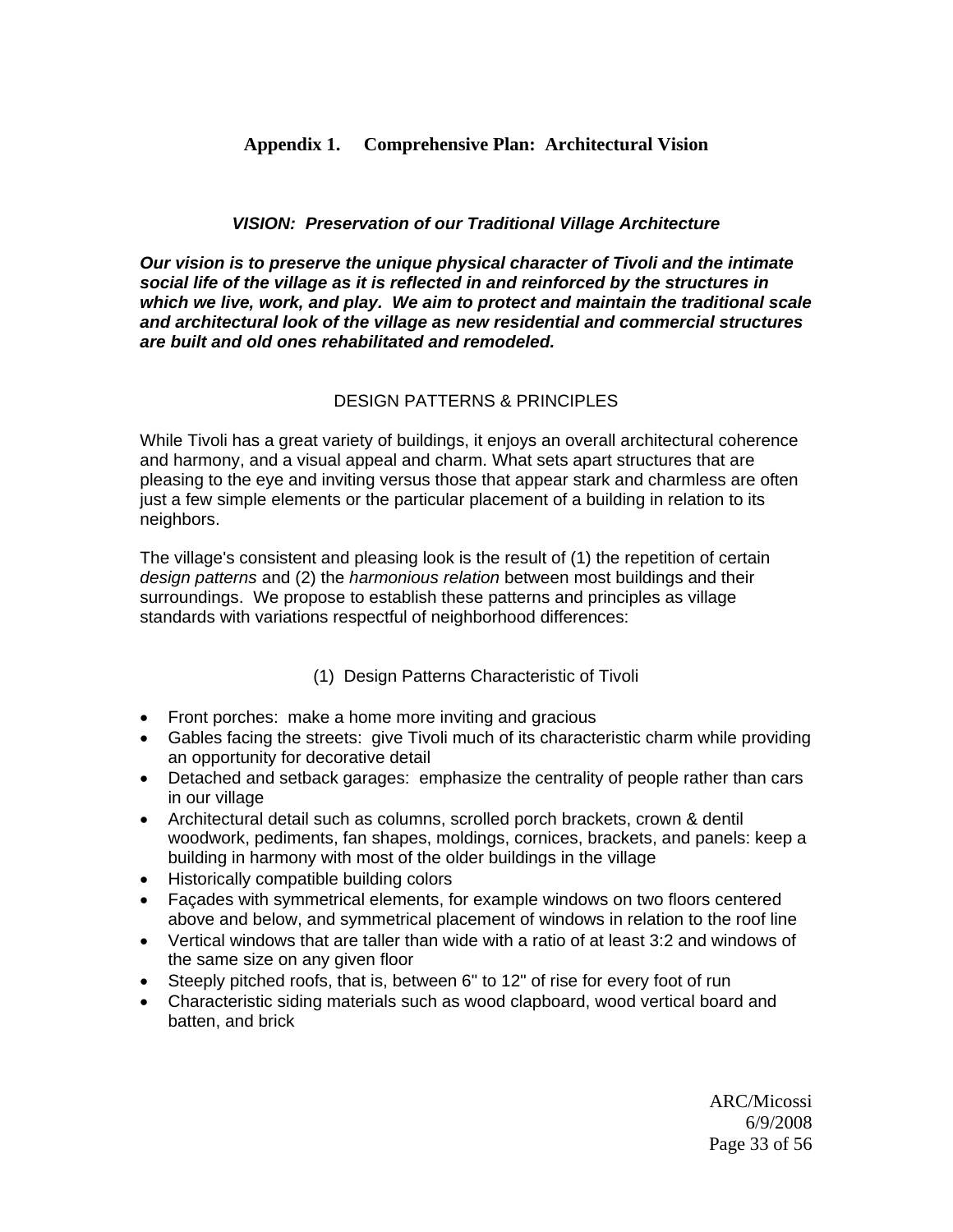#### (2) Principles that Promote a Harmonious Relation between a Building & its Surroundings

- Density consistent with a village pattern, that is, very dense at the core and less dense at the fringes where housing gradually gives way to open rural land.
- Placement of a new structure on property consistent with older residences, to create an inviting walking street, encourage neighborly interaction, and provide the homeowner with a large private backyard; specifically:
	- Houses placed near the front of the lot with residential *front setbacks* consistent with neighboring structures
	- Maximum *limits on lot frontages* that favor residential lots that are long and narrow consistent with the neighborhood, thereby retaining village density without sacrificing private yards
	- Appropriate *side setbacks* of a structure on a lot to enhance village density principles
- Structures principally built to heights of two stories, with a maximum of three
- Building heights consistent with neighboring structures
- Maximum size of a structure -- including height, footprint, and bulk -- in keeping with the scale of the neighboring structures.
- Streets as narrow as possible to calm traffic -- NOTE: in neighborhoods where streets are already wider than the norm, trees should be planted along the side of the road
- Front yard gardens in place of vast expanses of unused lawn
- Sustained tree lines along streets: create a natural vault that makes pedestrians feel safe and comfortable, provide shade, enhance the *economic value* of any neighborhood, disguise architectural disappointments, and are essential to our vision of a "walking village"

## MEANS OF IMPI EMENTATION

The variety of buildings in Tivoli shows that there is already great diversity in specific details and how they are applied. Plus there are many examples of simple additions or modifications that demonstrate how a property can be transformed at little or no expense. To articulate and enforce a village architectural and design standard we, thus, propose to:

- Develop design guidelines for the siting and construction of new buildings and the alteration and expansion of existing ones based on the above principles and patterns; all guidelines should be illustrated with drawings and photographs of good and bad examples
- Develop a code that discourages national chains and franchises and pre-empts "chain store" architecture
- Apply design guidelines to both residential and commercial buildings
- Following the principle that new development should be in harmony with surrounding structures, include in the guidelines variations (regarding, for example, building mass

 ARC/Micossi 6/9/2008 Page 34 of 56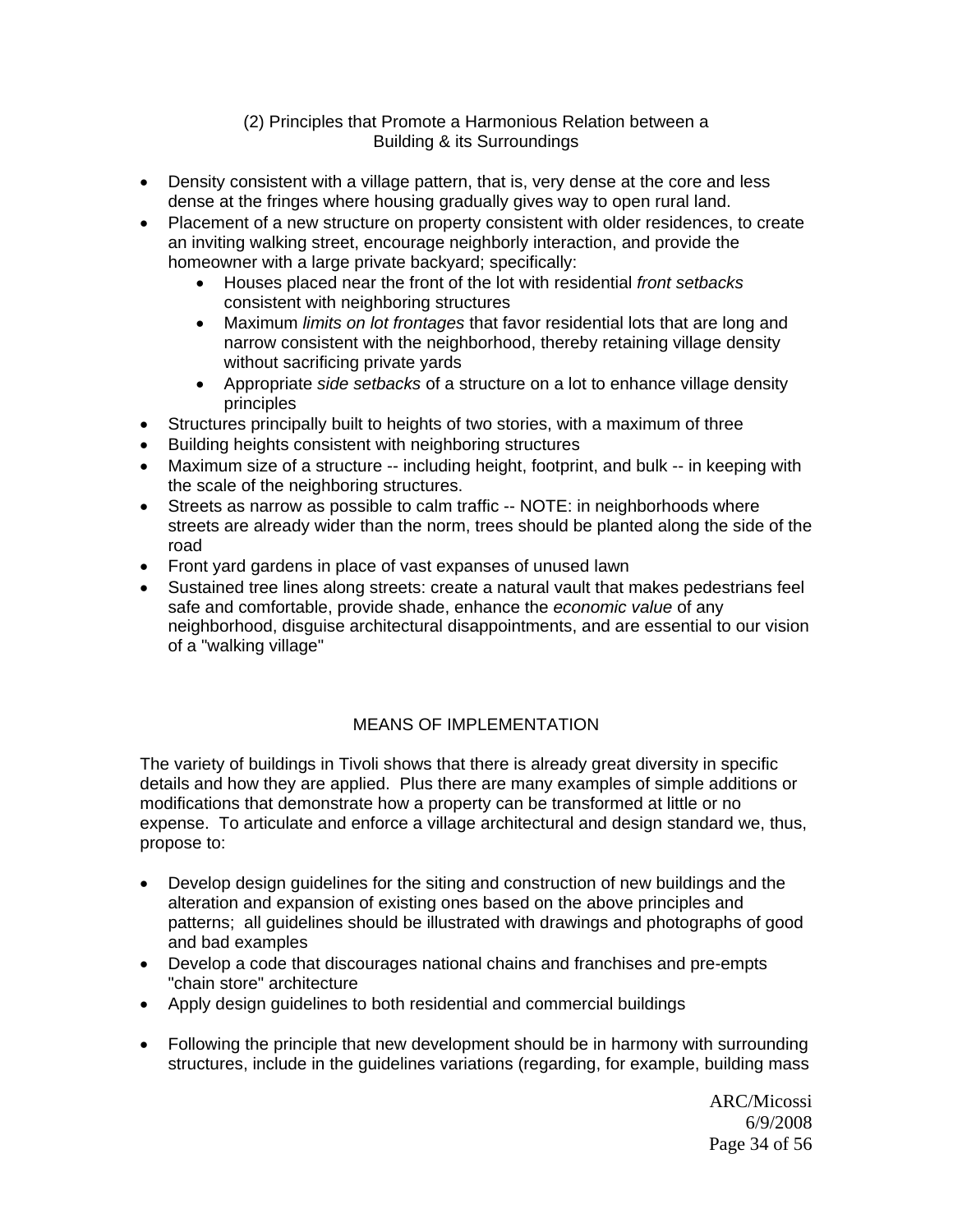- Central Business District
- 9G Corridor
- North Road
- Montgomery Street, including Pine, Feroe, Spring, and Washburn Streets
- Riverfront
- Woods Road
- Tivoli Acres, including single family dwellings and condominiums
- Clay Hill District
- River Estates (including Kaatsbaan)
- Gateway Overlay District (see VISION: Route 9G)
- Provide property owners with an architectural guideline tip sheet
- Amend the Zoning Code as necessary under the guidance of planning consultants and a licensed architect
- Review and amend Zoning as regards parking, lighting, signage, and landscaping for both commercial and residential projects
- Revise site plan standards for commercial and residential developments, with special attention to the gateways and 9G, and with appreciation of neighborhood differences
- Recommend that the Planning Board applies these guidelines and standards to the review of all residential and commercial building projects
- Engage an architectural advisor to the Building Inspector and the Planning Board to review all projects
- Encourage the preservation of existing buildings that have their historical detail intact and the rehabilitation of older buildings that have degraded over the years
- Establish a public policy that recognizes and supports historic preservation of existing buildings in the service of land conservation and economic development
- Enthusiastically support the Tree Committee and the Streetscape Committee's tree planting program
- Where appropriate, encourage houses which have detached garages that are set back from the house; and, to enable this, support flexibility regarding side setback variances
- Develop tax and other incentives, and explore public grant funds to assist in maintaining and restoring the architectural integrity of specific buildings (see addenda for sources)
- Create incentives for planting trees in front yards and along public streets
- In keeping with the ideals of village density, establish narrow lot frontages and maximum setbacks that conform to old neighborhood "build to" lines
- Encourage back alley service and utility access where possible
- Inventory structures that have historical, architectural, social, and/or cultural significance for the village and that would benefit from historic preservation and rehabilitation
- Support special projects that enhance the village's architectural heritage, for example:
	- Restoration of the Tivoli Union Free School
	- Burying of phone and utility lines in the General Business District
	- Beautification of the new firehouse

 ARC/Micossi 6/9/2008 Page 35 of 56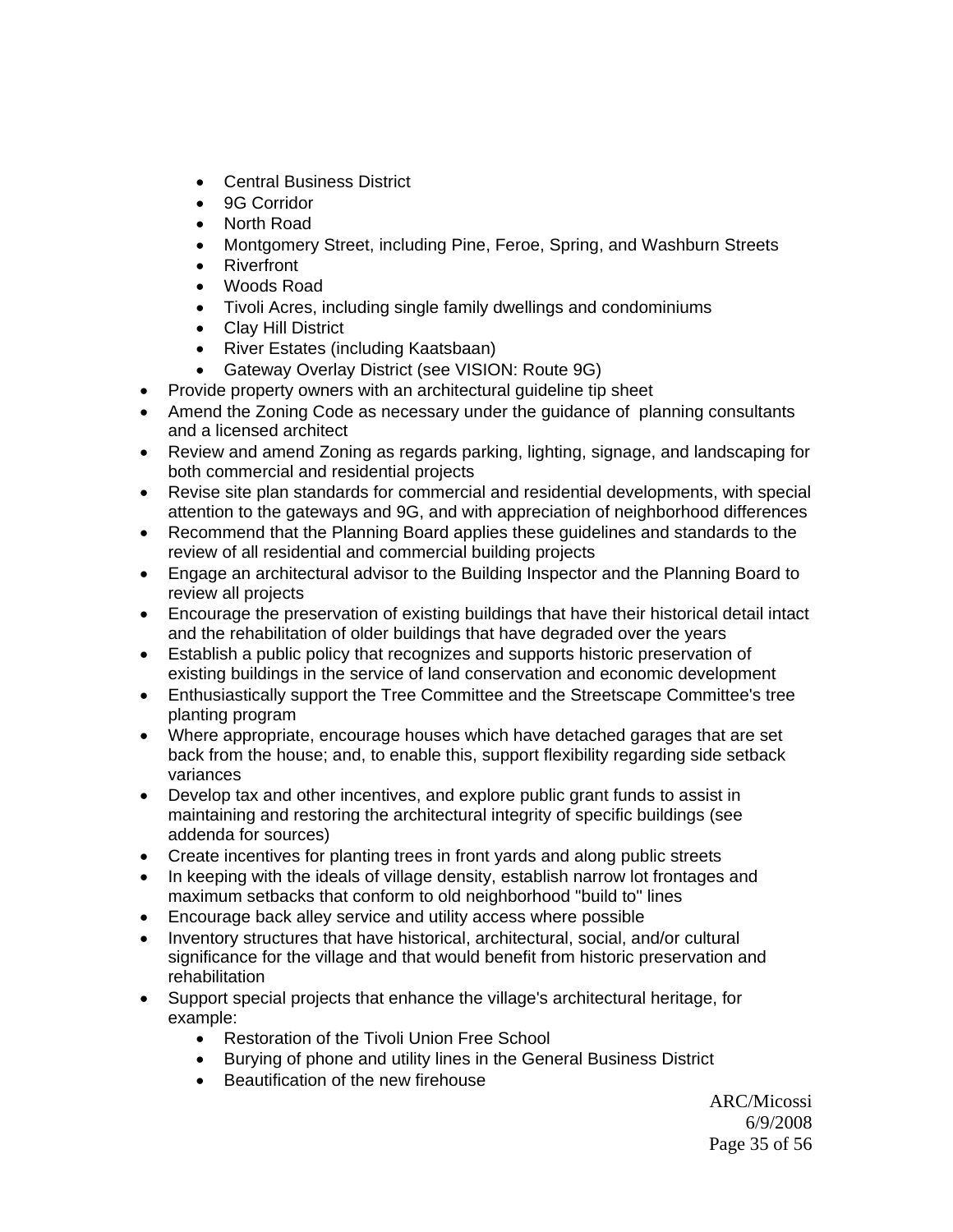- Restoration of flagstone sidewalks on Woods Road consistent with ADA requirements
- In an effort to forestall the building of inappropriately large houses out of scale with neighboring properties, consideration of a Zoning Code cap on maximum square footage and maximum footprints for residential structures with variations in keeping with different zone lot sizes (that is, R15, R2A, R3A, and so forth)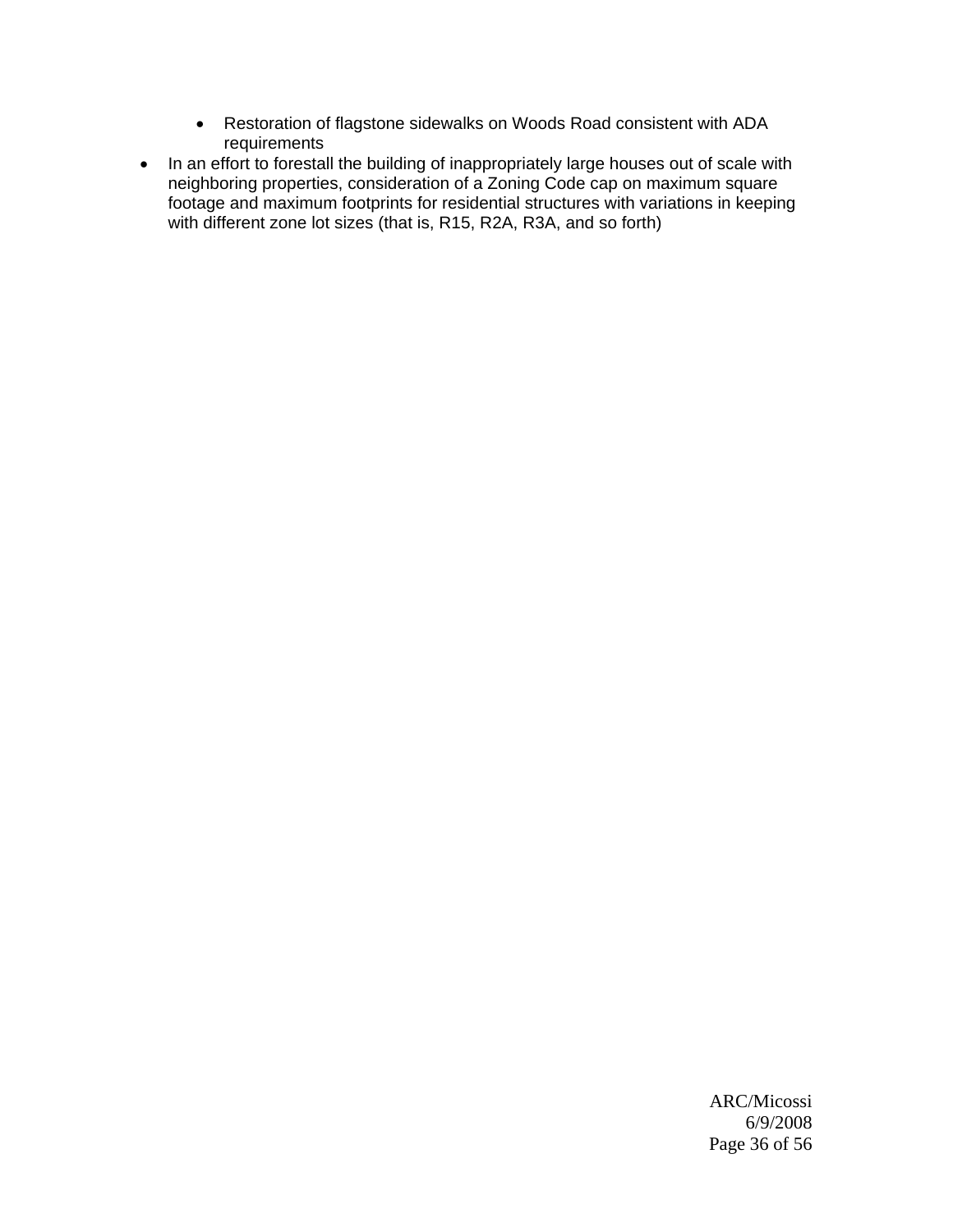## **Appendix 2. A SURVEY OF TIVOLI'S ARCHITECTURE**

By Robert Butscher, architect November 12, 1996

Tivoli is a remarkable community. People are drawn to live in and visit the village for a number of reasons, most of which can be attributed to its ambiance or character. The people, the natural surroundings, the low crime rate, the modest amount of traffic and the quality of its buildings all work together to make up what we know as Tivoli. The loss of any one of these qualities would change the village irrevocably.

Tivoli has been relatively untouched by modern development. As a result, there is a great deal of coherence to the architecture of the village. There is hardly a single building that seems out of place here. There is nothing mysterious about the reasons for this. They are all quite simple. The purpose of this brief study is to identify these reasons and to propose that they serve as guidelines for any future construction or alterations that take place here.

A short walk around the village will reveal that there are a small number of patterns that repeat themselves from building to building. The repetition of these patterns is what gives the village its quality and consistency. Not all buildings contain all of these patterns. There are successful exceptions to every pattern, but every building that feels like a genuine part of Tivoli contains at least several of these patterns. The buildings that feel wrong or out of place are those that lack these patterns. The patterns I will describe are found in the older portions of the village. The buildings in the development off Woods Road have their own set of patterns with their own consistency that do not apply to the rest of the village. The patterns that are most obvious are as follows:

#### 1. Gables Facing the Street:

This is perhaps the Single most important pattern in the entire village. Most buildings face the street with the triangular end of a gable. The simplest buildings, such as the row houses on the south side of Broadway simply have their roof ridge perpendicular to the street. Larger more complicated buildings have either an 'el' arrangement where one wing of the 'el' faces the street or they have their main roof ridge run parallel to the street and at least one gable dormer facing the street. There is a welcoming quality to a building that faces the street in this way. A relationship is established between the body of the building and the front door. The gable itself is an opportunity for decorative detail. Windows or doors centered on these gables reinforce the overall shape of the building. It is important that the slope of the gable fall somewhere between 6" of rise for every foot of run and 12" for every foot. Shallower pitched roofs seem out of place. When an exception is made to this pattern and a building in the residential sections of the village does not have a gable facing the street there is almost always a front porch running the width of the building. When an exception occurs in the commercial district there is always a strong cornice to emphasize the top of the building.

 ARC/Micossi 6/9/2008 Page 37 of 56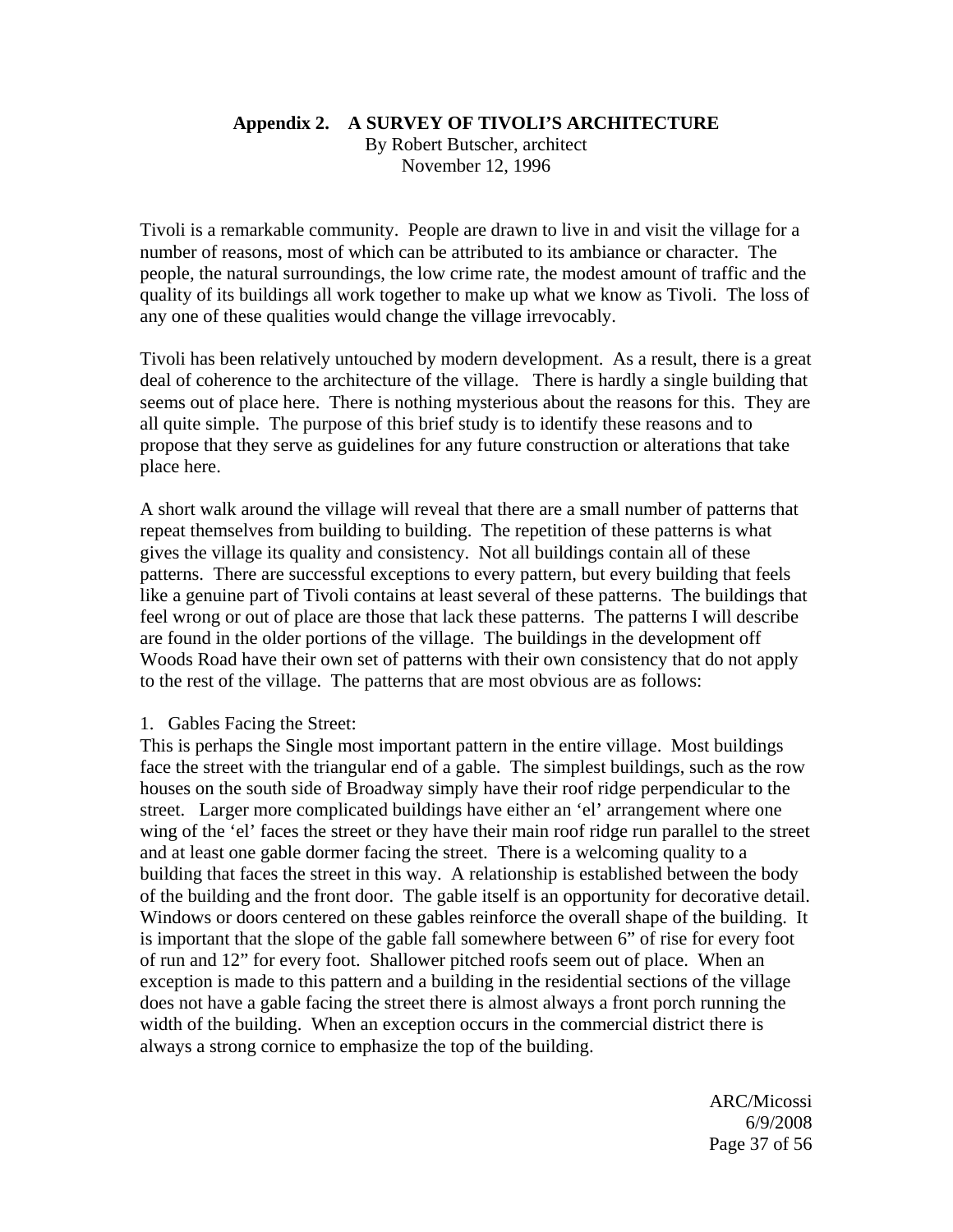#### 2. Number of Stories:

Most buildings in Tivoli have two stories. This consistency of height lends much to the overall consistency of the village, particularly when buildings are in close relationship to each other. This two story arrangement reinforces the basic separation between the functions of a house, with the more public kitchen, living and dining rooms below and private bedrooms above. In commercial buildings this two story arrangement reinforces the separation between retail or office space below and apartments above.

#### 3. Porches:

It is surprising how many buildings make use of this pattern. A front porch serves many uses. It provides shelter from the weather as you enter and leave a building. It provides a place to sit and view the world and a transition zone between inside and outside. It brings the height of a two story building down at the entry to a more approachable one story and presents a welcoming aspect and a sense of generosity to the front of a house.

#### 4. Garages Set Back:

There are very few garages outside the Woods Road development in Tivoli. The reason for this is, of course, that there were few cars available when these buildings were first built. On the other hand, there are quite a number of barns and small outbuildings in the village, all set well back from the road. The car has done much to change the landscape of America. Our extensive highway system and the strip mail development that accompanies it are examples of this. In a small village like Tivoli it is the way the garages are pushed close to the street and aligned with the front of buildings that makes cars a bigger presence than people. It is unreasonable to ask people to not build garages with their homes. When they do so they should be built as detached buildings set toward the back or side of the property. When an exception is made to this and the garage is attached to the house it should be set back at least eight feet from the face of the building and the garage door turned ninety degrees to the street if possible. Under no conditions should a garage door be aligned with the front of a house and contained under an extension of the main roof.

### 5. Window Proportion, Size and Alignment:

This pattern is perhaps the simplest and subtlest of all. The vast majority of windows in Tivoli are double hung types which are taller than they are wide. Their proportions of height to width are at least three to two. So many modern buildings including the typical builder's ranch house have windows that are too squat. This is completely at odds with the windows found in Tivoli and should be avoided. A second important component of the window pattern has to do with window size. The windows on any given floor are nearly always the same size. This is particularly true of windows facing the street. A third component of the window pattern has to do with alignment. When windows occur in a two story building they are almost always the same width and are aligned above and below one another. When aligned in this way, the height of the second floor windows is equal to the height of one sash of the window below. This pattern of vertically aligned, vertically proportioned windows is responsible for much of the serenity and the consistency of the façades in the village.

 ARC/Micossi 6/9/2008 Page 38 of 56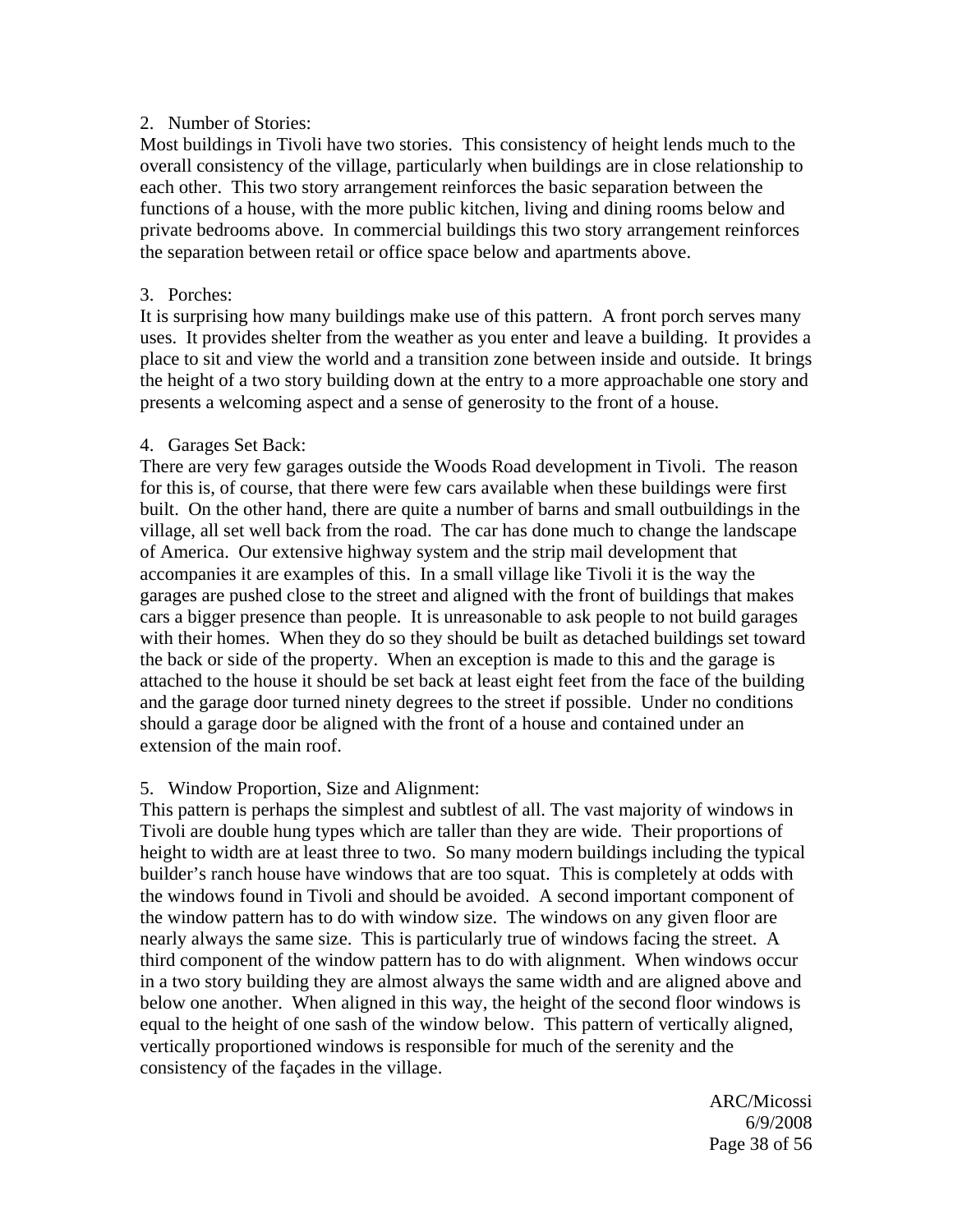#### 6. Symmetry:

The façades of the buildings in Tivoli are seldom absolutely symmetrical but are often symmetrical in their pieces or are arranged in two, three or five vertical rows laid out symmetrically across the building. When there are three rows of windows the door is typically substituted for one of the lower windows at the far left or right of the building. In five row buildings (there are few four row types) the door is substituted for the center lower window. In an 'el' shaped building the gable façade that faces the street is typically composed symmetrically. Decorative windows or fan patterns in the gables reinforce this symmetry. Were all the buildings absolutely symmetrical, the result would be too rigid while less symmetry would yield façades without any sense of order. This relaxed symmetry lends much to the charm of the village.

#### 7. Trim and Details:

The degree of architectural detail varies greatly from building to building. Architectural moldings and brackets were common manufactured items in the late nineteenth and early twentieth century. Almost every building dating from that time shows examples of this woodwork. Examples include columns and scrolled porch brackets, crown and dentil moldings at roof eaves, small cornices and pediments above windows and doors, fan shapes and circular windows centered on gables and brackets and scrolled barge rafters at the gable overhangs. North Road and much of Broadway abound in such detail. Extensive architectural woodworking can be costly but every building should have at least some trim around its windows and doors, even flat 1x4's. Without this the building seems blank and characterless. A few simple flourishes of detail on porch columns or brackets, a small cornice above the door or a crown molding at the roof eaves go a long way toward enhancing the character of a building. Commercial buildings, because of their public aspect, have a greater responsibility to observe this pattern.

#### 8. Siding Materials and Color:

There is a variety of siding materials in Tivoli, some are desirable, some are not. Wood clapboard, wood vertical board and batten and brick fit best with the character of the village. Vinyl siding, though not ideal, is acceptable when there still remain trim boards around the windows and doors. Vinyl is objectionable only when all other trim has been left out and the siding material goes right up the window. Asphalt siding and asbestos siding, which have ruined many old buildings are luckily seldom used today. Tivoli makes use of a broad palette of colors and nothing suggests that this should be limited. A simple rule should be observed, however, that all buildings have a contrasting trim and siding color. Buildings that are simple monochrome blocks are completely lacking in character. An exception should be made to this rule only in the case of buildings with rich decorative detail.

 ARC/Micossi 6/9/2008 Page 39 of 56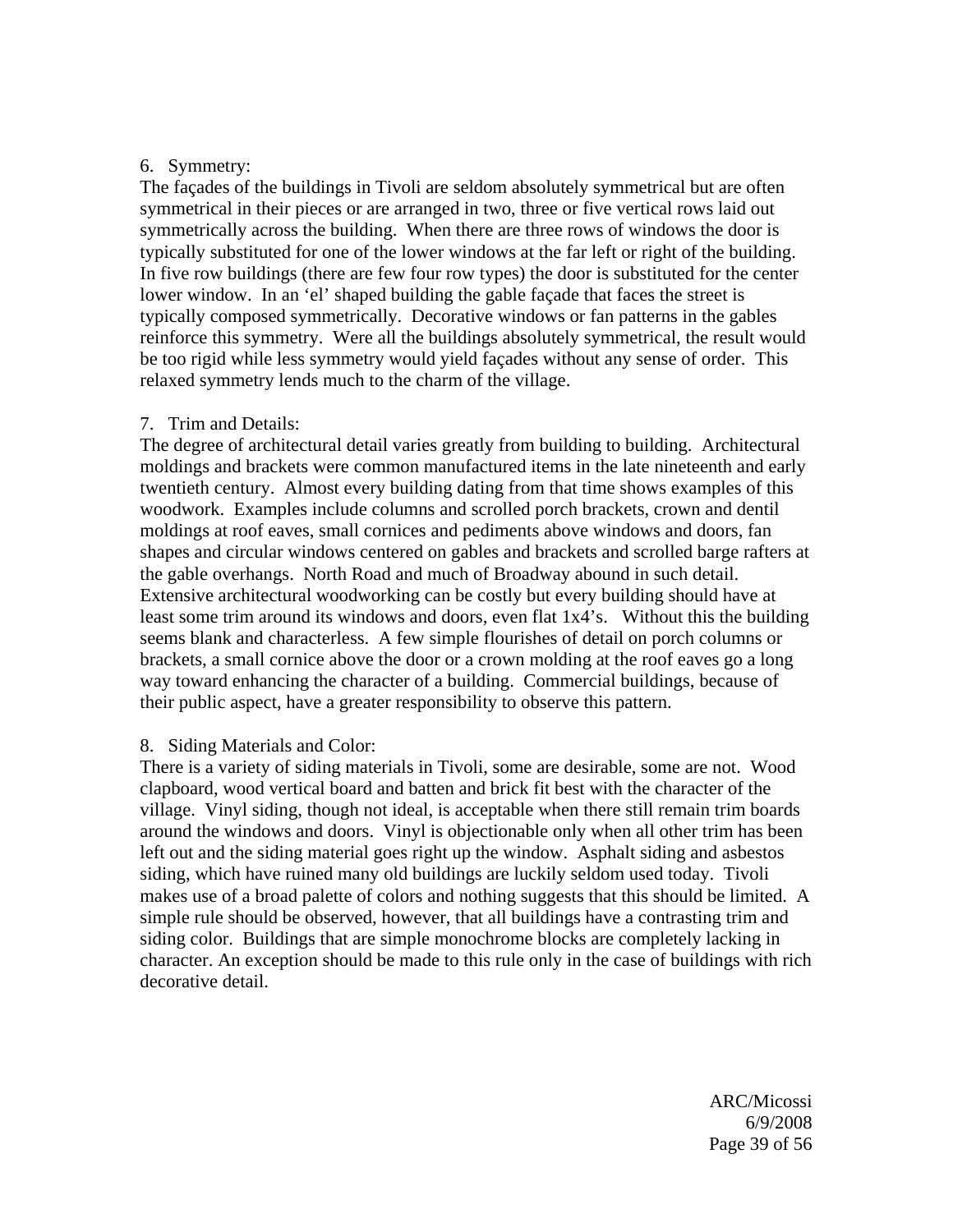#### Exceptions:

The village abounds in exceptions and it is the exception, as they say, that proves the rule. The richness of Tivoli's architecture is due as much to the carefully done exception as it is to the places where there is complete consistency. Take for example the dynamism of the south side of Broadway just west of the cross roads. Here there is a complete exception to the pattern that says that all buildings be two stories tall. There are one, two and three story buildings successfully side by side. They are knit together by the repetition of other patterns – the proportions of their windows and the details of their cornices. It is this cohesion that allows them to make exception to the pattern about height. As mentioned before, not all buildings exhibit every pattern. Where an exception is made there should be an abundance of other patterns present that connect the building to its surroundings.

#### Summary:

The following is a summary of the patterns found in Tivoli that work together to give its architecture such quality and consistency. You will see that they are few in number. There are others that would be revealed by closer inspection, but these seem at first glance to be the most important ones:

- 1. Gable Facing the Street
- 2. Number of Stories
- 3. Porches
- 4. Garages Set Back
- 5. Window Proportion, Size and Alignment
- 6. Symmetry
- 7. Trim and Details
- 8. Siding Materials and Color

#### Recommendations:

It is my recommendation that architectural guidelines be established for the construction of new buildings and the alternation and expansion of existing ones based on what has been revealed about the recurring architectural patterns found in the village. This preliminary survey should be expanded on with drawings and photographic evidence and rewritten in the form of a loose code that the Planning Board use to review all building projects in Tivoli. The additional bureaucracy of a separate architectural review board seems too cumbersome. Possibly an architectural advisor to the Building Inspector and the Planning Board be established to review all construction projects. The following criteria should be used to judge all projects: simply, that every building be designed to reinforce the existing architectural character of the Village and that they do so by making used of at least four or five of these patterns. Additionally, there should be provisions in the code specifically written to ensure the preservation of existing buildings that still have their historic detail intact and to encourage the rehabilitation of older buildings that have degraded over the years.

 ARC/Micossi 6/9/2008 Page 40 of 56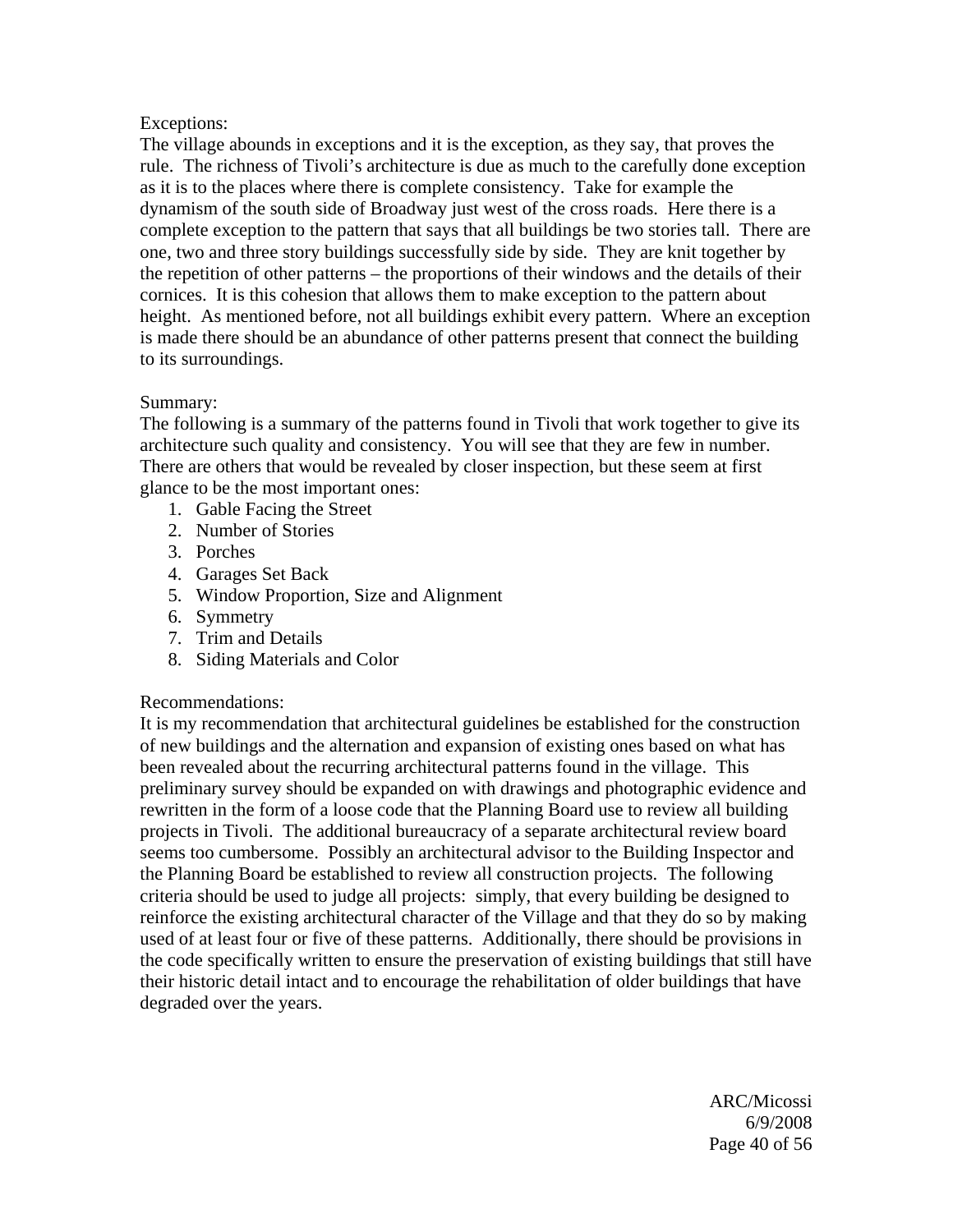There is the perception that architectural guidelines limit a person's choices, that they impose a taste or style on the property owner and contribute to the cost of a building. Most people coming to Tivoli move or visit here to be part of its ambiance. One of the clearest ways to do this is to construct, alter or add to their building in a way that successfully contributes to the character of the village. Most people want to do this. They don't simply because they don't know how or believe that it would be too difficult or expensive. Even developers wishing to build in Tivoli should recognize that the product they are selling is a piece of that ambiance and that it makes sound development sense to building buildings that contribute to this. If people are drawn to Tivoli in a general way they will be even more attracted if the homes that are offered are designed to be a part of the community.

It does not take much to produce buildings that have this quality. It can be done without a great deal of expense, often without any at all. It simply takes opening ones eyes and looking around. As can be seen by the great variety of buildings in the village, these patterns leave a great deal of freedom of choice. I will close with the following example as a case in point of how a simple alteration to a stock modular home helped to blend it into its surroundings.

#### Example:

The building on Broadway immediately west of the old church now known as DePeyster Commons (Bruno's Deli) was a typical two story row house that was struck by a car several years ago. The house was torn down and replaced with a modular home. Two simple things were done to modify the standard way these common and inexpensive buildings are usually arranged. The building was turned on the site so that the gable end faced the street and a simple front porch was added to it. The lot is a narrow one so the decision to turn the building at ninety degrees to its usual orientation may have been made out of necessity. The front porch was added, I'm certain, because of the memory the owners had of their old house and its porch. Regardless of their reasons these two changes substantially alter the perception of the house. Even though only these two patterns are present the building goes a long way toward fitting in with its surroundings. This example should be proof enough that following these patterns need not be a complicated or expensive affair and that a wide variety of options will remain open to the owner of any property.

 ARC/Micossi 6/9/2008 Page 41 of 56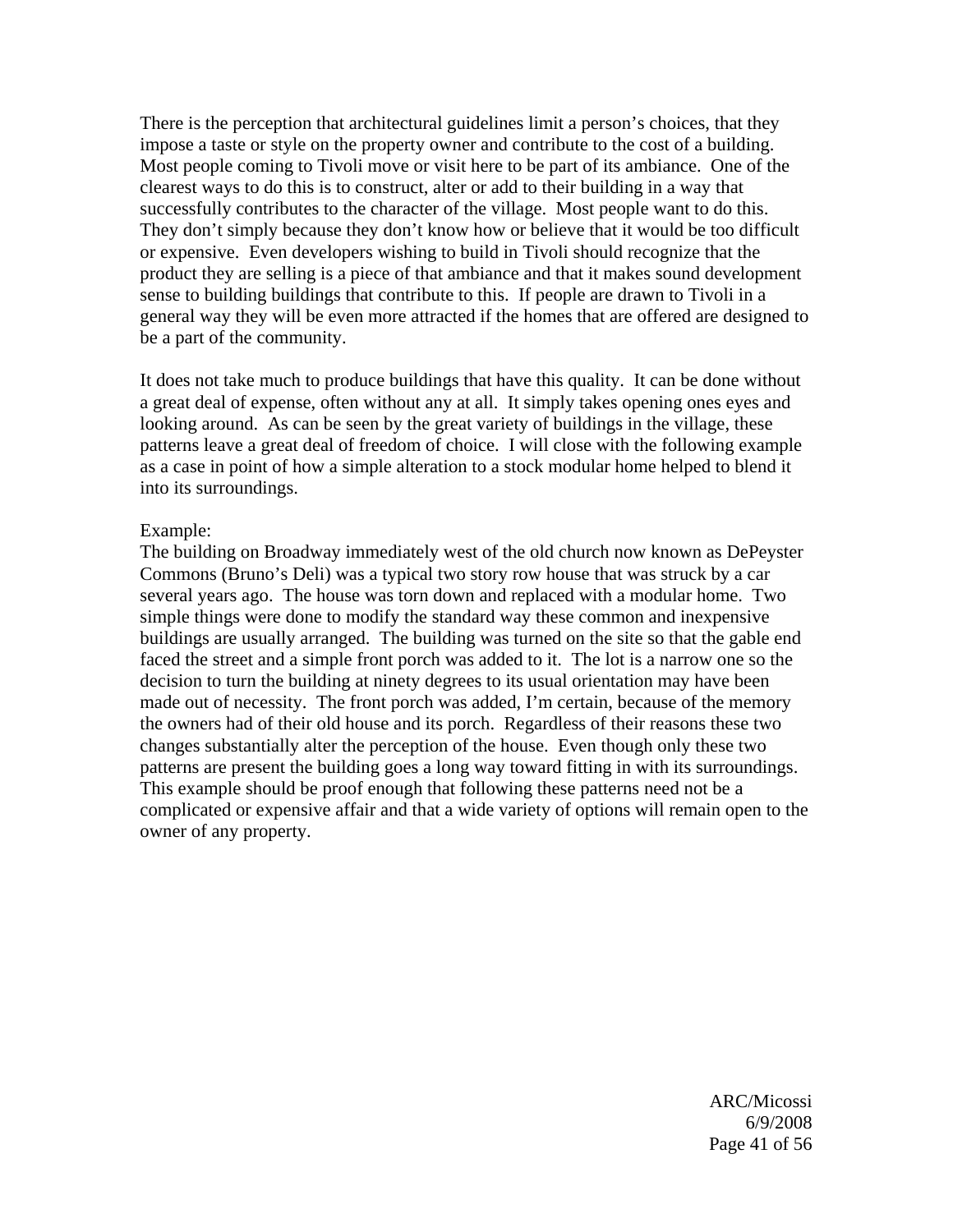**Appendix 3. Data: Housing Setbacks & Building Widths** 

## **Village of Tivoli**

## **ARCHITECTURAL REVIEW COMMITTEE: Bulk Regulations Raw Data**

21 June 2005

The following data were gathered by Nita Micossi & Tom Cordier June 13 & 14 2005. Calculations were subsequently made by Micossi.

## **NOTES:**

(1) Where the side of the street has sidewalks, the setback measurement includes 5' of public sidewalk [except where noted; eg North Road]; where the side of the street has no sidewalks, measurement is taken from the edge of the road

(2) Setback measurements were taken with a laser device; house width measurements were estimated by pacing out the frontage from the street or sidewalk

(3) Setbacks greater than 100' are estimates

(4) The inclusion of all planes of a staggered façade depends on visual impact from road; eg #99 North Road includes both planes; #21 only includes front plane. Inclusion of more than one plane is noted.

File/micossi: "village measurements  $\sim$  jun05" [13pp]

 ARC/Micossi 6/9/2008 Page 42 of 56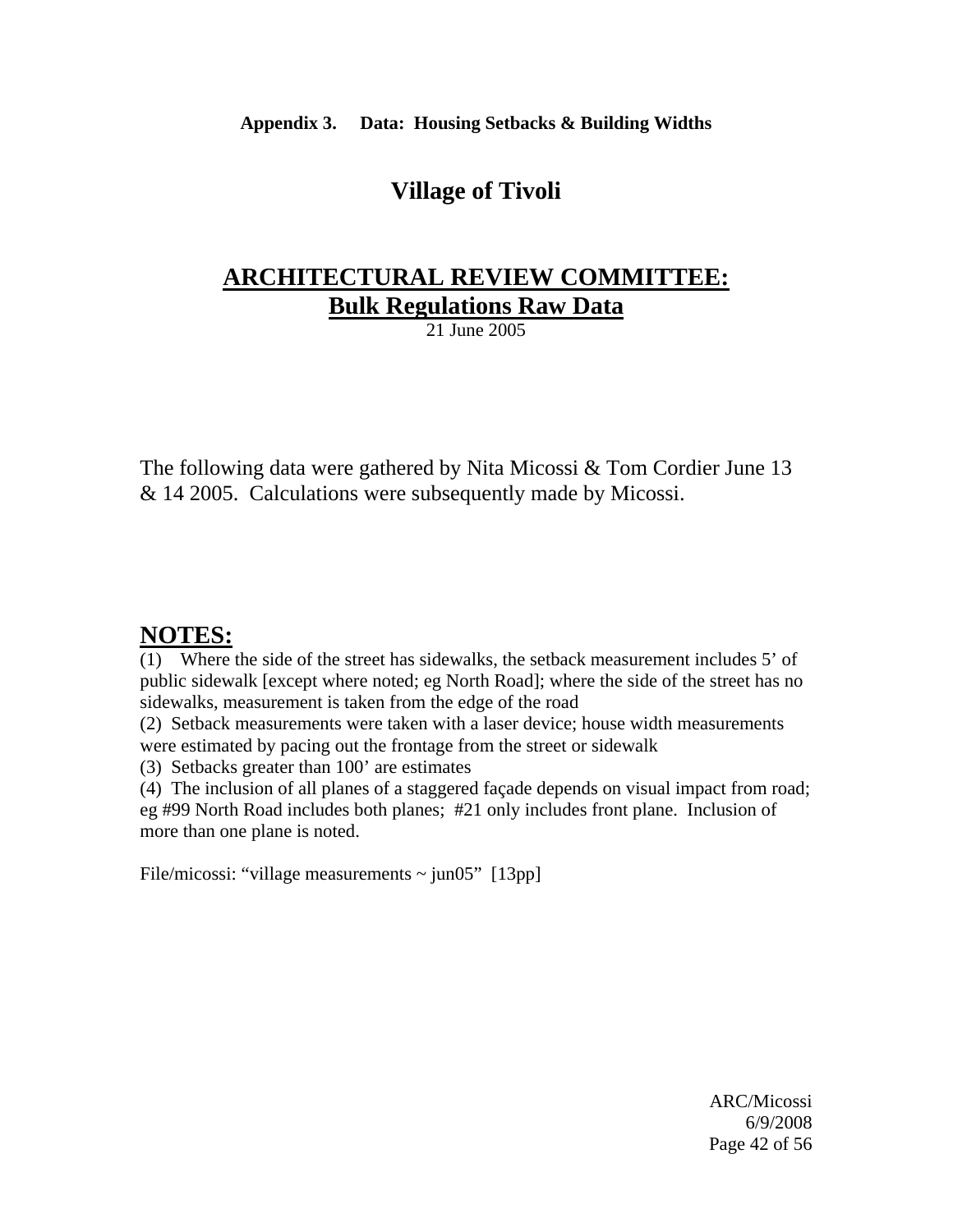June 2005

| Address               | Setback<br>From road*  | House width Setback | to porch | <b>Notes</b>      |
|-----------------------|------------------------|---------------------|----------|-------------------|
| [south side/sidewalk] | <b>WASHBURN STREET</b> |                     |          |                   |
| #1                    | 28'                    | 18'                 |          |                   |
| #3                    | 28'                    | 18'                 |          |                   |
| #5                    | 28'                    | 18'                 | $- -$    |                   |
| #7                    | 28'                    | 48'                 | 21'      | double wide house |
| #9                    | 28'                    | 24'                 | 21'      |                   |
| #11                   | 28'                    | 18'                 |          |                   |
|                       |                        |                     |          |                   |

#### **NEIGHBORHOOD: WASHBURN**

| <b>House widths</b> |
|---------------------|
| 18'                 |
| 24'                 |
| 18'                 |
|                     |

\*where the street has sidewalks, the setback measurement includes 5' of public sidewalk [except where noted; eg North Road]; where the street has no sidewalks, measurement is taken from the edge of the road

 ARC/Micossi 6/9/2008 Page 43 of 56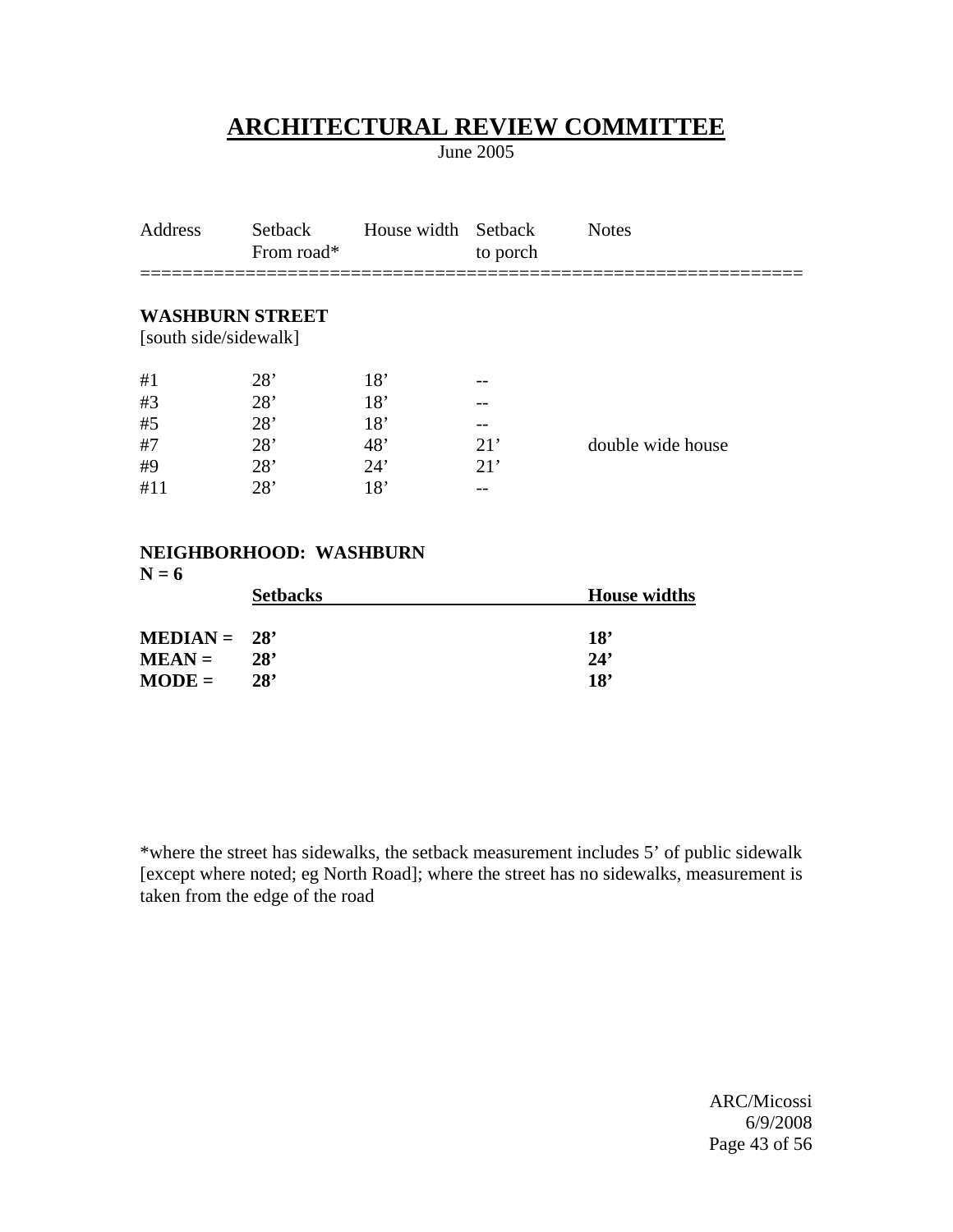June 2005

| Setback<br>From road* | House width | Setback<br>to porch | <b>Notes</b>                                                |
|-----------------------|-------------|---------------------|-------------------------------------------------------------|
|                       |             |                     |                                                             |
| <b>SPRING STREET</b>  |             |                     |                                                             |
| [north/sidewalk]      |             |                     |                                                             |
| 18'                   | 21'         | 12'                 |                                                             |
| 18'                   | 21'         |                     |                                                             |
| 18'                   | 36'         |                     |                                                             |
| 18'                   | 36'         | ??                  |                                                             |
| 37'                   | 66'         |                     | suburban with front garage                                  |
| 28'                   | 45'         |                     | staggered façade                                            |
| 20'                   | 75'         |                     | suburban with front garage                                  |
| [south/no sidewalk]   |             |                     |                                                             |
| 24'                   | 20'         |                     | has front door/mudroom cube<br>projected in front of façade |
| 26'                   | 24'         |                     |                                                             |
| 27'                   | 20'         |                     |                                                             |
| 30'                   | 22'         | 22'                 |                                                             |
| 30'                   | 22'         | 22'                 |                                                             |
| 30'                   | 22'         | 22'                 |                                                             |
|                       |             |                     |                                                             |

#### **NEIGHBORHOOD: SPRING STREET**

| $N = 13$       |                 |                                |
|----------------|-----------------|--------------------------------|
|                | <b>Setbacks</b> | <b>House widths</b>            |
| $MEDIAN = 26'$ |                 | 22'                            |
| $MEAN =$       | 25'             | 33' adjusted average $= 26$    |
| $MODE =$       | 18'             | [w/o #12, #16]<br>$22^{\circ}$ |

 ARC/Micossi 6/9/2008 Page 44 of 56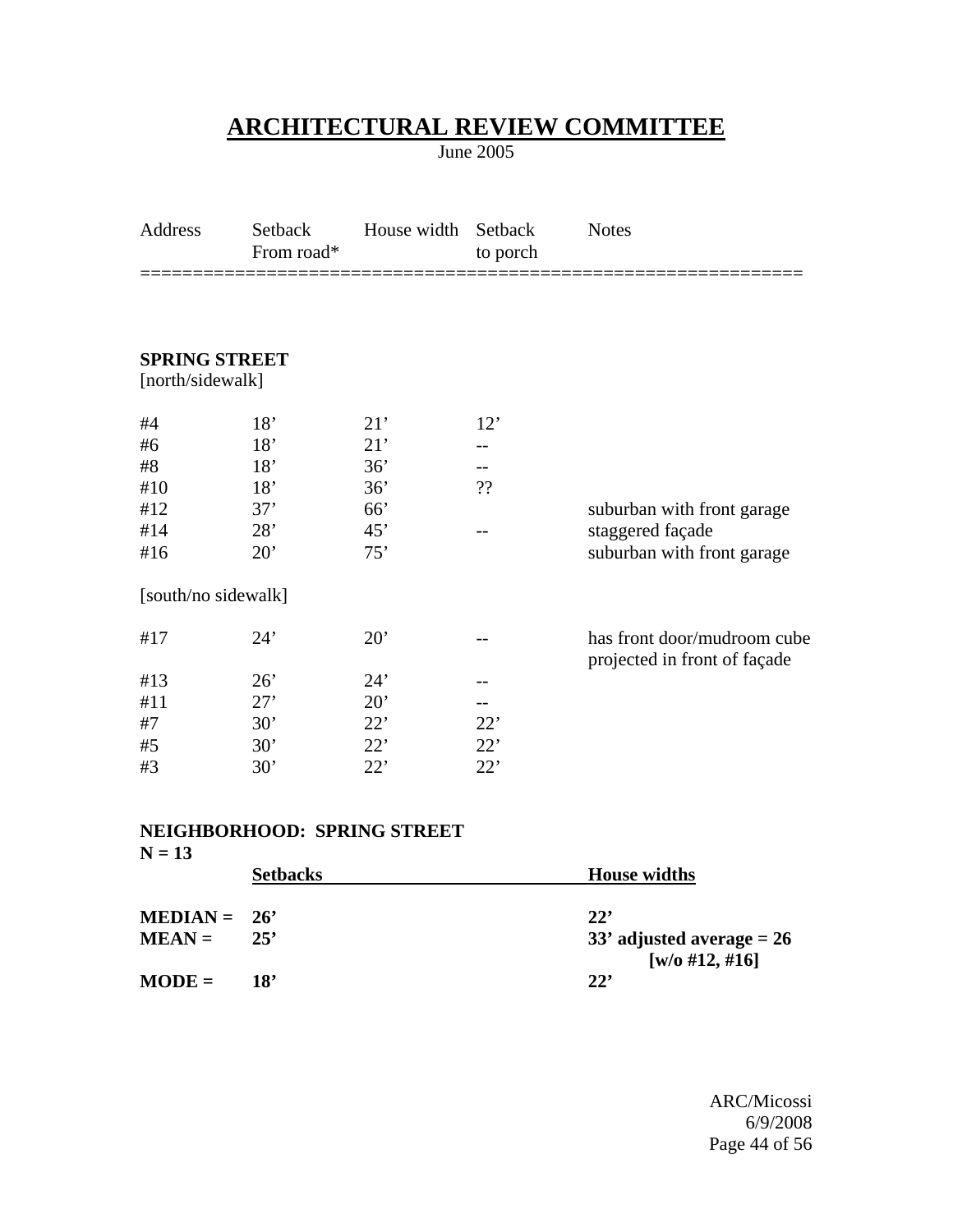June 2005

| Address                                   | Setback<br>From road*                    | House width  | Setback<br>to porch | <b>Notes</b>       |
|-------------------------------------------|------------------------------------------|--------------|---------------------|--------------------|
| <b>MONTGOMERY</b><br>[east side/sidewalk] |                                          |              |                     |                    |
| #11/15?                                   | $20^{\circ}$                             | $40^{\circ}$ | 13'                 | duplex/double wide |
| #17                                       | 20'                                      | 20'          | 13'                 |                    |
| #19                                       | 20'                                      | 20'          | 13'                 |                    |
| #21                                       | 28'                                      | 24'          |                     |                    |
| #23                                       | 25'                                      | $24'$ ?      | 18'                 |                    |
| #25                                       | 25'                                      | $45$ ?       | 18'                 |                    |
| #27                                       | 26'                                      | 27'          | --                  |                    |
|                                           | $\rightarrow$ Spring Street intersection |              |                     |                    |
| #31                                       | 26'                                      | 39'          |                     |                    |
| #33                                       | 40'                                      | 42'          | 30'                 |                    |
| #35                                       | 20'                                      | 51'          |                     |                    |
| $\rightarrow$ LOT                         |                                          |              |                     |                    |
| #39                                       | $200**$                                  | 40'          |                     | Pease property     |
| #45                                       | 18'                                      | 27'          | 15'                 |                    |
| #47                                       | $100$ '**                                | 30'          | 92'                 |                    |
| #49                                       | $90***$                                  | 36'          | 82'                 |                    |
| #51                                       | 48'                                      | 39'          | $-$                 |                    |
| #53                                       | 47'                                      | 42'          | 39'                 |                    |
| #59                                       | 47'                                      | 42'          | 40'                 |                    |
| #63                                       | 32'                                      | 20'          | --                  | trailer            |
| #65/67?                                   | $300**$                                  | 30'          |                     |                    |
| #69                                       | 70'                                      | 37'          | --                  |                    |
| #71                                       | 27'                                      | 42'          | 22'                 | raised ranch       |
| #73                                       | 24'                                      | 20'          | --                  |                    |
| #75                                       | 65'                                      | 24'          |                     |                    |
| $\rightarrow$ 3-4 LOTS                    |                                          |              |                     |                    |
| #85                                       | 32'                                      | 27'          | 26'                 | Hogan              |
| #87                                       | 42'                                      | 42'          |                     |                    |
| #91                                       | 30'                                      | 24'          |                     |                    |
| #93                                       | 42'                                      | 36'          |                     |                    |
| #95                                       | 29'                                      | 78'          |                     |                    |
| #101                                      | $400$ '**                                | 24'          |                     | Edi's Hairdressing |
| **estimate                                |                                          |              |                     |                    |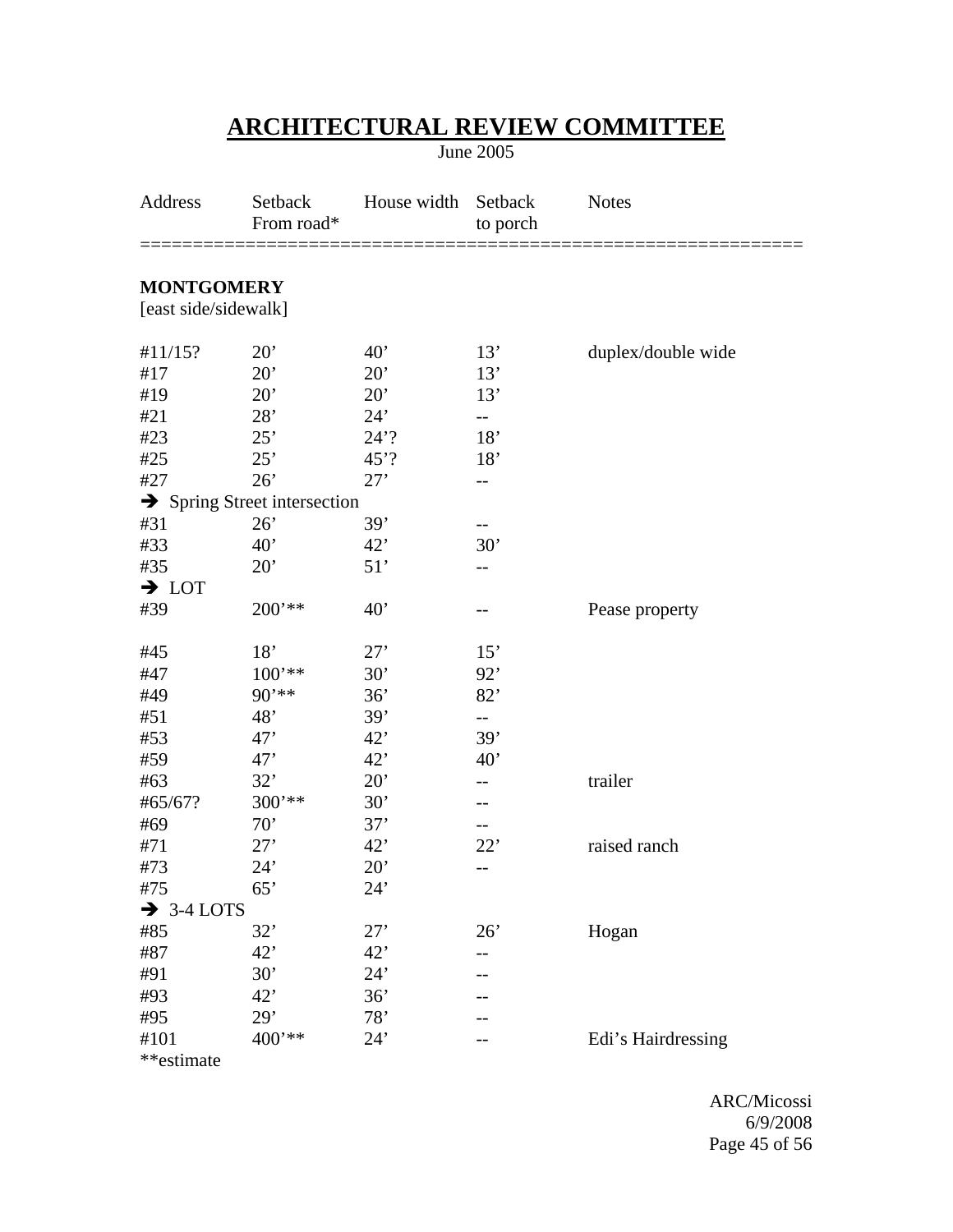June 2005

| Address                                 | Setback<br>From road* | House width                | Setback<br>to porch | <b>Notes</b>          |
|-----------------------------------------|-----------------------|----------------------------|---------------------|-----------------------|
| <b>MONTGOMERY</b>                       |                       |                            |                     |                       |
| [west side/no sidewalk]                 |                       |                            |                     |                       |
| #12                                     | 24'                   | 29'                        | 16'                 | rowhouses             |
| #14                                     | 24'                   | 29'                        |                     | $\zeta$ $\zeta$       |
| #16                                     | 24'                   | 29'                        |                     | $\zeta$ $\zeta$       |
| #18                                     | 24'                   | 29'                        |                     | $\zeta$ $\zeta$       |
| #20                                     | 24'                   | 29'                        |                     | $\zeta$ $\zeta$       |
| $\rightarrow$ Feroe Street intersection |                       |                            |                     |                       |
| #22                                     | 24'                   | 29'                        |                     | $\mbox{\bf 6}$        |
| #24                                     | 24'                   | 29'                        |                     | $\mbox{\bf 6}$        |
| #26                                     | 24'                   | 24'                        |                     | $\mbox{\bf 6}$        |
| #28                                     | 24'                   | 21'                        |                     |                       |
| #30                                     | 24'                   | 32'                        |                     |                       |
| #32                                     | 30'                   | 45'                        | 25'                 |                       |
| $\rightarrow$ LOT                       |                       |                            |                     |                       |
| #36                                     | 25'                   | 40'                        | --                  |                       |
| $\rightarrow$ LOT?                      |                       |                            |                     |                       |
| #40                                     | $200$ '**             | 39'                        |                     |                       |
| #42                                     | 40'                   | 42'                        | 32'                 | <b>Bree Gallagher</b> |
| $\rightarrow$ LOT                       |                       |                            |                     |                       |
| #46                                     | 28'                   | $27'$ [to end<br>of porch] | 20'                 | Gallagher property    |
| #50                                     | 53'                   | 30'                        | --                  | one-story house       |
| #52                                     | 25'                   | 42'                        | --                  | no siding on house    |
| #56?                                    | 45'                   | 48'                        | 35'                 |                       |
| $\rightarrow$ LOT                       |                       |                            |                     |                       |
| #60                                     | 350'**                | 52'                        |                     | raised ranch          |
| $\rightarrow$ LOT                       |                       |                            |                     |                       |
| #64                                     | 70'                   | 32'                        | 64'                 | garage near front     |
| $\rightarrow$ LOT                       |                       |                            |                     |                       |
| #68                                     | 35'                   | 39'                        |                     |                       |
| $\rightarrow$ LOT                       |                       |                            |                     |                       |
| #72                                     | 31'                   | 42'                        |                     |                       |
| #74                                     | 25'                   | 42'                        |                     |                       |

 ARC/Micossi 6/9/2008 Page 46 of 56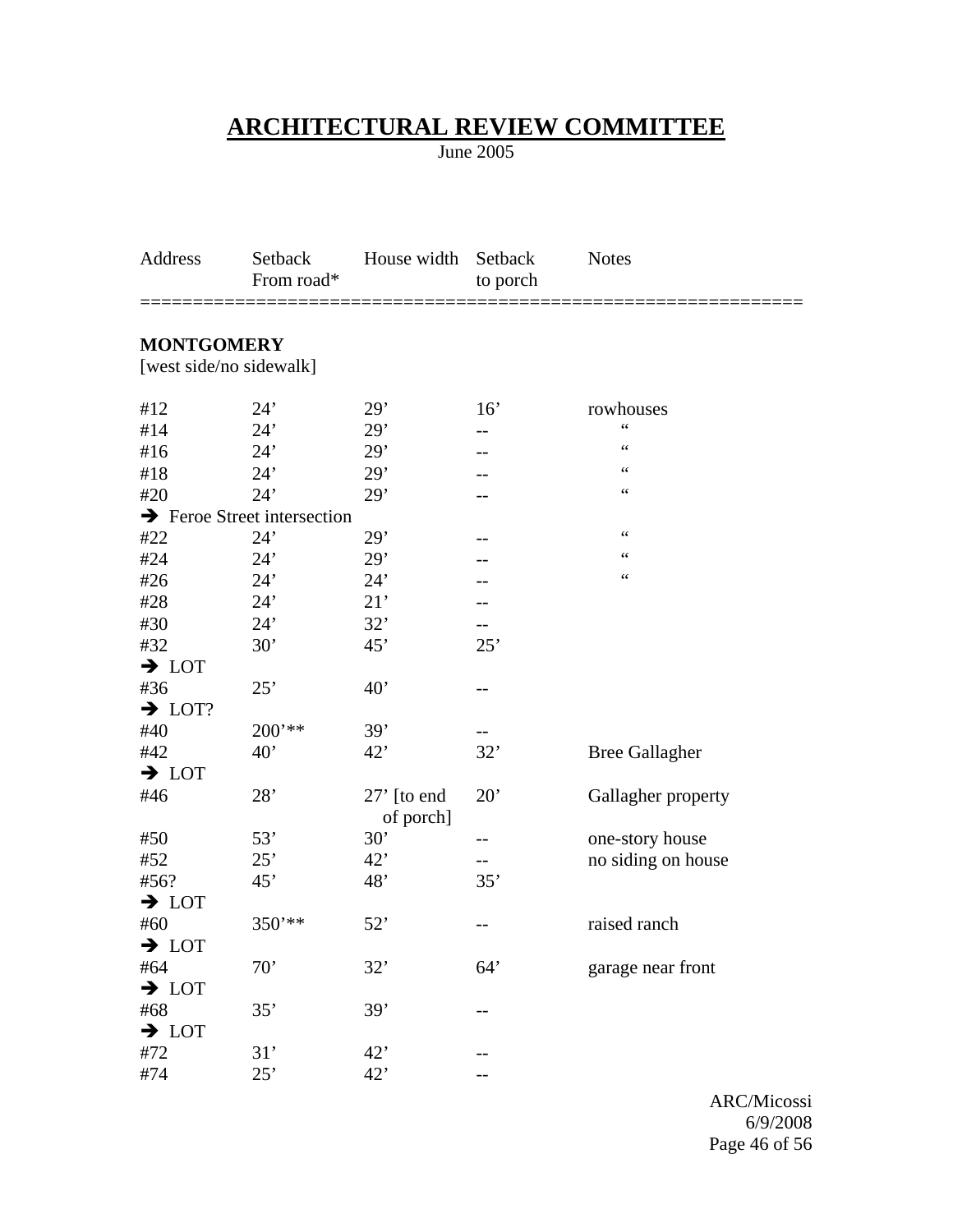| 24'<br>32'<br>#80                 |     |
|-----------------------------------|-----|
|                                   |     |
| $300***$<br>30'<br>#82            |     |
| 23'<br>42'<br>#84                 | 18' |
| 39'<br>24'<br>#86<br>--           |     |
| 35'<br>$40^{\circ}$<br>45'<br>#90 |     |
| $\rightarrow$ 2-3 Lots            |     |
| 300'**<br>24'<br>#98              |     |
| $\rightarrow$ LOT                 |     |
| #102<br>30'<br>52'                | 24' |

#### **NEIGHBORHOOD: MONTGOMERY**

| v.<br>۰, | × |
|----------|---|
|----------|---|

|                | <b>Setbacks</b>                                         | <b>House widths</b>      |
|----------------|---------------------------------------------------------|--------------------------|
| $MEDIAN = 30'$ |                                                         | 32'                      |
| $MEAN =$       | 64'                                                     | 34'                      |
|                | 34' [adjusted mean w/o<br>#39, 40, 60, 65, 82, 98, 101] | $33'$ [adjusted w/o #95] |
| $MODE =$       | 24'                                                     | $10@42$ ';9@24'          |

#### **NEIGHBORHOOD: UPPER MONTGOMERY #11-36 [north of Pease property]**   $N = 22$ **MEDIAN** = 24' 29'<br> **MEAN** = 24' 31' **MEAN** = 24' 31'<br> **MODE** = 24' 29'  $$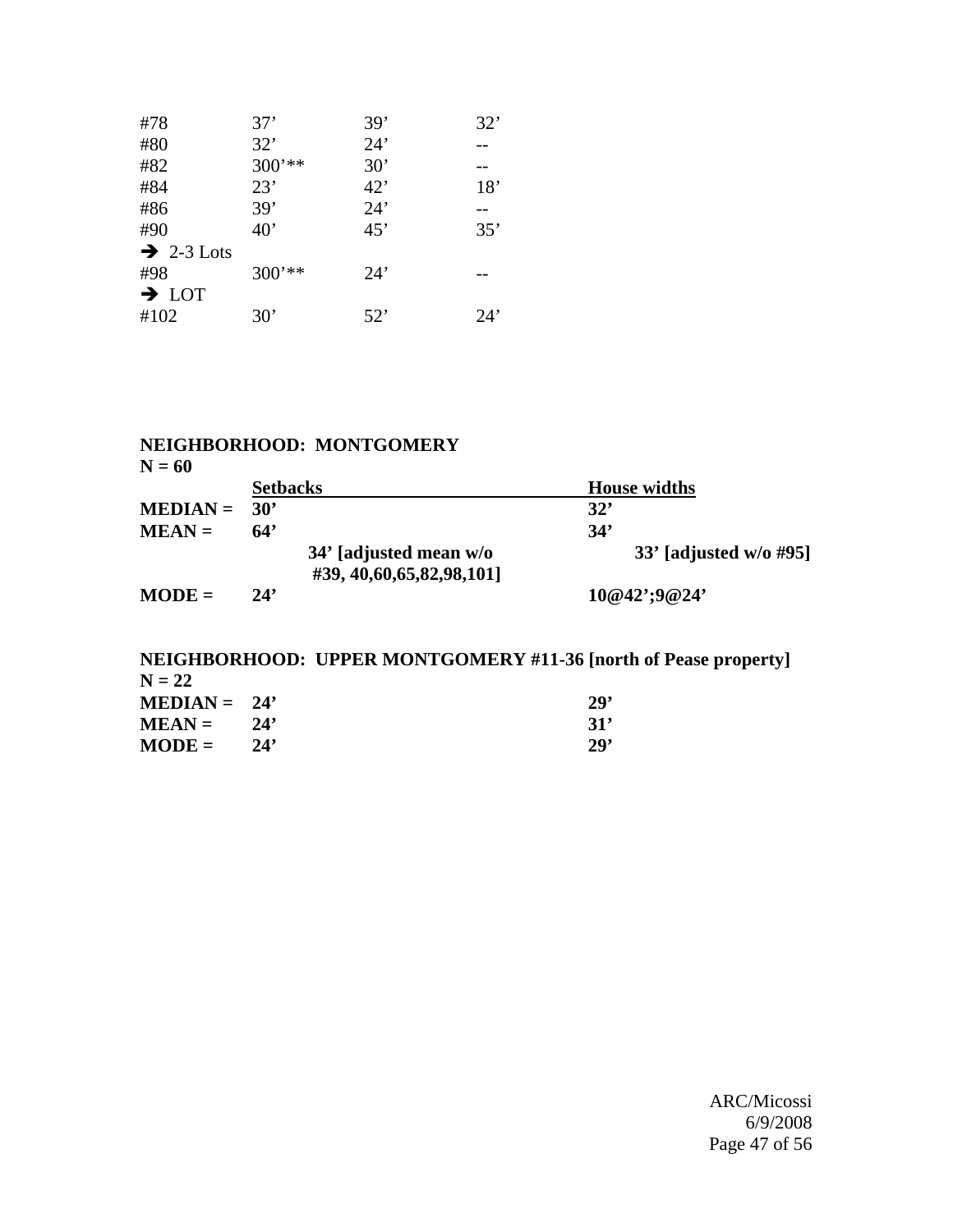June 2005

| Address                                   | Setback<br>From road***                           | House width                                            | Setback<br>to porch | <b>Notes</b>                                                                    |
|-------------------------------------------|---------------------------------------------------|--------------------------------------------------------|---------------------|---------------------------------------------------------------------------------|
| <b>NORTH ROAD</b><br>[east side/sidewalk] |                                                   |                                                        |                     |                                                                                 |
|                                           |                                                   |                                                        | 26'                 |                                                                                 |
| #11<br>#13                                | 30'<br>40'                                        | 50'<br>40'                                             | 35'                 | Carmody                                                                         |
| #17                                       |                                                   |                                                        |                     | church/Morin [not included                                                      |
|                                           |                                                   |                                                        |                     | in calculations]                                                                |
| #19                                       | 110'                                              | 80'                                                    | 90'                 | includes 2-car garage [Brad]                                                    |
| #21                                       | 75'                                               | 24'                                                    | 69'                 | Cordier                                                                         |
| #23                                       | $40^{\circ}$                                      | 28'                                                    | $-$                 | Heilbling                                                                       |
| #25                                       | 40'                                               | 30'                                                    | --                  |                                                                                 |
| #27                                       | 40'                                               | 32'                                                    | 32'                 | Joyce                                                                           |
|                                           | → frontage of Akst LOT                            |                                                        |                     |                                                                                 |
| #45                                       | 100'                                              | 82'                                                    | 94'                 | includes converted garage &<br>modular home [Marcotte]                          |
|                                           |                                                   | $\rightarrow$ North Road & Charlotte Lane intersection |                     |                                                                                 |
|                                           |                                                   | > 2 buildable LOTS [Cleaveland/Weiss]                  |                     |                                                                                 |
|                                           | $\rightarrow$ Potts' Farm $\rightarrow$ many LOTS |                                                        |                     |                                                                                 |
| #79                                       | 70'                                               | 43'                                                    | --                  | Potts                                                                           |
| $\rightarrow$ LOTS                        |                                                   |                                                        |                     |                                                                                 |
| #91                                       | 39'                                               | 32'                                                    | 31'                 | row house/Waterhouse                                                            |
| #99                                       | 46'                                               | 48'                                                    | --                  | double staggered façade/Eng                                                     |
| #101                                      | 31'                                               | 32'                                                    | 22'                 | row house                                                                       |
| #105                                      | 60'                                               | 44'                                                    | --                  |                                                                                 |
| $\rightarrow$ LOT                         |                                                   |                                                        |                     |                                                                                 |
| #115                                      | 45'                                               | 48'                                                    | 40'                 | double staggered façade/<br>Tieger/NOTE: half of<br>property is outside village |

\*\*\*house setback is measured from the edge of the paved road; on North Road the road is 9-10' from the front property line, almost twice what it is on Montgomery Street

 ARC/Micossi 6/9/2008 Page 48 of 56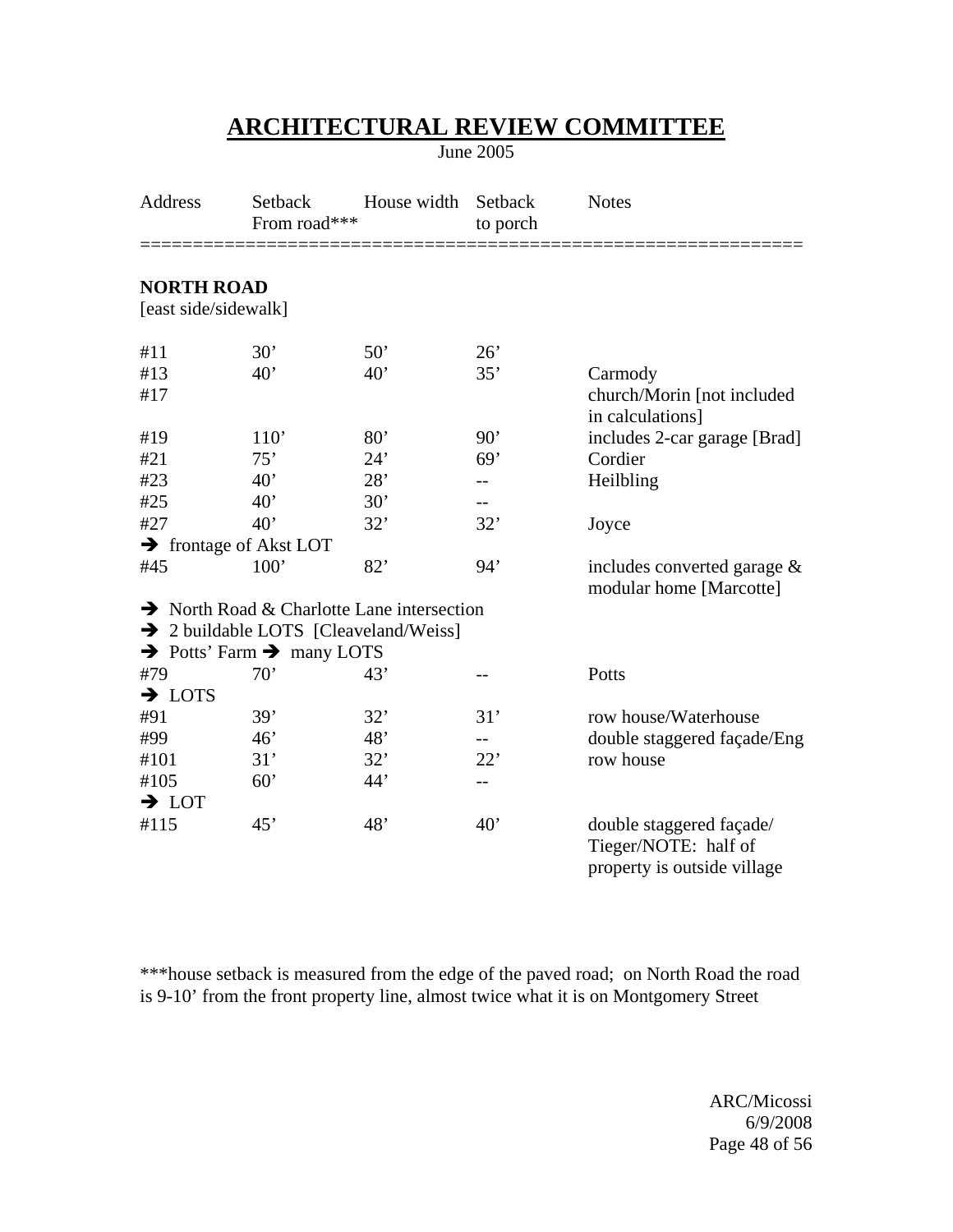June 2005

| Address                | Setback<br>From road             | House width  | Setback<br>to porch | <b>Notes</b>                                                                                                                                                                                                                         |
|------------------------|----------------------------------|--------------|---------------------|--------------------------------------------------------------------------------------------------------------------------------------------------------------------------------------------------------------------------------------|
| <b>NORTH ROAD</b>      |                                  |              |                     |                                                                                                                                                                                                                                      |
|                        | [west side/no sidewalk]          |              |                     |                                                                                                                                                                                                                                      |
| #12                    | 60'                              | 40'          |                     | corner lot                                                                                                                                                                                                                           |
| #14                    | 40'                              | 30'          | 30'                 | McCarthy                                                                                                                                                                                                                             |
| #16                    | $50'$ [to bay]                   | 42'          |                     | [6'deep porch] On these 4 houses the porch                                                                                                                                                                                           |
| #18                    | $50'$ [to bay]                   | 42'          | $[6'$ porch]        | front is aligned with a bay                                                                                                                                                                                                          |
| #20                    | $50'$ [to bay]                   | 42'          | $[10'$ porch]       | window or the wall from                                                                                                                                                                                                              |
| #22                    | $50'$ [to bay]                   | 48'          | $[10'$ porch]       | which the bay projects and<br>forms an extension of the<br>façade [rather than jutting out<br>from the façade as is the case<br>in other houses]. Thus, if the<br>porch were removed it<br>would not change the setback<br>distance. |
| #24                    | 50'                              | $40^{\circ}$ | 40'                 | Palmer/barn in rear                                                                                                                                                                                                                  |
| $\rightarrow$ LOT      |                                  |              |                     |                                                                                                                                                                                                                                      |
| #58                    | 36'                              | 30'          |                     | Armstrong                                                                                                                                                                                                                            |
| #64                    | 100'                             | 30'          | 92'                 | Franck                                                                                                                                                                                                                               |
| #68                    | 54'                              | 48'          |                     | LaBarbera                                                                                                                                                                                                                            |
| #76                    | 140'                             | 36'          |                     | double (?) staggered façade                                                                                                                                                                                                          |
| $\rightarrow$ LOT      |                                  |              |                     |                                                                                                                                                                                                                                      |
| #84                    | 106'                             | 36'          | 95'                 | "German" house                                                                                                                                                                                                                       |
| #94                    | 55'                              | 42'          | 45'                 | Blum/barn in rear                                                                                                                                                                                                                    |
| $\rightarrow$ 2-3 LOTS |                                  |              |                     | owned by Blum                                                                                                                                                                                                                        |
| #106                   | 27'                              | 30'          | 21'                 |                                                                                                                                                                                                                                      |
| #110                   | 60'                              | 36'          |                     | attached & setback garage                                                                                                                                                                                                            |
|                        | $\rightarrow$ LOT/Village begins |              |                     |                                                                                                                                                                                                                                      |
| #114                   | 36'                              | 42'          | 28'                 |                                                                                                                                                                                                                                      |

#### **NEIGHBORHOOD: NORTH ROAD N = 30**

| $N = 30$      |                      |                                                       |
|---------------|----------------------|-------------------------------------------------------|
|               | <b>Setbacks</b>      | <b>House widths</b>                                   |
| <b>MEDIAN</b> | 50 <sup>'</sup>      | $40^{\circ}$                                          |
| <b>MEAN</b>   | 57'                  | adjusted = 52 [w/o #19,76] 36' adj = 33' [w/o #19,45, |
|               |                      | both have garages]                                    |
| <b>MODE</b>   | $40'$ [=5] & 50 [=5] | $30'$ [=5] & 42' [=5]                                 |

 ARC/Micossi 6/9/2008 Page 49 of 56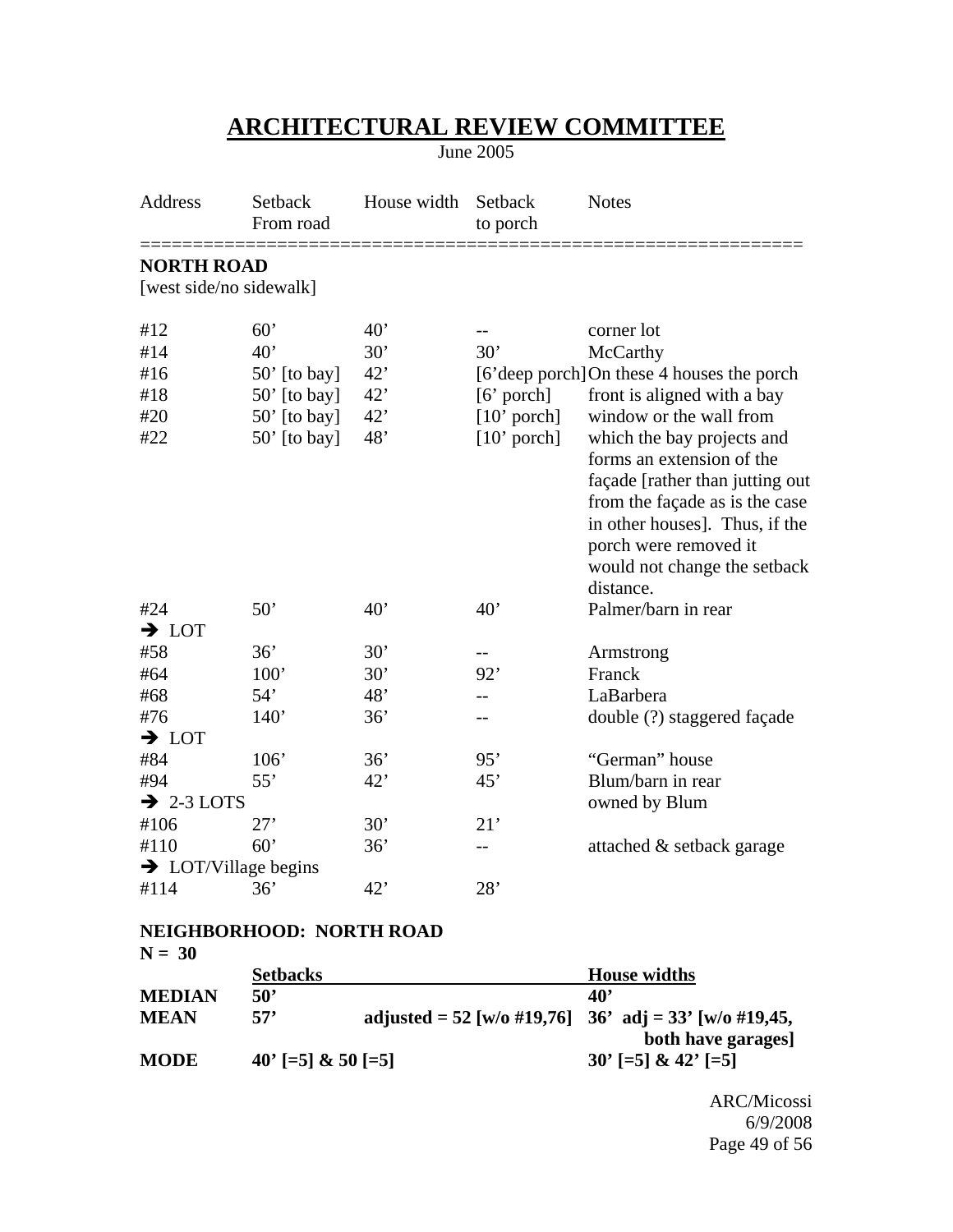June 2005

| Address | From road* | Setback House width Setback | to porch | <b>Notes</b> |
|---------|------------|-----------------------------|----------|--------------|
|         |            |                             |          |              |

#### PINE STREET: RESIDENTIAL ZONE [north side of the street]

| #7  | $30^{\circ}$ | 38'          |
|-----|--------------|--------------|
| #9  | $20^{\circ}$ | 22'          |
| #11 | $20^{\circ}$ | 22           |
| #13 | $20^{\circ}$ | $22^{\circ}$ |
| #15 | $20^{\circ}$ | 22           |

### **NEIGHBORHOOD: Pine Street<sup>1</sup>**

| $N = 5$        |                 |                     |  |  |
|----------------|-----------------|---------------------|--|--|
|                | <b>Setbacks</b> | <b>House widths</b> |  |  |
|                |                 |                     |  |  |
| $MEDIAN = 20'$ |                 | 22'                 |  |  |
| $MEAN =$       | $20^{\circ}$    | 22'                 |  |  |
| $MODE =$       | $20^{\circ}$    | 22'                 |  |  |

NOTE: Except for one contemporary ranch house all of the houses on Pine Street are consistently the same width and setback. #7 was not, therefore, included in the normative calculations.

NOTE: Since the character and norms are similar to Feroe, we recommend that Pine Street be subject to the same Bulk Regulations.

Data c/o of Tom Cordier 22jun05.

 ARC/Micossi 6/9/2008 Page 50 of 56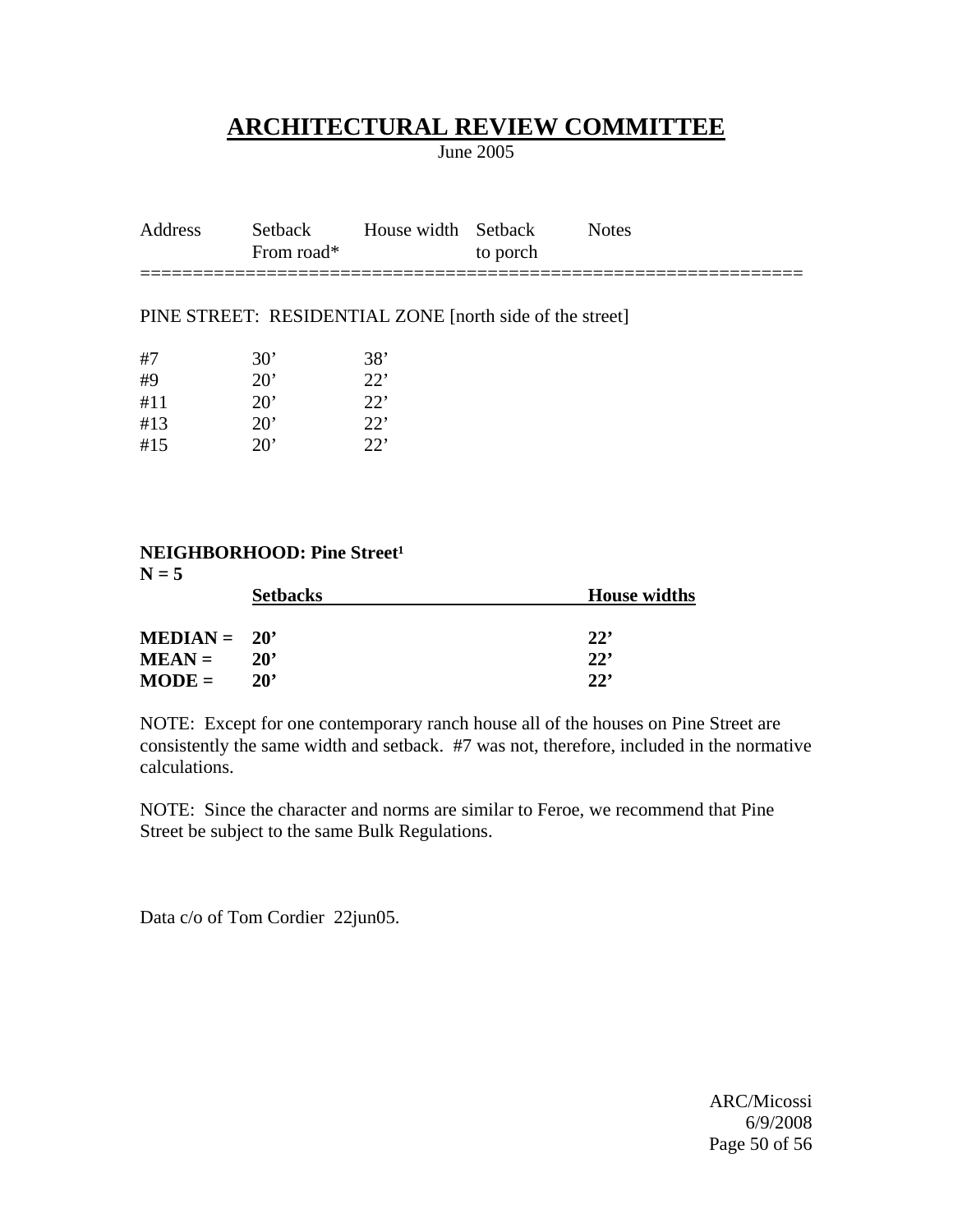June 2005

| Address | From road* | Setback          House width Setback | to porch | Notes |
|---------|------------|--------------------------------------|----------|-------|
|         |            |                                      |          |       |

## **BROADWAY: RESIDENTIAL GATEWAY**

[south side/no sidewalk]

R2A:

| $\rightarrow$ many LOTS | $\rightarrow$ Broadway & 9G intersection        |              |                   |                            |
|-------------------------|-------------------------------------------------|--------------|-------------------|----------------------------|
| #10                     | 800 <sup>'</sup>                                | 42'          | post 1950s design |                            |
| $\rightarrow$ many LOTS |                                                 |              |                   |                            |
| #18                     | $60^{\circ}$                                    | $30^{\circ}$ | 52'               |                            |
| #20                     | 350'                                            | 40'          |                   |                            |
| R <sub>15</sub> :       |                                                 |              |                   |                            |
|                         | $\rightarrow$ Broadway & Clay Hill intersection |              |                   |                            |
| #28                     | 42'                                             | 30'          | Frontier          |                            |
| $\rightarrow$ LOT       |                                                 |              |                   |                            |
| #32                     | 26'                                             | 42'          |                   |                            |
| $\rightarrow$ LOT       |                                                 |              |                   |                            |
| $\rightarrow$ Bridge    |                                                 |              |                   |                            |
| $\rightarrow$ LOT       |                                                 |              |                   |                            |
| #38                     | 50'                                             | 36'          | 40'               |                            |
| #40                     | 40                                              | 40'          | 34'               |                            |
| #42                     | $200 - 250'$                                    | 40'          | 192'              | barely visible from street |
| #44                     | 12'                                             | 28'          |                   | Champlain                  |
| #46                     | 35'                                             | 30'          | 27'               |                            |

 ARC/Micossi 6/9/2008 Page 51 of 56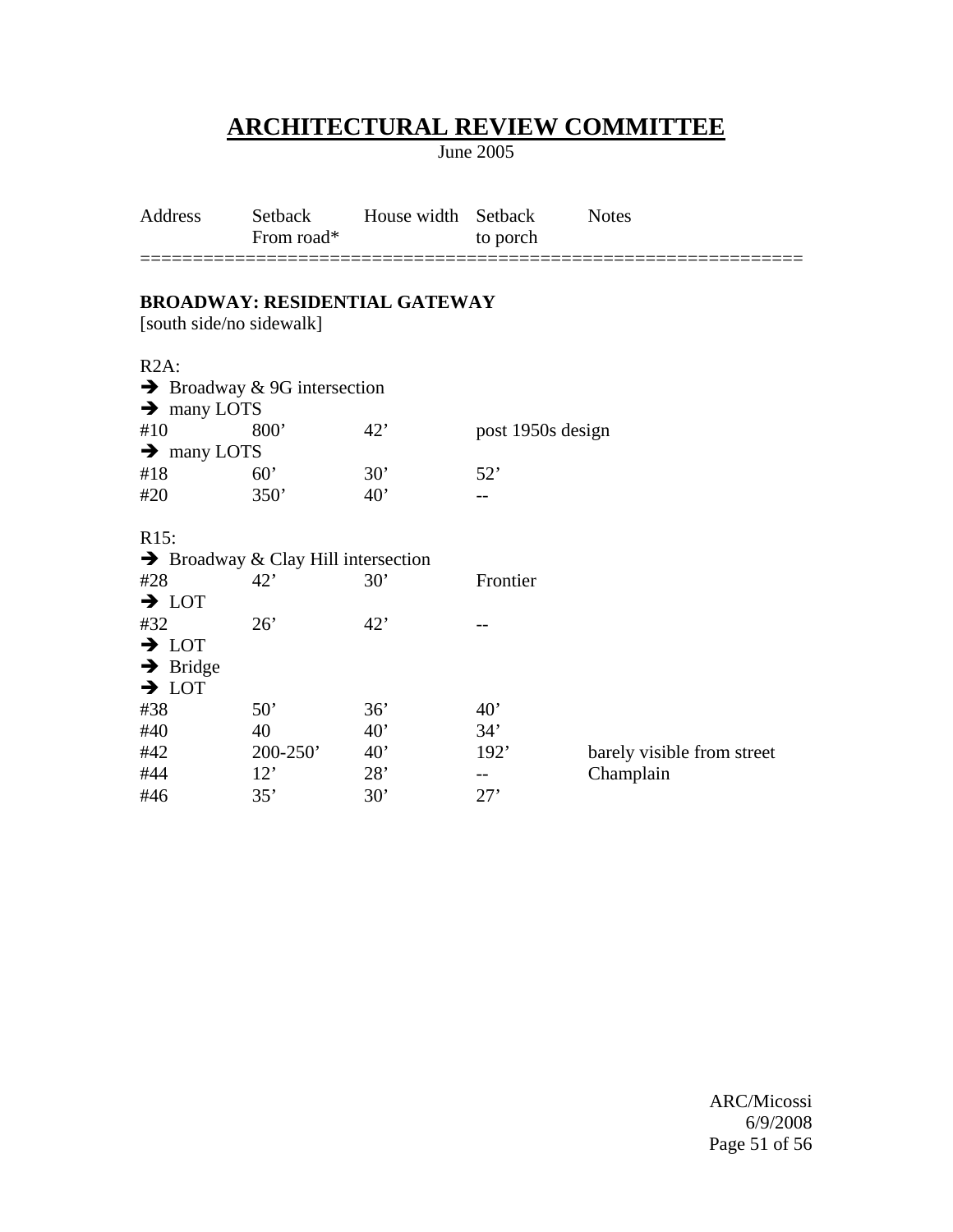June 2005

| Address | Setback<br>From road* | House width Setback | to porch | <b>Notes</b> |
|---------|-----------------------|---------------------|----------|--------------|
|         |                       |                     |          |              |

### **BROADWAY: RESIDENTIAL GATEWAY**

[north side/sidewalk begins after #19]

| $R2A$ :              |                                               |               |      |                         |
|----------------------|-----------------------------------------------|---------------|------|-------------------------|
| #1?                  | 36'                                           | $40^{\circ}$  |      |                         |
| #3                   | 200'                                          | 32'           | 140' | behind Monument Hill    |
|                      | $\rightarrow$ "Pump House"/village land       |               |      |                         |
| R15:                 |                                               |               |      |                         |
| #19                  | 42'                                           | $15+6+15=36'$ |      | triple staggered façade |
| #21                  | 30'                                           | 30'           |      | row house design        |
| #25                  | 300'                                          | 32'           |      | Harrar                  |
|                      | $\rightarrow$ private road to Patsy's acreage |               |      |                         |
| $\rightarrow$ LOTS   |                                               |               |      |                         |
| #29                  | 39'                                           | 32'           |      | row house               |
| #31?                 | 200'                                          | 36'           |      | Mandeville/with barn    |
| $\rightarrow$ Bridge |                                               |               |      |                         |
| #35                  | 38'                                           | $40^{\circ}$  |      |                         |
| #37                  | 15'                                           | 32'           |      |                         |
| #39                  | 23'                                           | 32'           | 18'  |                         |
| #41                  | 22'                                           | 34'           | 14'  |                         |
| #43                  | 22'                                           | 32'           | 14'  | Tedesco                 |
| #45                  | 22'                                           | 42'           | 14'  |                         |
| #47                  | $20^{\circ}$                                  | 42'           | --   | <b>Butscher</b>         |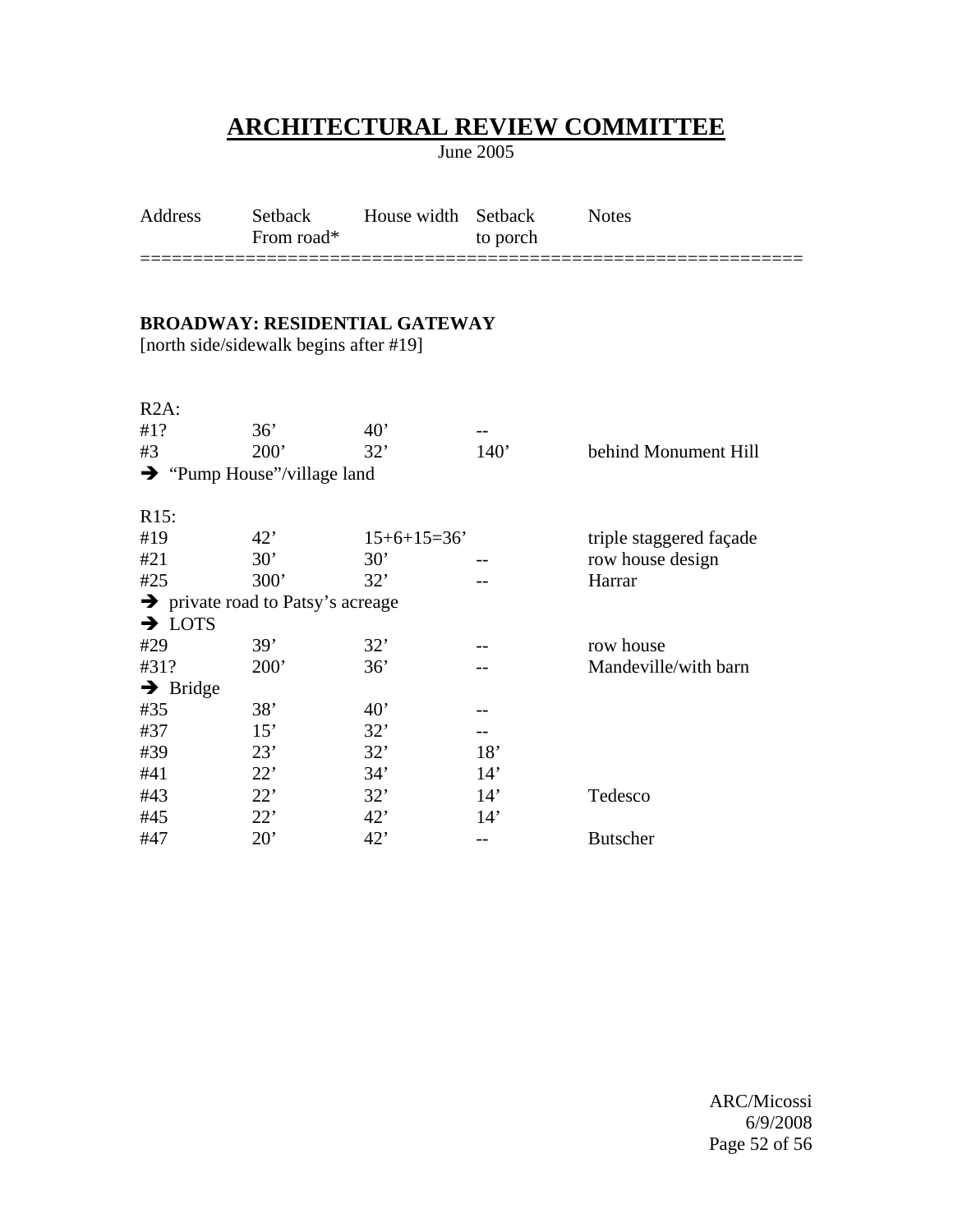## **NEIGHBORHOOD: BROADWAY: RESIDENTIAL GATEWAY**   $N = 24$

|                   | <b>Setbacks</b>  | <b>House widths</b> |
|-------------------|------------------|---------------------|
|                   |                  |                     |
| $MEDIAN = 38/39'$ |                  | 35'                 |
| $MEAN =$          | 110 <sup>'</sup> | 35'                 |
| $MODE =$          | $22'$ ##         | 32'                 |

**#**#given the one-tailed distribution this is a meaningless figure:

distribution:

| 12'<br>15'      |    |
|-----------------|----|
| 20'             |    |
| $22'$ x3<br>23' |    |
| 26'             |    |
| 30'             |    |
| 35'             |    |
| 36'             |    |
| 38'             |    |
| 39'             |    |
| $40^{\circ}$    |    |
| 42'             | x2 |
| 50'             |    |
| 60'             |    |
| 200'            | x2 |
| 225'            |    |
| 300'            |    |
| 350'            |    |
| 800"            |    |

NOTES ON SETBACK: (1) 75% of the homes are within 12'-60'. The mean of the houses in this group  $= 43'$ . The median of this group  $= 30-35'$ ….. (2) 67% of the homes are within 20'-60'. The mean of the homes in this group  $= 34$ '. The median of this group  $= 35/36'$ .

RECOMMENDATION: To maintain the village "feel" at the gateway while allowing more diversity than is found in other neighborhoods, I recommend a wide setback range of 20'-60'. This embraces 2/3 of current homes and excludes those that are exceptionally close to and distant from the road.

 ARC/Micossi 6/9/2008 Page 53 of 56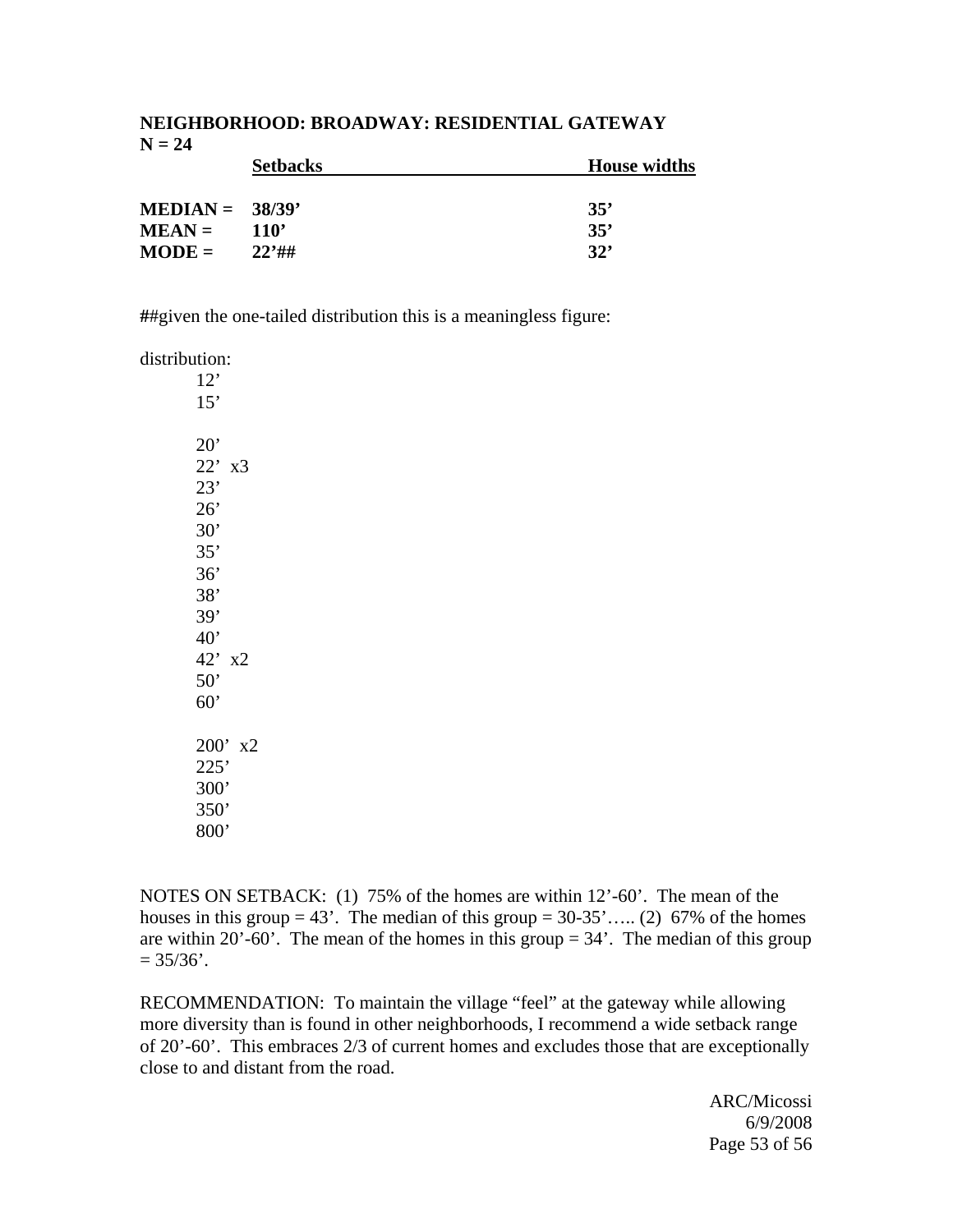June 2005

| Address                                      | Setback<br>From road* | House width | Setback<br>to porch | <b>Notes</b>         |  |
|----------------------------------------------|-----------------------|-------------|---------------------|----------------------|--|
| <b>FEROE STREET</b><br>[west side]           |                       |             |                     |                      |  |
| #3                                           | 23'                   | 20'         | 17'                 |                      |  |
| #5                                           | 23'                   | 20'         | 16.5'               |                      |  |
| #7                                           | 23'                   | 20'         | 17'                 |                      |  |
| #9                                           | 23'                   | 20'         | 17'                 |                      |  |
| #11                                          | 23'                   | 20'         | 17'                 |                      |  |
| #13                                          | 23'                   | 20'         | 17'                 |                      |  |
| $\rightarrow$ LOT                            |                       |             |                     |                      |  |
| #17                                          | 23'                   | 24'         |                     |                      |  |
| #19                                          | 40'                   | 48'         |                     | ranch style w/garage |  |
| [east side]                                  |                       |             |                     |                      |  |
| #4                                           | 23'                   | 20'         | 17'                 |                      |  |
| #6                                           | 23'                   | 20'         | 17'                 |                      |  |
| $\rightarrow$ LOT                            |                       |             |                     |                      |  |
| #10                                          | 23'                   | 20'         | 15'                 |                      |  |
| NEIGHBORHOOD: FEROE <sup>1</sup><br>$N = 11$ |                       |             |                     |                      |  |
|                                              | <b>Setbacks</b>       |             |                     | <b>House widths</b>  |  |

|                | SCLUAURS | TIQUSE WIULL |  |
|----------------|----------|--------------|--|
|                |          |              |  |
| $MEDIAN = 23'$ |          | $20^{\circ}$ |  |
| $MEAN =$       | 23'      | $20^{\circ}$ |  |
| $MODE =$       | 23'      | $20^{\circ}$ |  |

NOTE: Except for one contemporary ranch house all of the houses on Feroe are consistently the same width and setback [with the exception of #17 which is slightly wider]. <sup>1</sup>This ranch house was not therefore included in the normative calculations.

 ARC/Micossi 6/9/2008 Page 54 of 56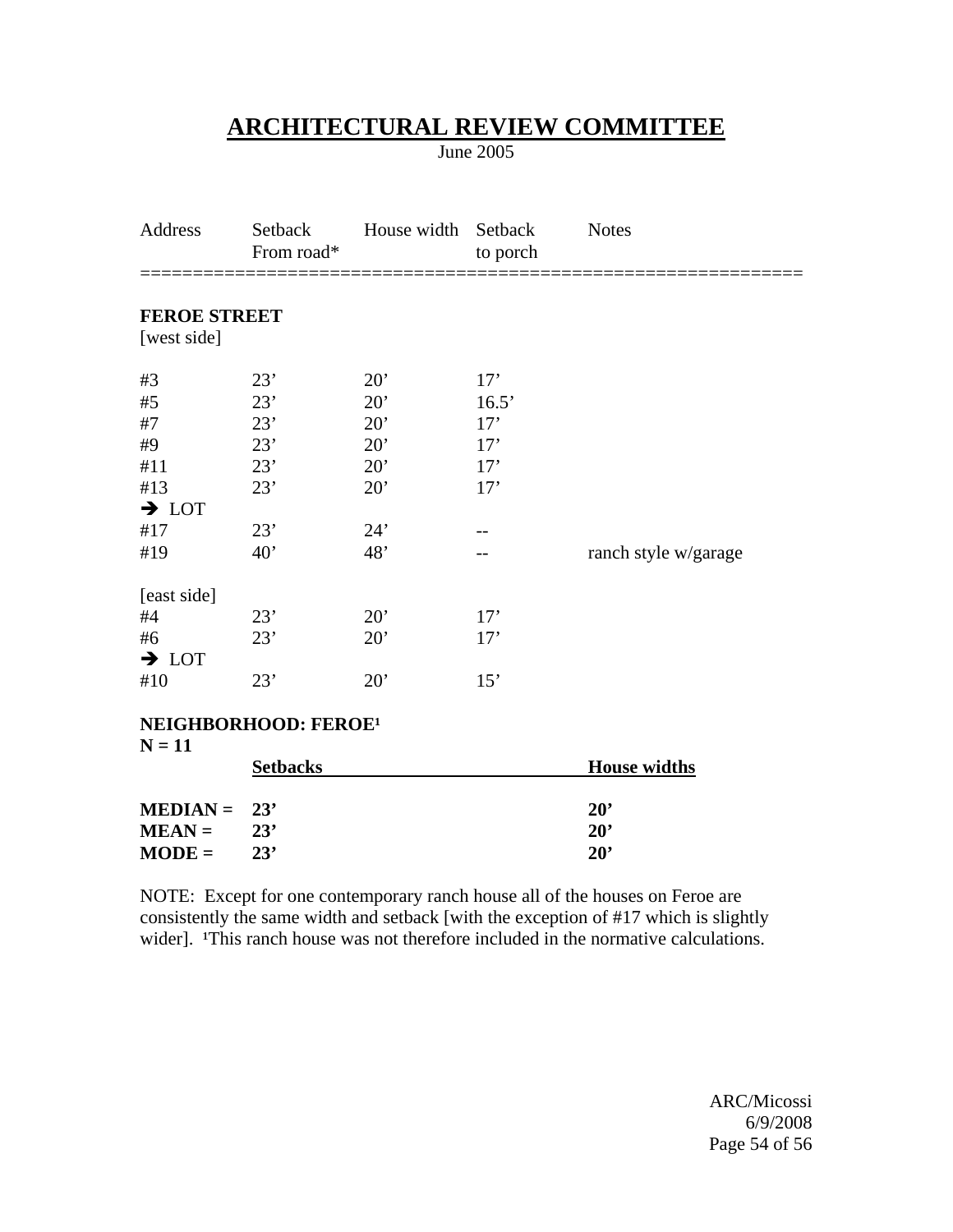#### **Appendix 4. Data: Housing Square Footage & Footprints**  [source: Dutchess County Real Property Tax Service Agency]

 $\rightarrow$  MUST BE PHYSICALLY INSERTED [12pp]

 ARC/Micossi 6/9/2008 Page 55 of 56